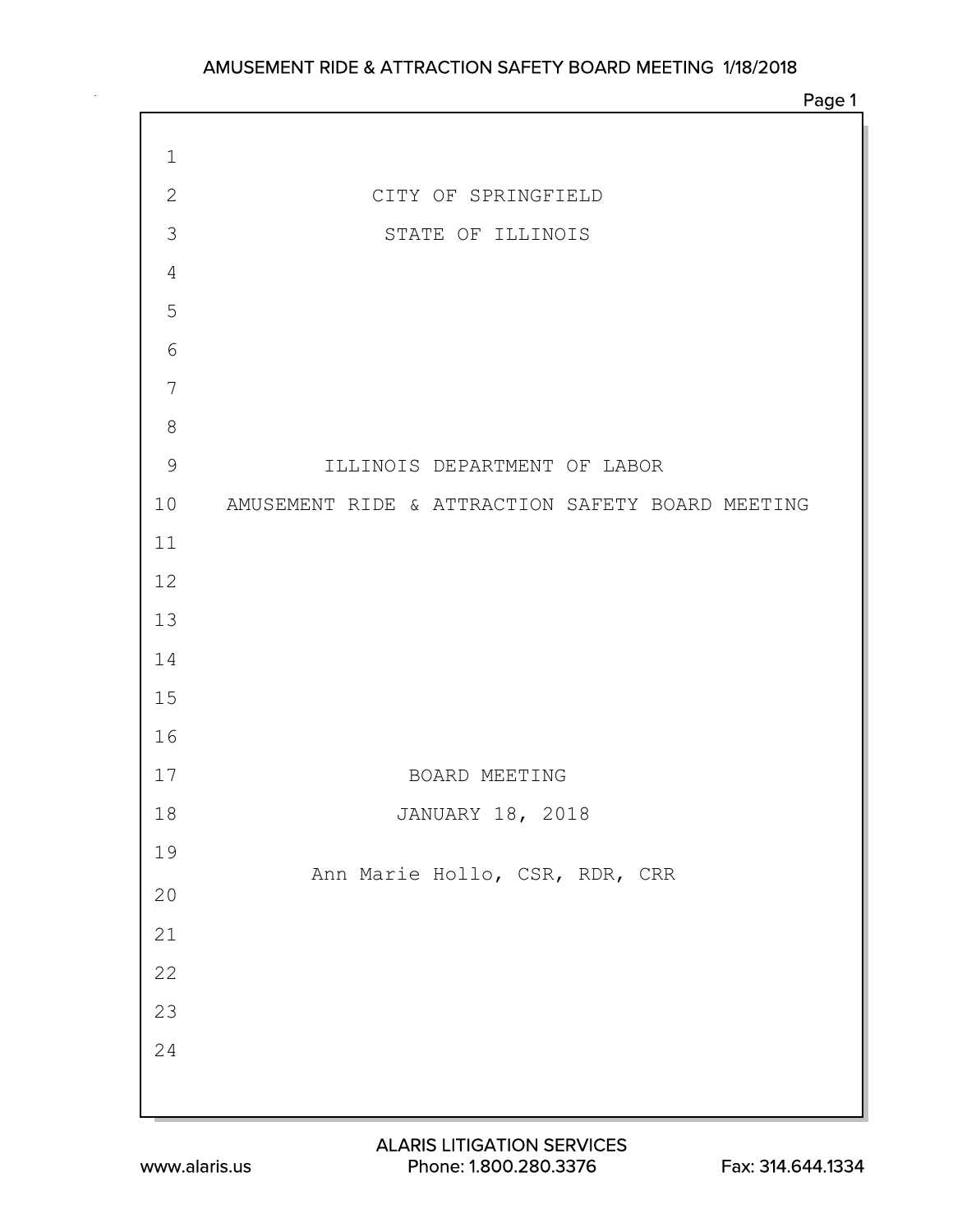| $\mathbf 1$  |                                                      |
|--------------|------------------------------------------------------|
| $\mathbf{2}$ | CITY OF SPRINGFIELD                                  |
| 3            | STATE OF ILLINOIS                                    |
| 4            |                                                      |
| 5            |                                                      |
| 6            |                                                      |
| 7            |                                                      |
| 8            |                                                      |
| 9            | ILLINOIS DEPARTMENT OF LABOR                         |
| 10           | AMUSEMENT RIDE & ATTRACTION SAFETY BOARD MEETING     |
| 11           |                                                      |
| 12           | BOARD MEETING OF THE AMUSEMENT RIDE                  |
| 13           | AND ATTRACTION SAFETY BOARD on JANUARY 18, 2018,     |
| 14           | between the hours of twenty-two minutes after four   |
| 15           | o'clock in the afternoon and twenty-three minutes    |
| 16           | after five o'clock in the afternoon of that day, at  |
| 17           | the Illinois Department of Transportation, Hanley    |
| 18           | Building Auditorium, 2300 Dirksen Parkway,           |
| 19           | Springfield, Illinois 62764, before Ann Marie Hollo, |
| 20           | CSR, RDR, CRR.                                       |
| 21           |                                                      |
| 22           |                                                      |
| 23           |                                                      |
| 24           |                                                      |
|              |                                                      |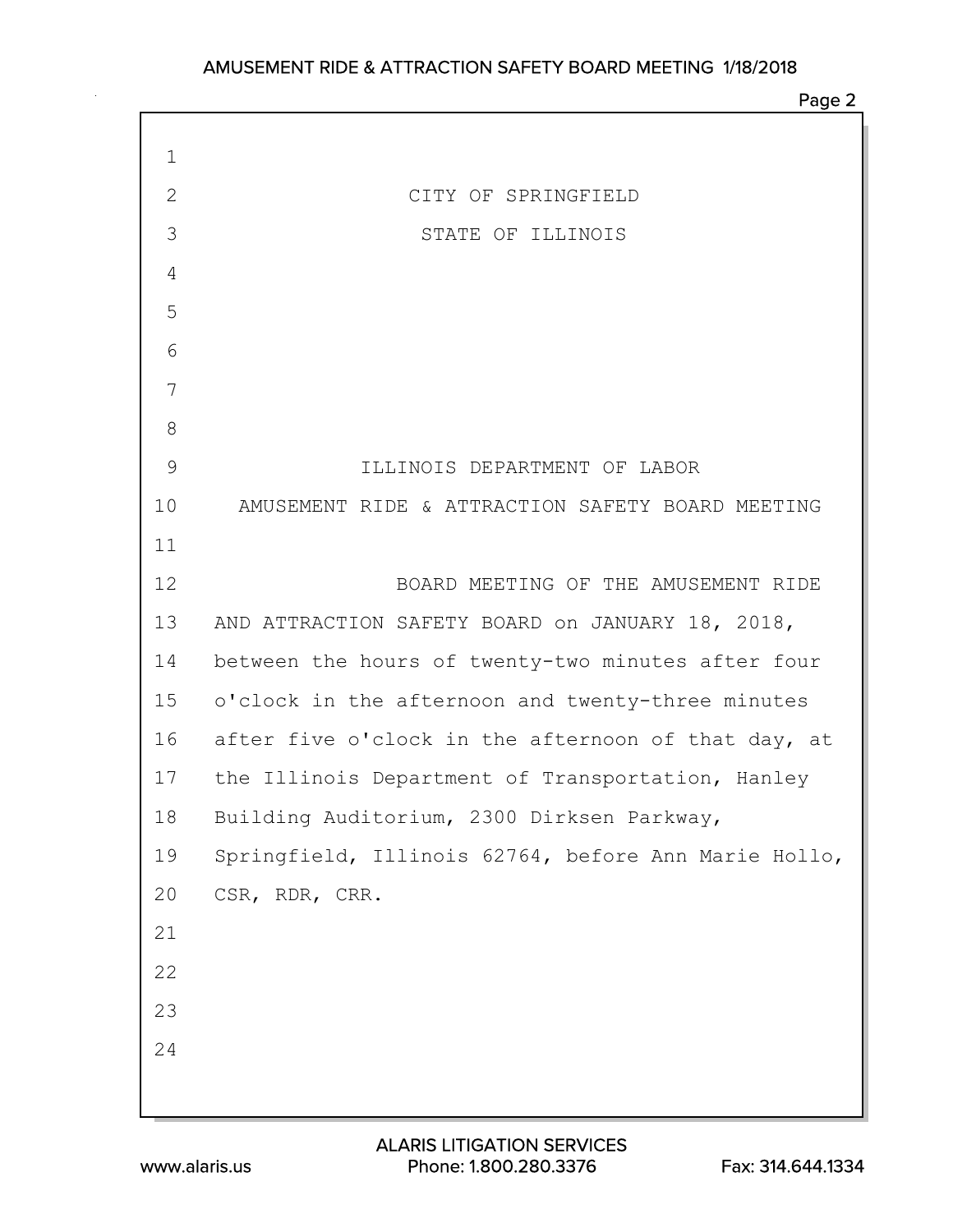| $\mathbf 1$ | A P P E A R A N C E S                                                               |
|-------------|-------------------------------------------------------------------------------------|
| 2           | Amusement Ride and Attraction<br>Safety Board Members:                              |
| 3           |                                                                                     |
| 4           | Ms. Patty Sullivan, Chairperson<br>of the Board Meeting                             |
| 5           | Mr. Bradley Brown                                                                   |
| 6           | Mr. Marvin Perzee                                                                   |
| 7           | Ms. Linda Givand Rhodes                                                             |
| 8           | Mr. Joseph Beyer                                                                    |
| 9           | Mr. Joseph Redshaw                                                                  |
| 10          | Mr. Weston Sparks                                                                   |
| 11          | Mr. Daniel Kirschner (via                                                           |
| 12          | telephone)                                                                          |
| 13          | Mr. Dan Schwabe                                                                     |
| 14          | Mr. Bill Sparks                                                                     |
| 15          |                                                                                     |
| 16          | ALSO PRESENT:<br>Department of Labor Staff:<br>Mr. Bill Szerletich,                 |
| 17          | Division Manager                                                                    |
| 18          | Mr. Brian Brown                                                                     |
| 19          | Mr. Thomas Coe<br>Mr. Matt Rohman                                                   |
| 20          | Ms. Margaret Royer<br>Mr. Peter Tomczuk                                             |
| 21          | Ms. Cheryl Watson                                                                   |
| 22          | The Court Reporter:<br>Ann Marie Hollo, CSR, RDR, CRR<br>Alaris Litigation Services |
| 23          |                                                                                     |
| 24          |                                                                                     |
|             |                                                                                     |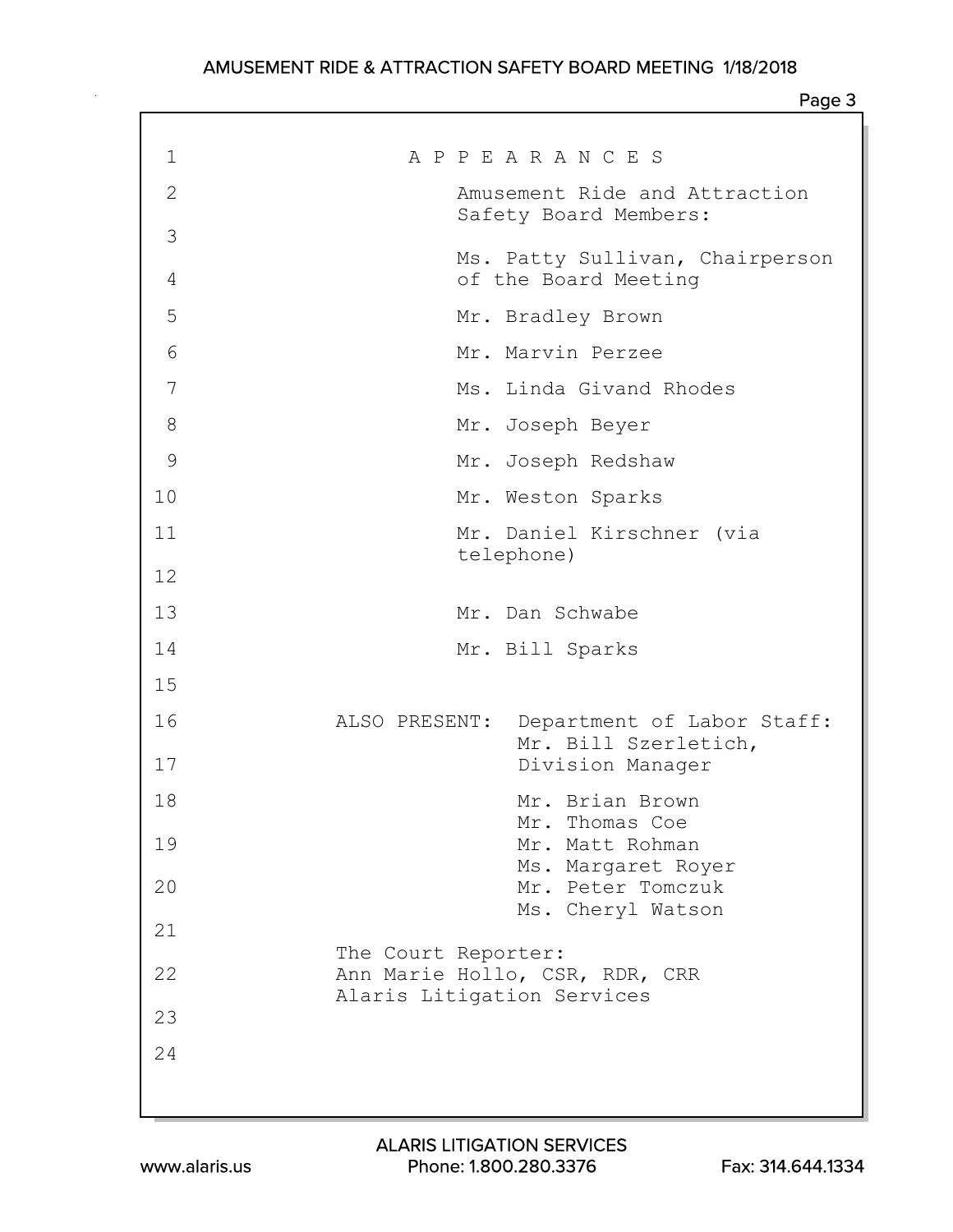| $\mathbf 1$ | IT IS HEREBY STIPULATED AND AGREED, that the        |
|-------------|-----------------------------------------------------|
| 2           | meeting may be taken in shorthand by Ann Marie      |
| 3           | Hollo, RDR/CRR, a Certified Shorthand Reporter, and |
| 4           | afterwards transcribed into typewriting.            |
| 5           | * * * * *                                           |
| 6           | (Starting time of the meeting is: 4:22 p.m.)        |
| 7           | CHAIRMAN SULLIVAN: Good afternoon.                  |
| 8           | Can you hear me?                                    |
| $\mathsf 9$ | Welcome. And I think we'll call the                 |
| 10          | meeting to order without any further adieu.         |
| 11          | Before we go through the order of the               |
| 12          | agenda, I'd like everybody up here to introduce     |
| 13          | themselves, please, and then I would like to have   |
| 14          | the inspectors stand up and introduce themselves.   |
| 15          | Here's the microphone.                              |
| 16          | MR. PERZEE: I'm Marvin Perzee from                  |
| 17          | the Iroquois County Fair.                           |
| 18          | MS. RHODES: I'm Linda Rhodes, public                |
| 19          | member, from Chicago, Illinois.                     |
| 20          | MR. SCHWABE: Dan Schwabe, Six Flags                 |
| 21          | of America.                                         |
| 22          | CHAIRMAN SULLIVAN: Patty Sullivan,                  |
| 23          | Eli Bridge Company.                                 |
| 24          | MR. SPARKS: Wes Sparks, North                       |
|             |                                                     |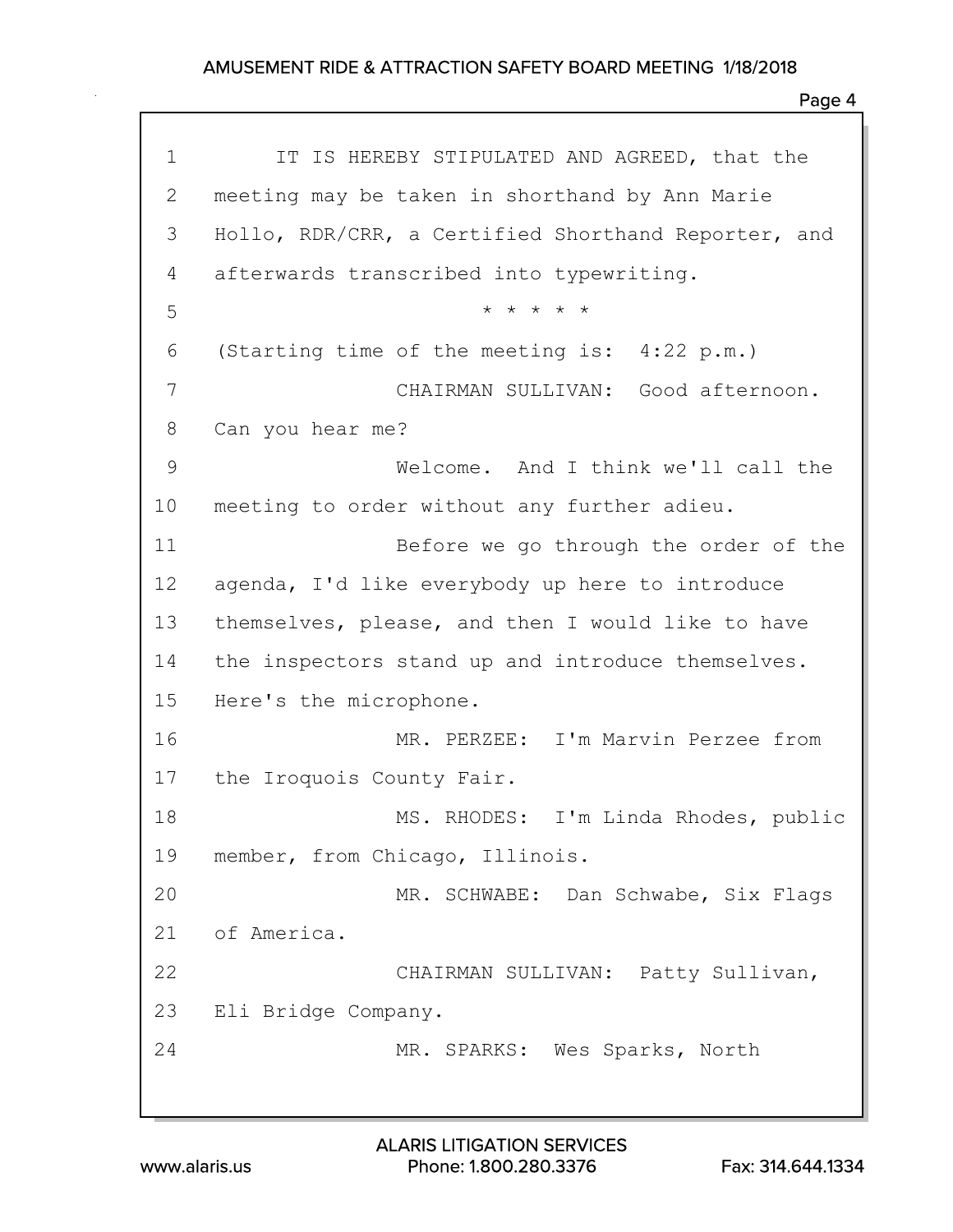| $\mathbf 1$  | America Midway Entertainment.                       |
|--------------|-----------------------------------------------------|
| $\mathbf{2}$ | MR. REDSHAW: Joe Redshaw, insurance                 |
| 3            | representative member, from Rushville.              |
| 4            | MR. BEYER: Joe Beyer, Acting                        |
| 5            | Director of the Illinois Department of Labor.       |
| 6            | MR. BROWN: Brad Brown, professional                 |
| 7            | engineering member.                                 |
| 8            | MR. KIRSCHNER: Dan Kirschner, public                |
| 9            | member.                                             |
| 10           | CHAIRMAN SULLIVAN: Thank you, Dan.                  |
| 11           | Now, if we could have the inspectors                |
| 12           | please stand up and introduce yourselves as well as |
| 13           | staff.                                              |
| 14           | MS. ROYER: Margaret Royer,                          |
| 15           | Chicagoland area.                                   |
| 16           | MR. ROHMAN: Matt Rohman.                            |
| 17           | MR. TOMCZUK: Pete Tomczuk,                          |
| 18           | Chicagoland area.                                   |
| 19           | MR. BROWN: Brian Brown.                             |
| 20           | MR. COE: Tom Coe, inspector.                        |
| 21           | MS. WATSON: Cheryl Watson, Illinois                 |
| 22           | Department of Labor.                                |
| 23           | CHAIRMAN SULLIVAN: Do that again.                   |
|              | 24 We couldn't hear you.                            |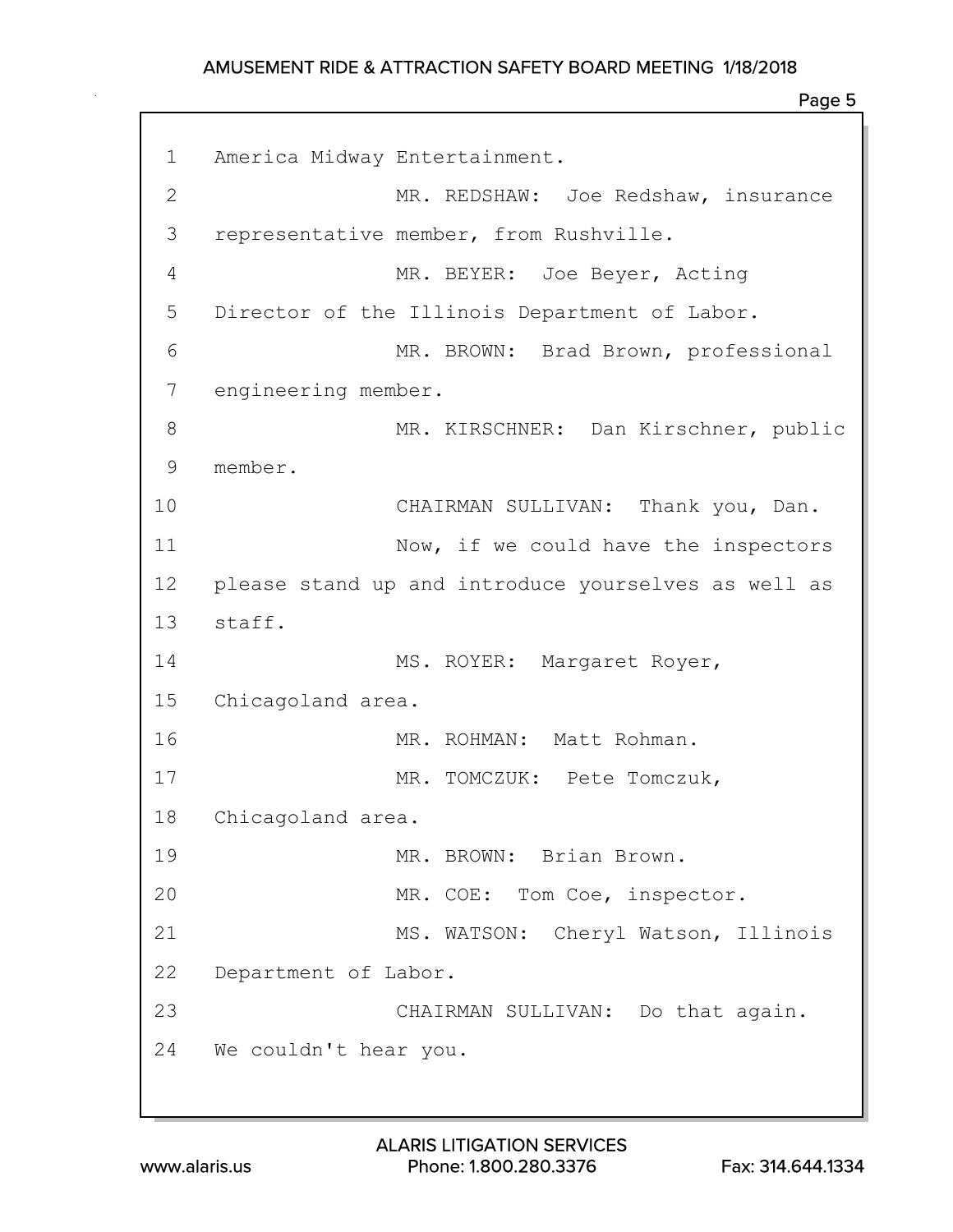| $\mathbf 1$  | MS. WATSON: Cheryl Watson, Illinois                  |
|--------------|------------------------------------------------------|
| $\mathbf{2}$ | Department of Labor, office associate. I've been on  |
| 3            | the phone with you.                                  |
| 4            | MR. SZERLETICH: Bill Szerletich,                     |
| 5            | acting division manager.                             |
| 6            | CHAIRMAN SULLIVAN: Thank you.                        |
| 7            | And as we go through, if you could                   |
| 8            | say your name before you start talking. Most of the  |
| 9            | Board, I think this lovely lady who's taking the     |
| 10           | minutes, can figure out, but if you're in the        |
| 11           | audience, please stand up and say your name loudly   |
| 12           | and who you're with so she can get that down         |
| 13           | properly.                                            |
| 14           | And we'll just move through the                      |
| 15           | agenda. I think the first matter is to approve the   |
| 16           | agenda. Did anybody see anything that they have      |
| 17           | questions about, or is there anything that you would |
| 18           | like to see added to the agenda?                     |
| 19           | Okay. Then do I have a motion to                     |
| 20           | approve the agenda as presented?                     |
| 21           | MR. BROWN: I'll make the motion.                     |
| 22           | CHAIRMAN SULLIVAN: Thank you.                        |
| 23           | MR. REDSHAW: Second it.                              |
| 24           | CHAIRMAN SULLIVAN: Those in favor?                   |
|              |                                                      |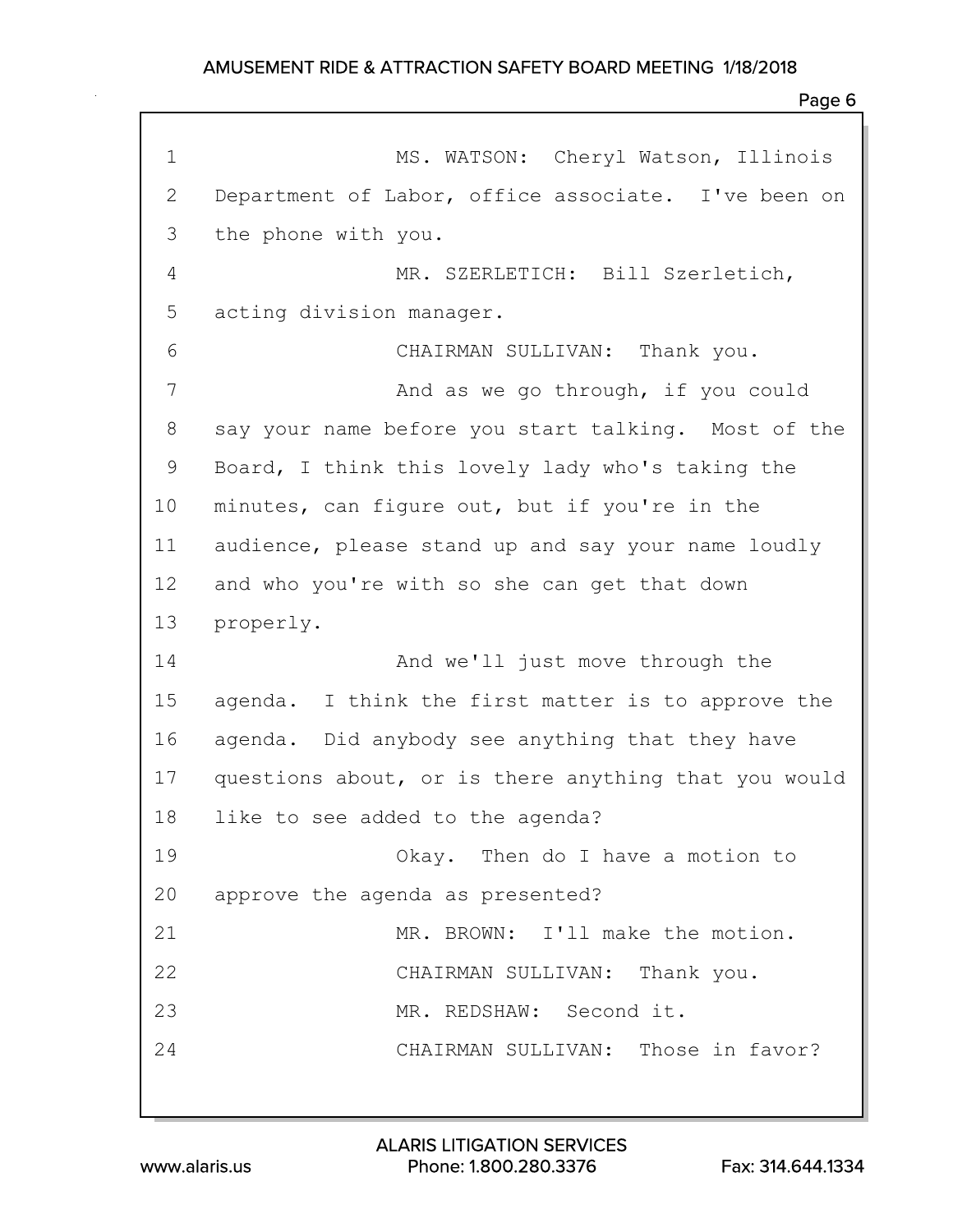Page 7

| $\mathbf 1$  | (Chorus of "Ayes.")                                  |
|--------------|------------------------------------------------------|
| $\mathbf{2}$ | CHAIRMAN SULLIVAN: Those opposed?                    |
| 3            | Abstentions?                                         |
| 4            | (No response.)                                       |
| 5            | CHAIRMAN SULLIVAN: Then it's                         |
| 6            | approved.                                            |
| 7            | So the next thing we need to do is                   |
| 8            | approve the minutes. I hope everybody had time to    |
| 9            | read them. I only got them yesterday, but I did      |
| 10           | manage to read them last night. I thought it might   |
| 11           | help me go to sleep because I have had trouble, but, |
| 12           | no, I got through all of them. So that part that     |
| 13           | didn't work very well. But we did do a lot last      |
| 14           | time. There's one thing that I would like to have    |
| 15           | corrected.                                           |
| 16           | On Line 15 of Page 3, I'm with Eli                   |
| 17           | Bridge Company, not Illinois Bridge Company.         |
| 18           | So did anybody else see anything in                  |
| 19           | there, in the minutes? I know there were a few,      |
| 20           | just, little typos, but other than that, okay. Then  |
| 21           | would -- I would like a motion to approve them as    |
| 22           | corrected.                                           |
| 23           | MR. BROWN: I'll make the motion.                     |
| 24           | MS. RHODES: Second it.                               |
|              |                                                      |

www.alaris.us Phone: 1.800.280.3376 Fax: 314.644.1334 ALARIS LITIGATION SERVICES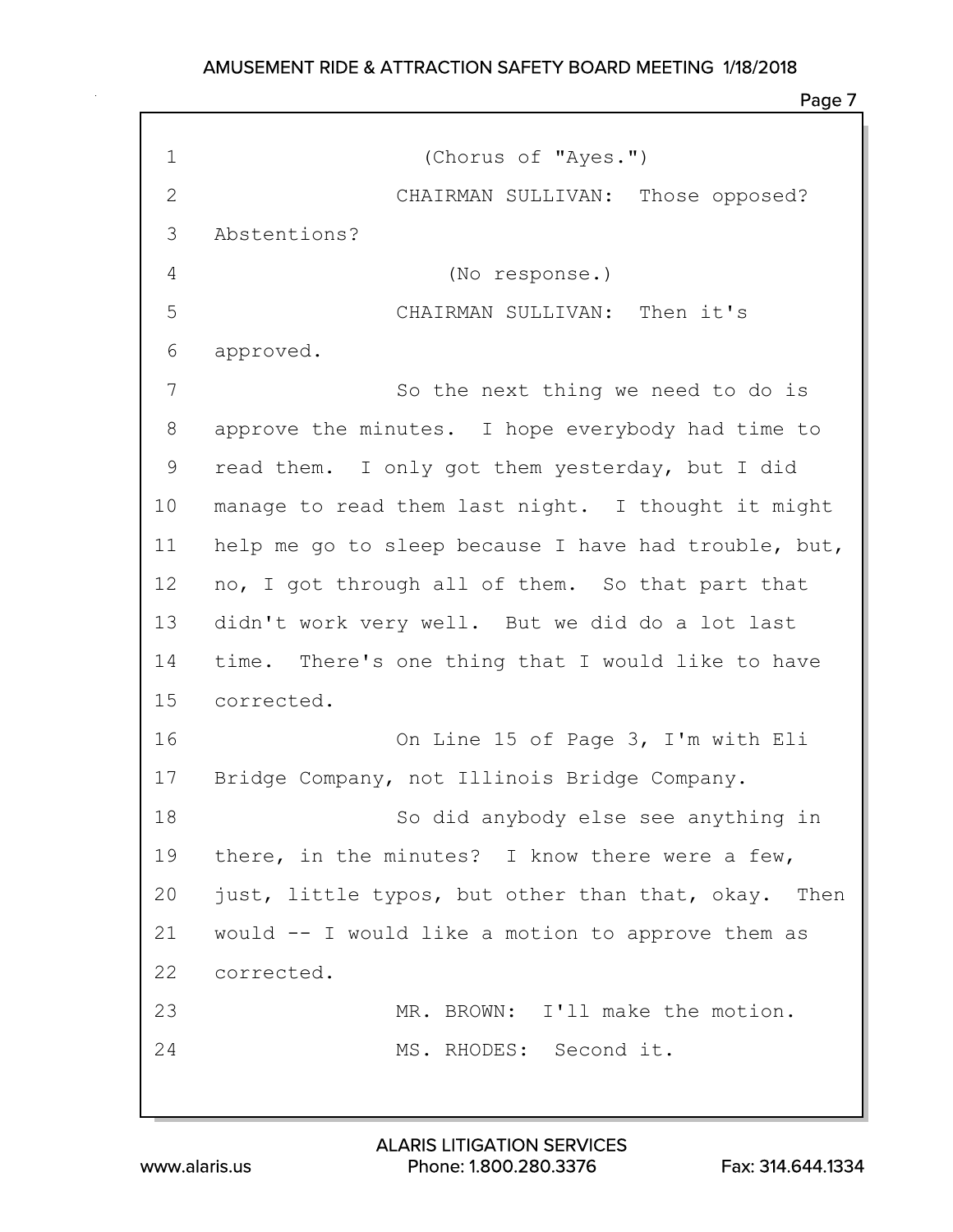| $\mathbf 1$  | CHAIRMAN SULLIVAN: Seconded by                       |
|--------------|------------------------------------------------------|
| $\mathbf{2}$ | Linda.                                               |
| 3            | Thank you.                                           |
| 4            | So let's go to old business. And I                   |
| 5            | think we're handing most of this over to Bill.       |
| 6            | MR. SZERLETICH: Yes.                                 |
| 7            | CHAIRMAN SULLIVAN: And it's Zorb                     |
| 8            | balls, Knocker balls and WOW balls.                  |
| 9            | MR. SZERLETICH: As a follow-up to                    |
| 10           | our previous Board meeting last September, I had     |
| 11           | discussions with Illinois Department of Public       |
| 12           | Health officials in the Environmental Health         |
| 13           | Protection Division regarding WOW balls and their    |
| 14           | ability to get involved in the inspection process of |
| 15           | the WOW balls. Some of the areas of regulation that  |
| 16           | IDPH is responsible for include the regulation of    |
| 17           | water recreational facilities, campgrounds and youth |
| 18           | camps, the public recreational areas and public      |
| 19           | beaches.                                             |
| 20           | Some of the things that they are                     |
| 21           | looking at when they're inspecting involve bacteria  |
| 22           | levels of water caused by an assortment of factors,  |
| 23           | including environmental, human, weather-related      |
| 24           | factors, et cetera. Sewage disposal, general         |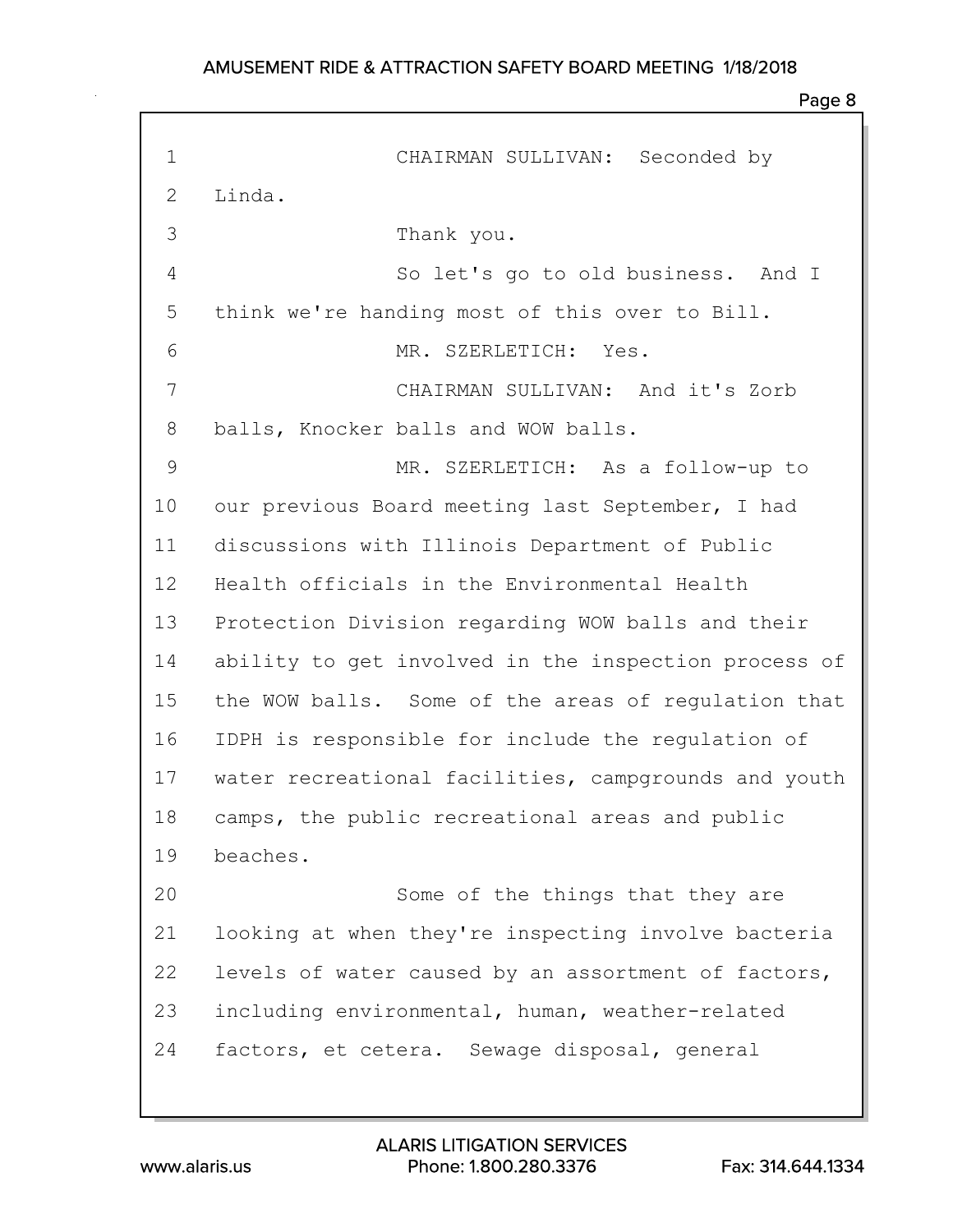Page 9

1 sanitation, food service.

2 After reviewing the Swimming Facility 3 Act, I conferred with IDPH officials, and they 4 determined that they would not be involved with the 5 inspection and permitting of any type of Walk On 6 Water ball. The main reason is their focus as an 7 agency involves patrons that are submerged in water 8 and not devices that carry patrons on top of the 9 water such as: WOW balls, paddle boats, water 10 craft. 11 Additionally, IDPH, for the most 12 part, regulates facilities that filter and 13 recirculate water. They do not regulate pools of 14 water that are filled and used by patrons utilizing

15 a floating device, such as WOW balls, paddle boats, 16 et cetera. If patrons are submerged in the pool 17 water, then that would then constitute a swimming 18 pool, and that would fall under IDPH's purview.

19 **And as I stated previously, it's in** 20 my opinion that WOW balls, Zorb balls and Knocker 21 balls do not meet the definition of "Inflatable 22 Amusement Attraction" as defined by our 23 Administrative Code, and therefore, it does not fall 24 under the Amusement Ride and Attraction Safety Act,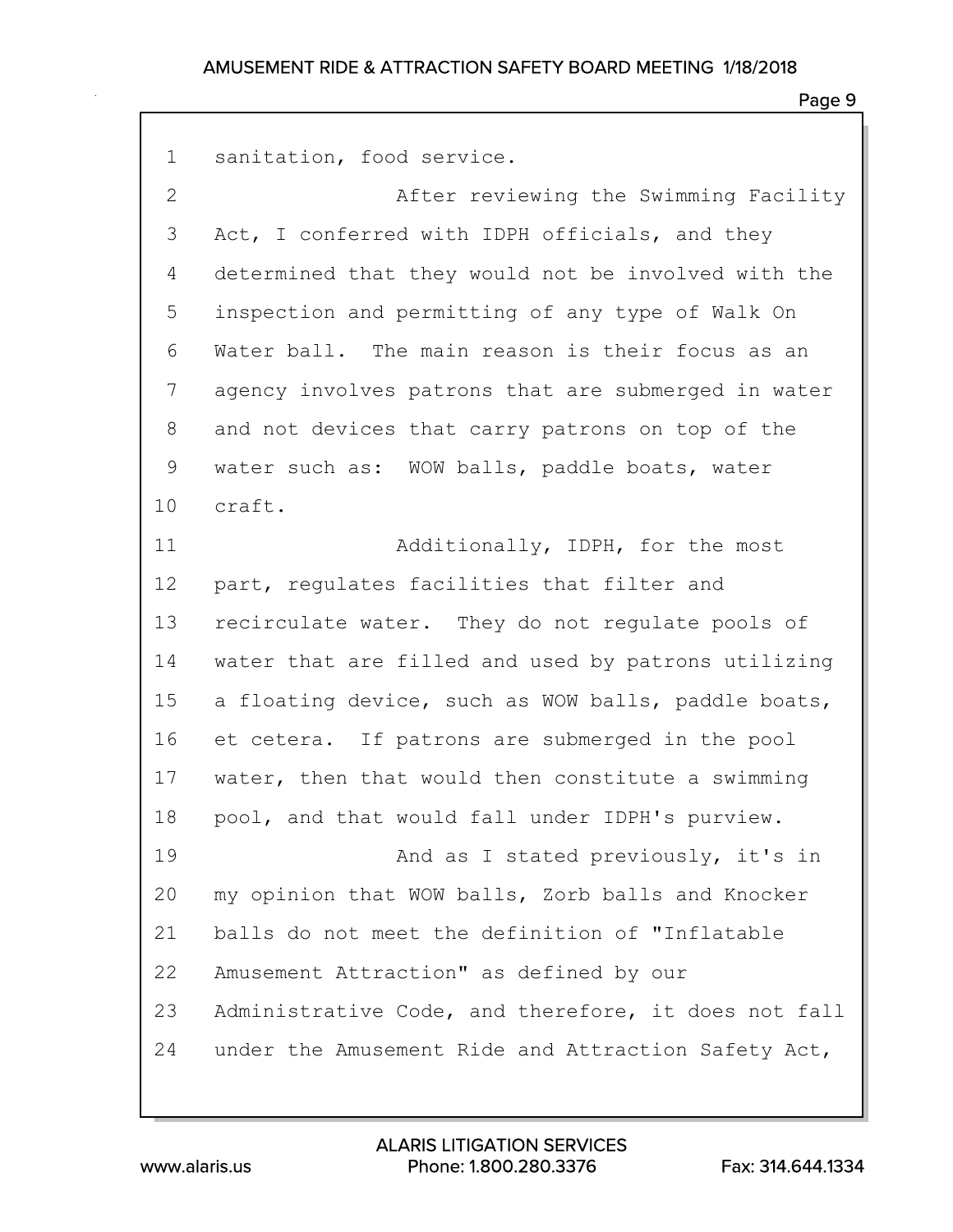| $\mathbf 1$  | or the IDPH's Swimming Facility Act.                 |
|--------------|------------------------------------------------------|
| $\mathbf{2}$ | Just a little bit of information. In                 |
| 3            | 2017, we permitted one WOW ball, one water roller,   |
| 4            | five Zorb balls and four Knocker balls. So they've   |
| 5            | really kind of reached the peak, and we're seeing    |
| 6            | less and less of them throughout the -- you know, as |
| 7            | the years go by.                                     |
| 8            | So that was my follow-up with the                    |
| 9            | IDPH. And as I said before, you know, I feel that    |
| 10           | we should not be inspecting them at this time unless |
| 11           | we're going to draft new rules for them.             |
| 12           | CHAIRMAN SULLIVAN: Thank you. Are                    |
| 13           | you aware of any incidents on any of those?          |
| 14           | MR. SZERLETICH: The Knocker balls                    |
| 15           | apparently had a pretty significant injury in        |
| 16           | Missouri, and because of that injury, I              |
| 17           | quess -- this is coming from another operator that   |
| 18           | has Knocker balls. He says it's getting harder and   |
| 19           | harder to insure them kind of like mechanical bulls, |
| 20           | because a lot of insurance companies are not wanting |
| 21           | to insure them, so I'm really starting to see them   |
| 22           | decline down.                                        |
| 23           | CHAIRMAN SULLIVAN: Okay.                             |
| 24           | MR. SZERLETICH: That's all I have.                   |
|              |                                                      |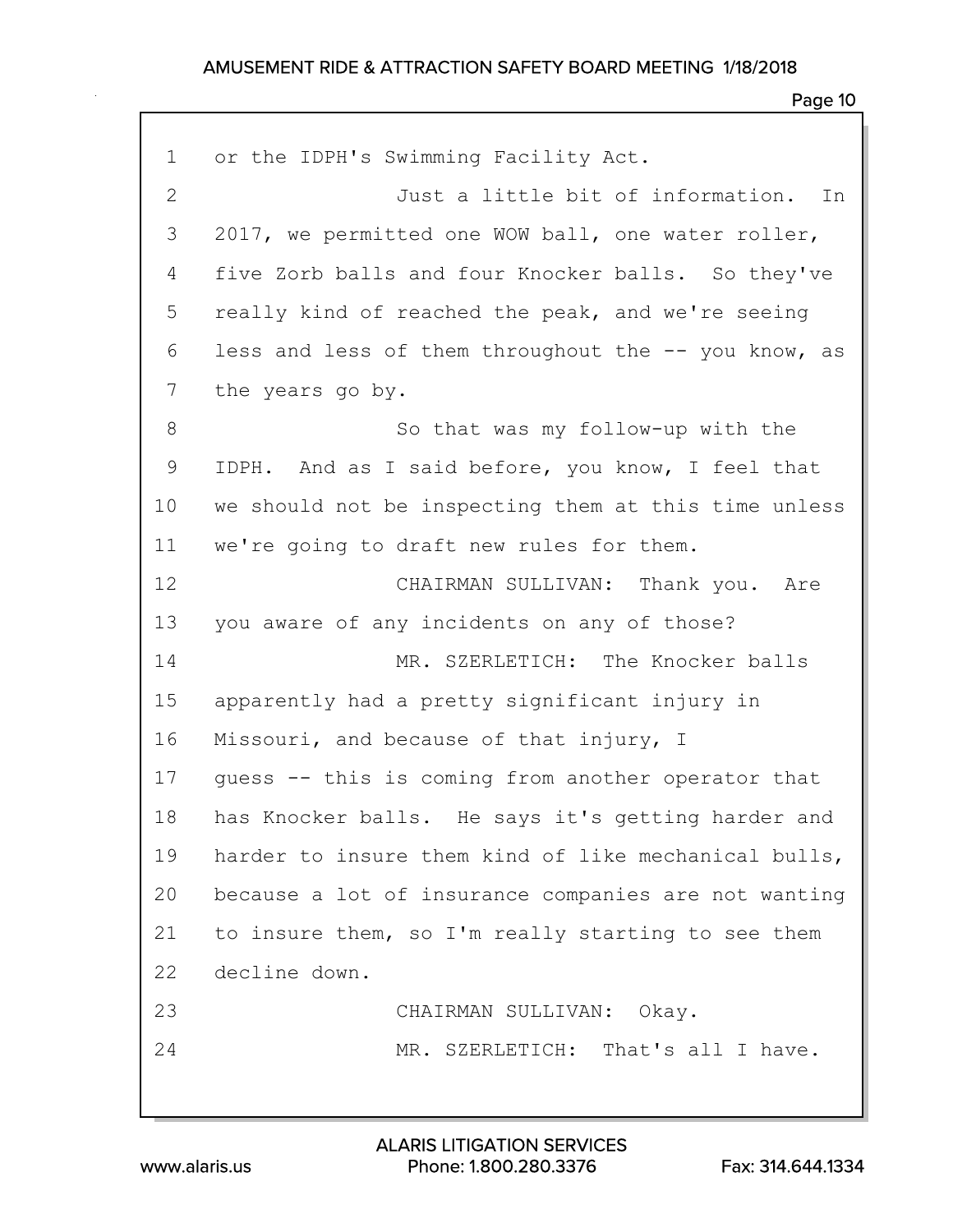| $\mathbf 1$  | CHAIRMAN SULLIVAN: Thank you, Bill.                  |
|--------------|------------------------------------------------------|
| $\mathbf{2}$ | I know that short report doesn't in any way          |
| 3            | represent all the time it's taken to do all those    |
| 4            | things, but we appreciate it, Bill.                  |
| 5            | MR. SZERLETICH: You're welcome.                      |
| 6            | CHAIRMAN SULLIVAN: Is there any                      |
| 7            | other old business that anybody wants to bring up?   |
| 8            | (No response.)                                       |
| 9            | CHAIRMAN SULLIVAN: If not, then our                  |
| 10           | new business, we'll start out with the safety        |
| 11           | presentation by Linda.                               |
| 12           | MR. BEYER: Can I have the                            |
| 13           | microphone?                                          |
| 14           | CHAIRMAN SULLIVAN: Sure.                             |
| 15           | MR. BEYER: So just to add a little                   |
| 16           | bit more color on what Bill said with respect to the |
| 17           | permitting and regulations of these. The plan for    |
| 18           | IDOL to be phased out of any permitting and          |
| 19           | regulations of these going forward is that the       |
| 20           | definitions in our rules actually mimmick what is in |
| 21           | the statute. So it would be even more than a change  |
| 22           | in our administrative code; it would be a statutory  |
| 23           | change required to change the definition of          |
| 24           | "inflatable attraction," because one of the          |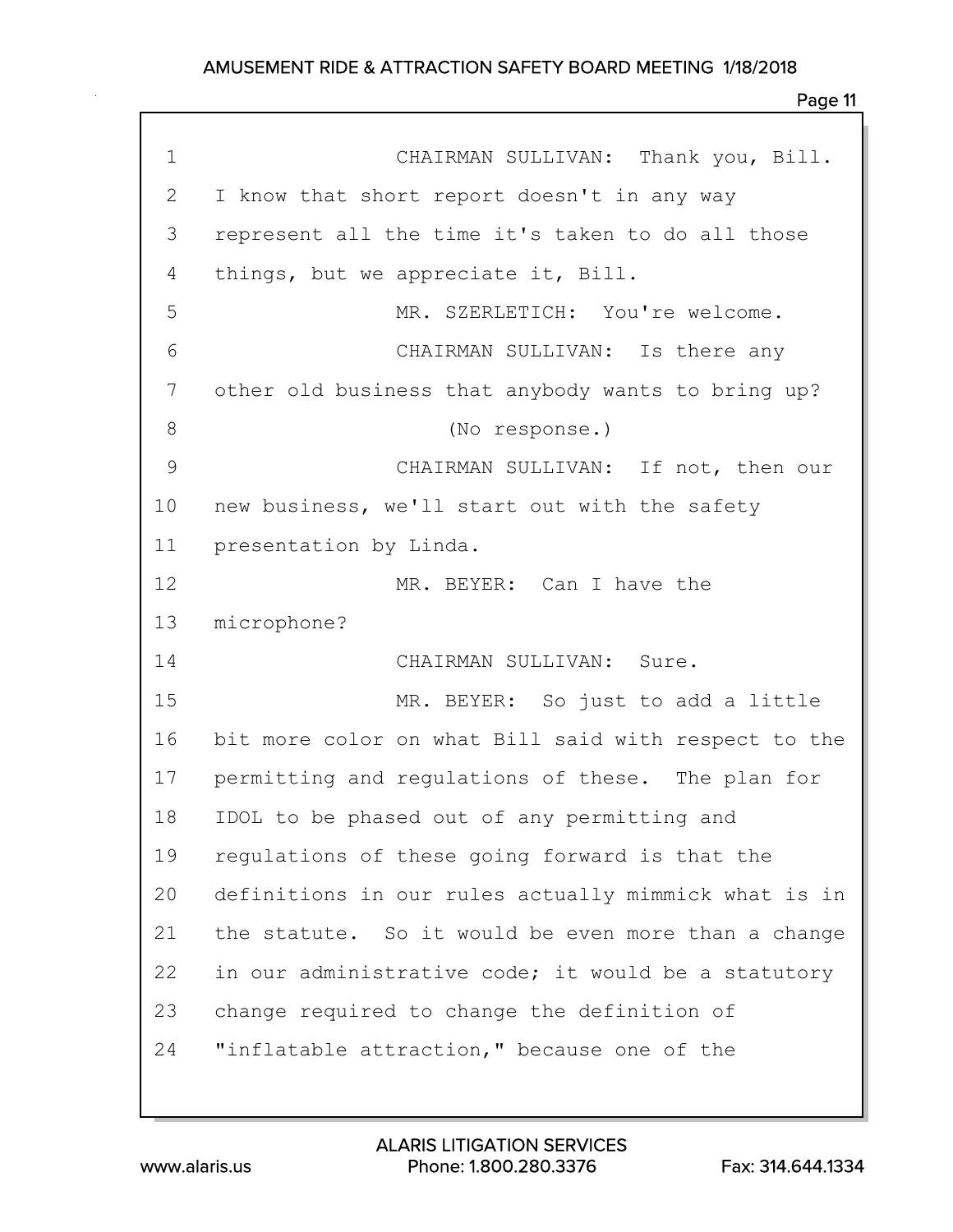| conditions there is that it requires a continuous                |
|------------------------------------------------------------------|
| airflow that is supplied by one or more blowers.<br>$\mathbb{I}$ |
| think we touched on this a little bit last time, you             |
| That would be bounce houses and similar<br>know.                 |
| items, but none of these would fall under that.                  |
| So until we do seek a statutory                                  |
| change in that from IDOL's perspective -- we're                  |
| willing to seek quidance from the Board. I know                  |
| there have been subcommittees in the past, but until             |
| that time, we will be moving pretty quickly to cease             |
| any permitting regulations.                                      |
| CHAIRMAN SULLIVAN: Okay.                                         |
| MS. RHODES: Thank you, Patty. So,                                |
| first, I wanted to thank Patty and Joe for                       |
| supporting my request to present to you all today to             |
|                                                                  |
| provide the safety presentation. And then I also                 |
| wanted to thank Dan Kirschner on the phone because               |
| this is something we have wanted to do a couple of               |
| years. I'm just getting to the point working with                |
| some of you to put this together. So I wanted to                 |
| thank him also. So I'll just dive in right now.                  |
| So I used to $-$ I have been a safety                            |
| professional for almost 30 years in various                      |
|                                                                  |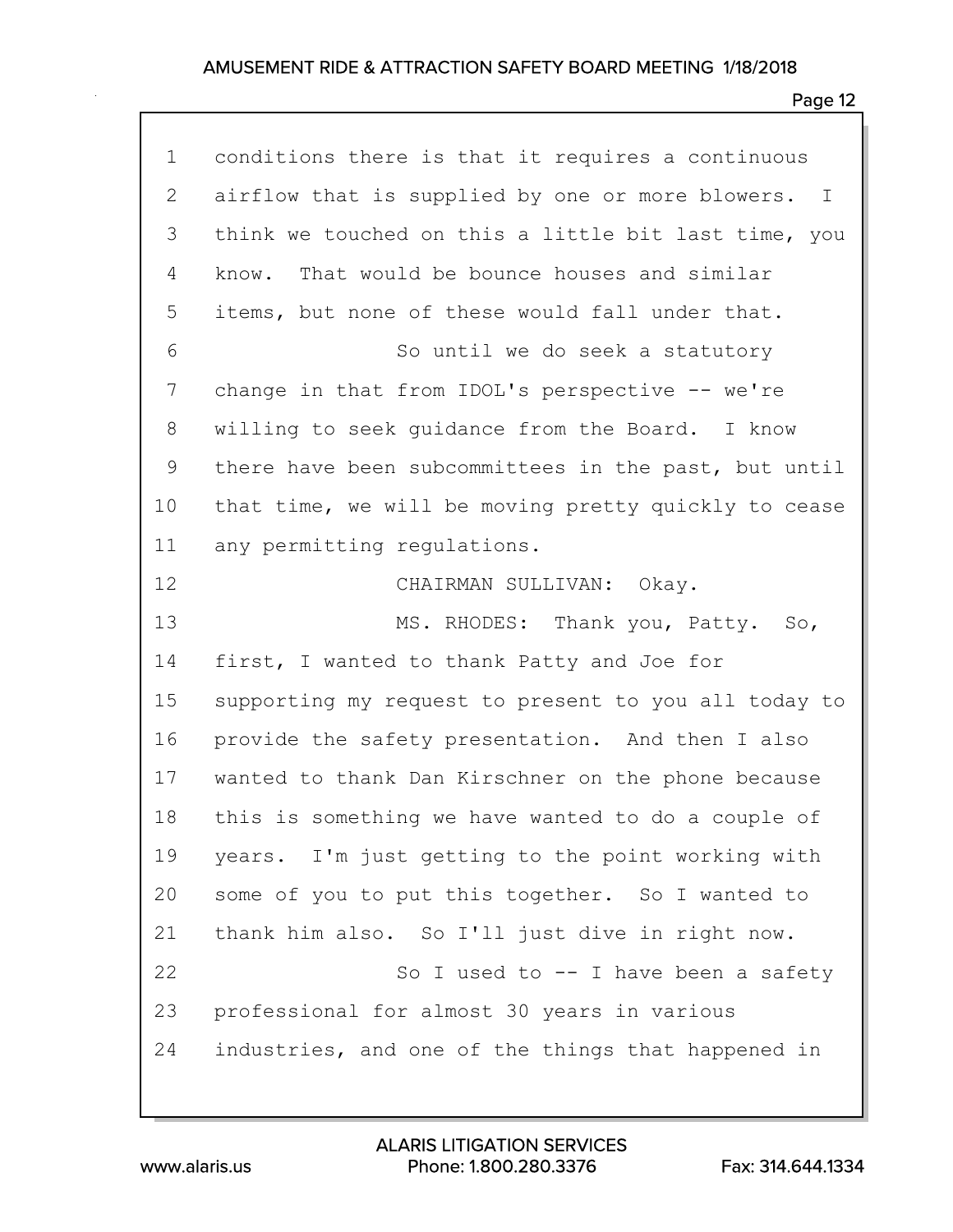### Page 13

1 all of those industries was I find myself in 2 meetings mediating pretty heated discussions about 3 how to ensure safety. And one of the things that 4 stands out to me in those discussions was the thing 5 that everyone agreed about was that nobody wanted 6 anybody to get hurt. So I wanted to start with that 7 because I feel the same is true for this group. 8 Everybody in the room -- I think it's safe to say 9 that all of us are in support of rider safety. 10 **Another thing I wanted to share,** 11 before I jump right in, is there's a trainer who 12 works at the place where I work now, and she uses 13 this graphic often, and I appreciate it because it's 14 a reminder, frankly, for me. She always talks about 15 there's a circle of influence and control, and how 16 we have to realize not only at work, at home, but 17 all the time that there are some things that are out 18 of our influence and control. Her point of 19 reinforcing this sphere is that entities, such as us 20 and entities such as myself in my previous positions 21 have to always step back and remind ourselves that 22 if we're not careful, we'll get hung up on those 23 things that are out of our influence and control, 24 which takes us away from being able to focus on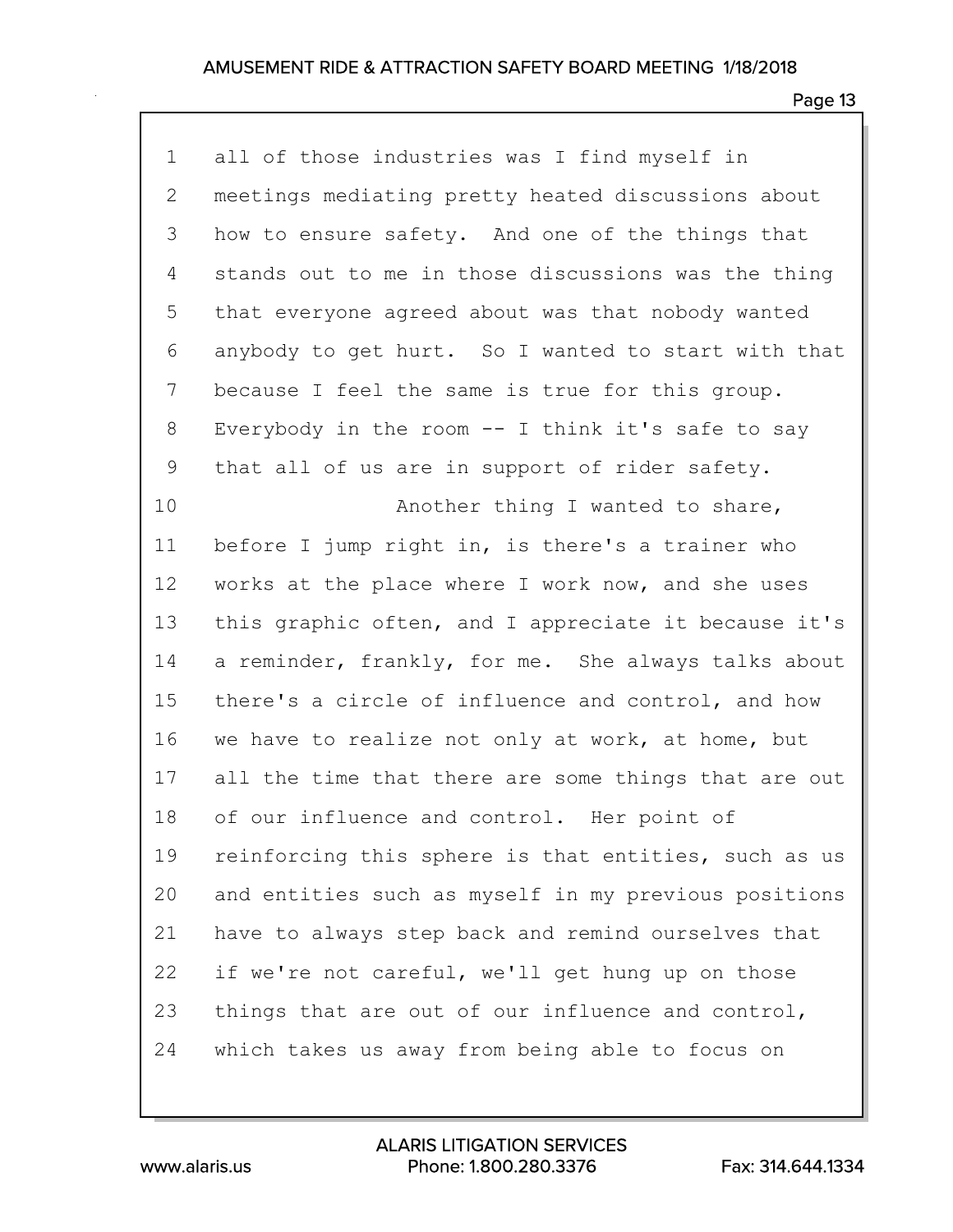| $\mathbf 1$ | those things that are within our control. So I        |
|-------------|-------------------------------------------------------|
| 2           | wanted to share it in case it was something that you  |
| 3           | would, like me, also appreciate as a reminder.        |
| 4           | So the goal of this presentation is                   |
| 5           | simply to reinforce that all of us are in support,    |
| 6           | obviously, and committed to the fact of rider safety  |
| 7           | versus allowing ourselves to get hung up on things    |
| 8           | that are out of our control.                          |
| 9           | I wanted to also share that there was                 |
| 10          | a parable that was introduced to me. It was           |
| 11          | actually introduced not in terms of safety, but it    |
| 12          | was introduced in terms of diversity and inclusion,   |
| 13          | and it's a parable that $-$ don't get me to quote it, |
| 14          | but the gist of it is there's an elephant, and        |
| 15          | there's blind men, and they're all feeling wherever   |
| 16          | they happen to be on the elephant and describing it,  |
| 17          | and they're all describing something different        |
| 18          | because some are describing what the tail feels       |
| 19          | like, the ear, the tusk, and it's different.          |
| 20          | So the point of it $-$ - the moral                    |
| 21          | essentially is that it's realizing that someone's     |
| 22          | different opinion or perspective doesn't necessarily  |
| 23          | mean that they're wrong. They might be, but it also   |
| 24          | just might mean that everybody should appreciate      |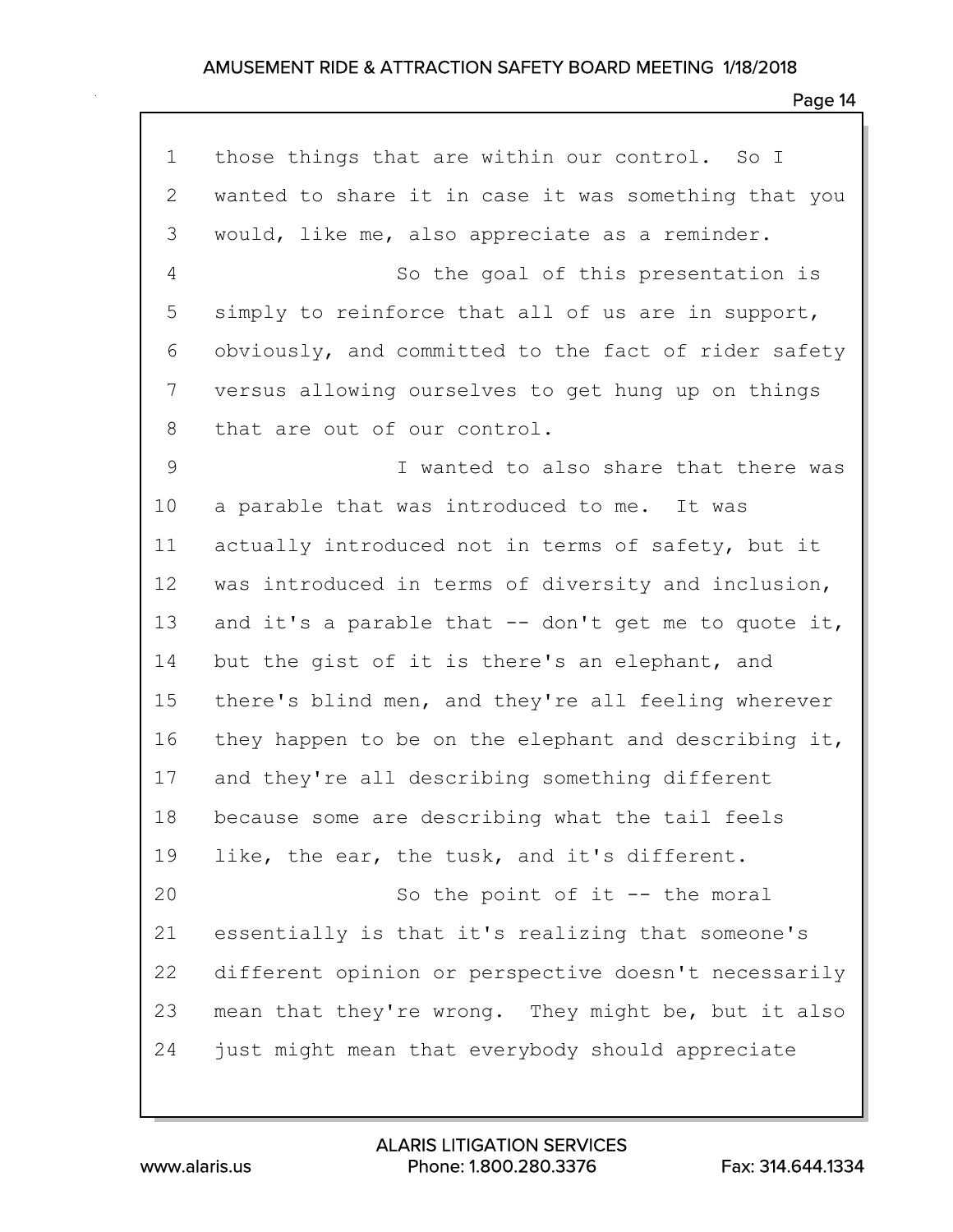Page 15

1 that they may be speaking whatever their truth is. 2 The person who's describing the tail, they're not 3 wrong, even though what they're saying sounds 4 different than what the person saying who's 5 describing the tusk. So I also would like that as a 6 nice reminder. 7 I mentioned earlier that I worked 8 across several industries, so I need you to know 9 that even though I'm fairly new to this world of 10 carnivals and is part of my role on this Board, I'm 11 not new to helping to ensure safety for the public, 12 helping to protect people from themselves. And what 13 I wanted to do before I jumped into some examples 14 that I've provided, from some operators who are part 15 of this organization and educators and regulators, 16 was give you my non-carnival examples. So the 17 challenge -- one of the challenges that I had in my 18 role -- 19 (Brief interruption.) 20 MS. RHODES: No. That's okay. I 21 thought we all needed to evacuate. 22 My non-carnival example. This is 23 just one. Within one of the places I worked, there 24 was always a lot of members of the public present.

www.alaris.us Phone: 1.800.280.3376 Fax: 314.644.1334 ALARIS LITIGATION SERVICES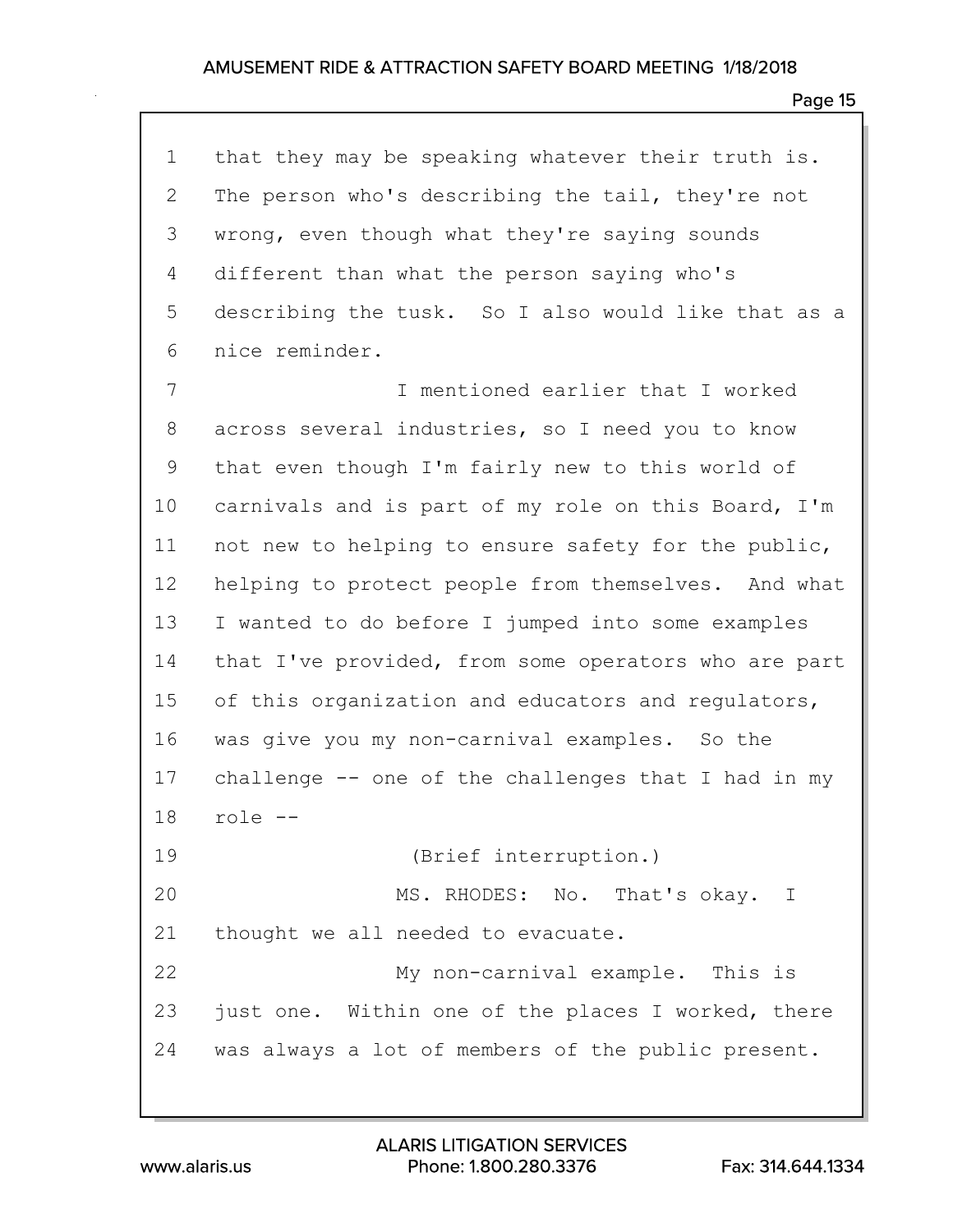| 1              | In fact, it was a museum in Chicago. Customers         |
|----------------|--------------------------------------------------------|
| $\overline{2}$ | always pushed the boundaries. I'm saying that very     |
| 3              | nicely. It was insane. And the risk was injury or      |
| 4              | death, and we had some specific mitigators that        |
| 5              | included training, feedback, and drawing the line.     |
| 6              | So I wanted to give an example that I saw firsthand.   |
| 7              | There was $-$ right outside my office,                 |
| 8              | if you've ever been to the Museum of Science and       |
| 9              | Industry in Chicago, near one of the stairwells,       |
| 10             | there's an airplane hanging from the ceiling, so it    |
| 11             | was a big attraction. There were always crowds         |
| 12             | there.                                                 |
|                |                                                        |
| 13             | While I came up $--$ my office was                     |
| 14             | behind there. I came out of my office, and I am not    |
| 15             | kidding. Excuse me. There was a lady -- I'm            |
| 16             | assuming a "mom" -- with a baby as small as the baby   |
| 17             | in this picture from the Internet, and she placed      |
| 18             | the baby on the balcony. So at that point, I felt      |
| 19             | the blood rushing from my head, because obviously I    |
| 20             | don't want to scream and have the baby go over.<br>But |
| 21             | she placed the baby on the balcony, and then she       |
| 22             | started slowly backing up, because what she wanted     |
| 23             | to do is get a picture real quick with the airplane    |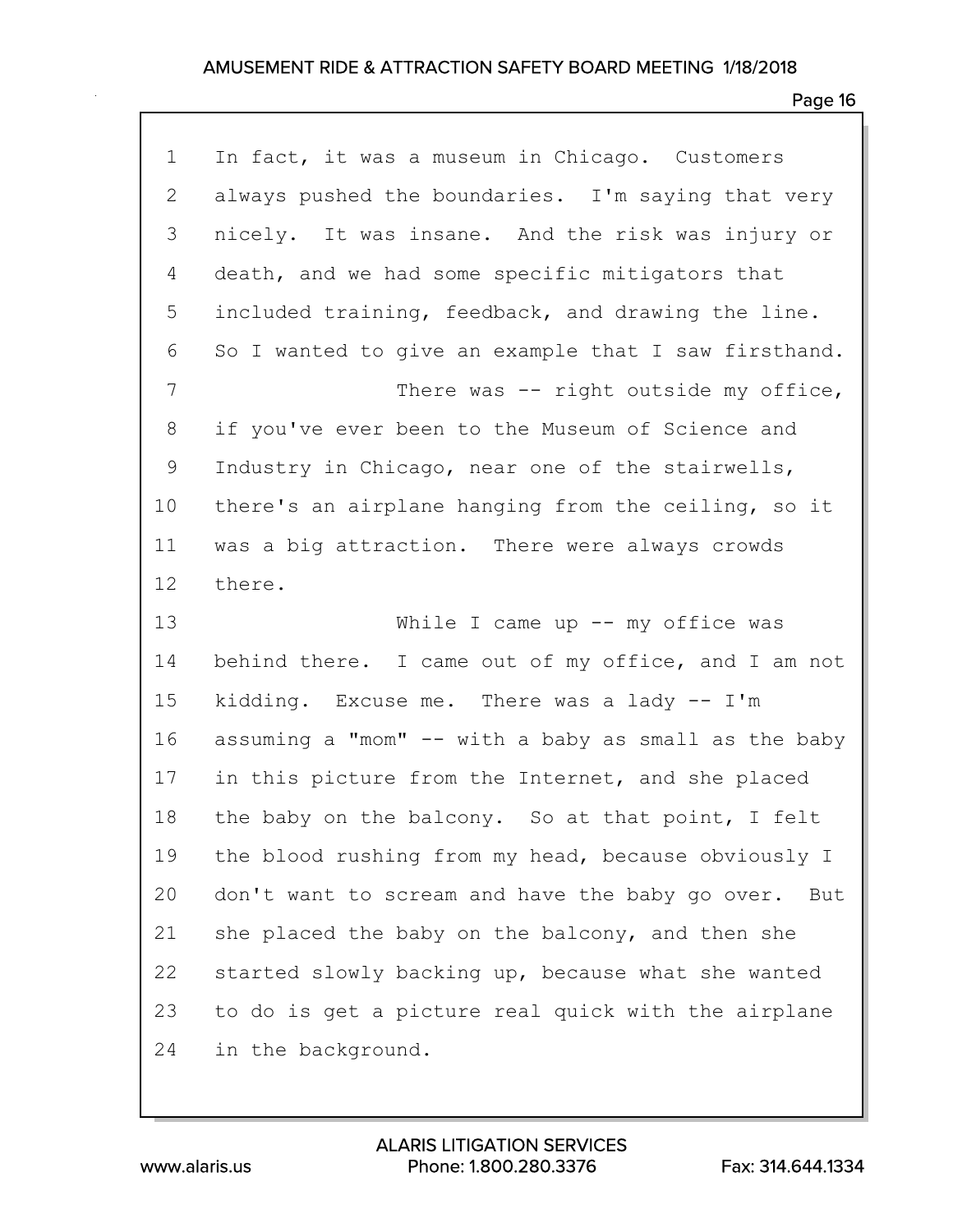| $\mathbf 1$  | And so I mean, I don't even know how                 |
|--------------|------------------------------------------------------|
| $\mathbf{2}$ | I didn't scream or run over and potentially make a   |
| 3            | bad situation worse, but I can tell you that, based  |
| 4            | on the training that we had, I knew I had to say     |
| 5            | something to protect, you know, the baby from this   |
| 6            | mom and to protect the mom from herself.             |
| 7            | So I just slowly walked up. I did                    |
| 8            | not startle her. She saw me coming. I made sure my   |
| 9            | hand was behind the baby, so if something did        |
| 10           | happen, I'd catch the baby.                          |
| 11           | And then I very nicely -- because                    |
| 12           | we're all about customer service, and we want people |
| 13           | to come back. I made sure that I explained to her    |
| 14           | that this was dangerous, and please take the baby    |
| 15           | down. So I can tell you she was real pissed at me,   |
| 16           | and she was yelling various obscenities, but to this |
| 17           | day -- this was the '90s. So to this day, I don't    |
| 18           | regret for a second my reaction, and that's my       |
| 19           | point. One of our mitigators in the museum was we    |
| 20           | took our employees, who were customer-facing, and we |
| 21           | put them through some pretty intensive training, and |
| 22           | it could be -- sorry about this on the computer.     |
| 23           | But they could have been guys or                     |
| 24           | exhibits, or they could have been security, or they  |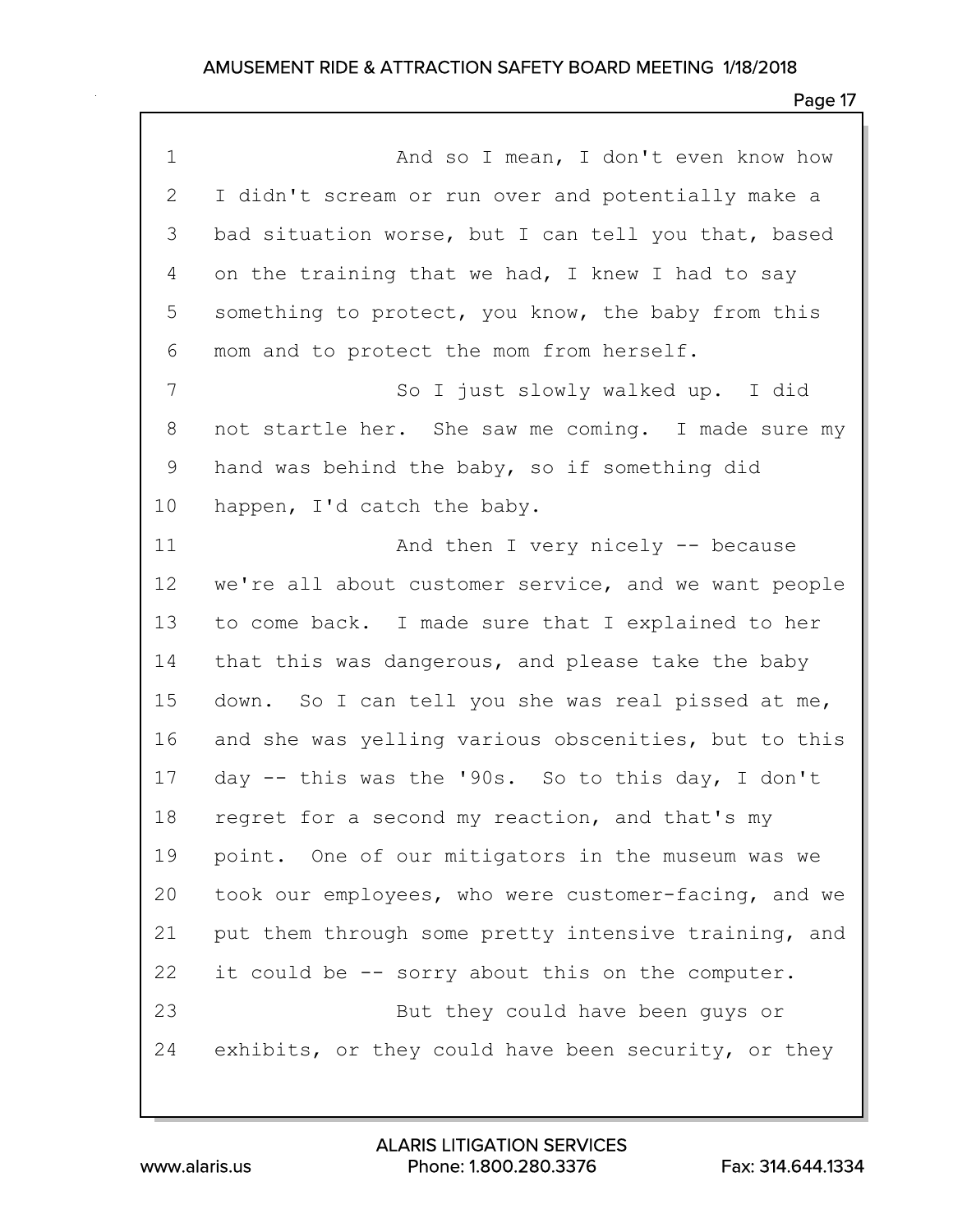| $\mathbf 1$    | could have been people who work in the store. If     |
|----------------|------------------------------------------------------|
| $\overline{2}$ | they had a customer-facing role, we put them through |
| 3              | training the same as you all do. We made sure that   |
| 4              | they did what I attempted to do, and that was        |
| 5              | provide the kind of feedback that customers needed   |
| 6              | to protect themselves from themselves.               |
| 7              | And then we also drew the line. So I                 |
| 8              | can tell you that there were many occasions on,      |
| 9              | frankly, a daily basis where people got too close to |
| 10             | where we draw our line, and we had to eject them     |
| 11             | from the museum. That's just one example. I have     |
| 12             | millions of them, just like I'm sure you do.         |
|                |                                                      |
| 13             | But my point is, I can't tell you how                |
| 14             | many times I later told that story just to get it    |
| 15             | off my chest because I was frustrated with the mom.  |
| 16             | But I needed to make sure, as a safety manager for   |
| 17             | the museum at that time, that I didn't get hung up   |
| 18             | on that because there were probably many people      |
| 19             | behind her who would try something stupid, maybe     |
| 20             | stupider. We need to focus on if and when that       |
| 21             | happens, what are we going to do about it.           |
| 22             | There's several people I interviewed                 |
| 23             | who gave me similar examples, examples that talked   |
| 24             | about things that were out of their control, but     |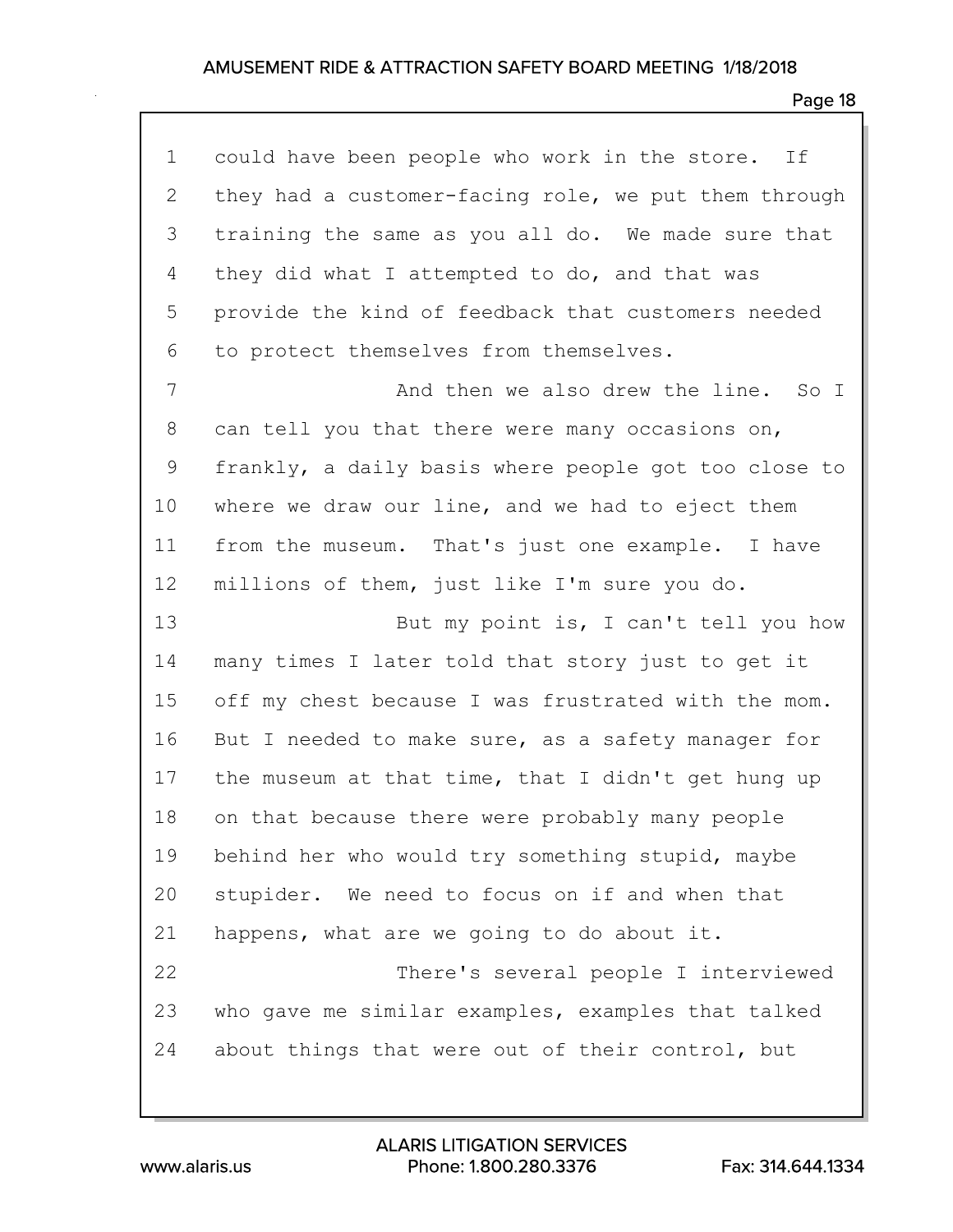1 that presented risks, and then they explained to me 2 what they did about it. I want to go through those 3 few slides before I show you a quick video and wrap 4 things up. 5 You'll notice the risks for all of 6 them is injury and death. I did that on purpose, 7 even though that seems extreme, just as a reminder 8 to all of us that is our reality based on what we 9 were involved in. 10 So another example from an operator 11 is that one challenge is "unpredictable kid" 12 behavior, and, again, that's another one that I'm 13 sure hits very close to home to everybody in this 14 room. There's some behavior that you can predict, 15 and there's other behavior that kids have that you 16 can't predict. 17 So a mitigator of that -- the 18 operator who spoke to me about -- Wes was who I 19 interviewed about that, and I'm not -- I wasn't 20 going to try to go into the detail, but I can tell 21 you all the people who I interviewed gave me some 22 wonderful detail. I just know that time is of the 23 essence. I'll give you the highlight of what they 24 gave me.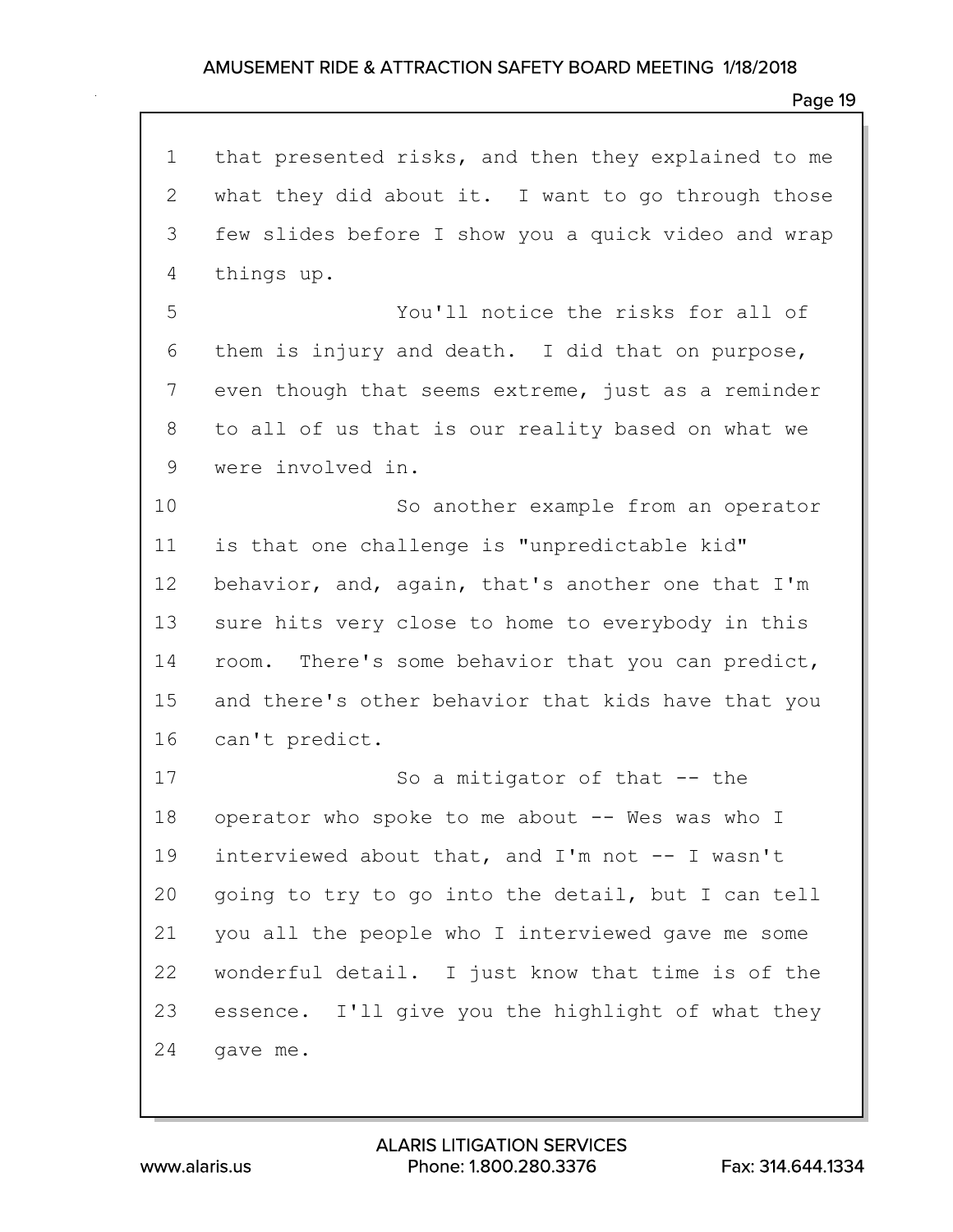| $\mathbf 1$  | It obviously involved rider-operator                 |
|--------------|------------------------------------------------------|
| $\mathbf{2}$ | training. It involved making sure that checks were   |
| 3            | diligent. Yes, we have requirements for everybody    |
| 4            | on the rides to be seat-belted in, but obviously a   |
| 5            | protocol that involves going the extra step in       |
| 6            | making sure they're belted in is an effective        |
| 7            | mitigator, and likewise for constant awareness on    |
| 8            | the part of the rider operator, and that doesn't     |
| 9            | mean that it's a silver bullet. I'm sure there were  |
| 10           | people who at my museum did things that we didn't    |
| 11           | catch. In fact, I know of some. You can Google it.   |
| 12           | It is a matter of public record. There was some      |
| 13           | pretty bad accidents that happened. We weren't able  |
| 14           | to solve everything, but this allowed us to manage   |
| 15           | things that were out of our control to the best of   |
| 16           | our ability.                                         |
| 17           | An educator example. Bob Johnson is                  |
| 18           | someone who I spoke with about this one, and an      |
| 19           | example he gave me was just one risk that exists out |
| 20           | there. One challenge I should say that exists out    |
| 21           | there is at least for some operators, there's some   |
| 22           | complacency, and he said one mitigator that he is    |
| 23           | involved in is making sure that -- as he works with  |
| 24           | companies, he reinforces the value that safety is    |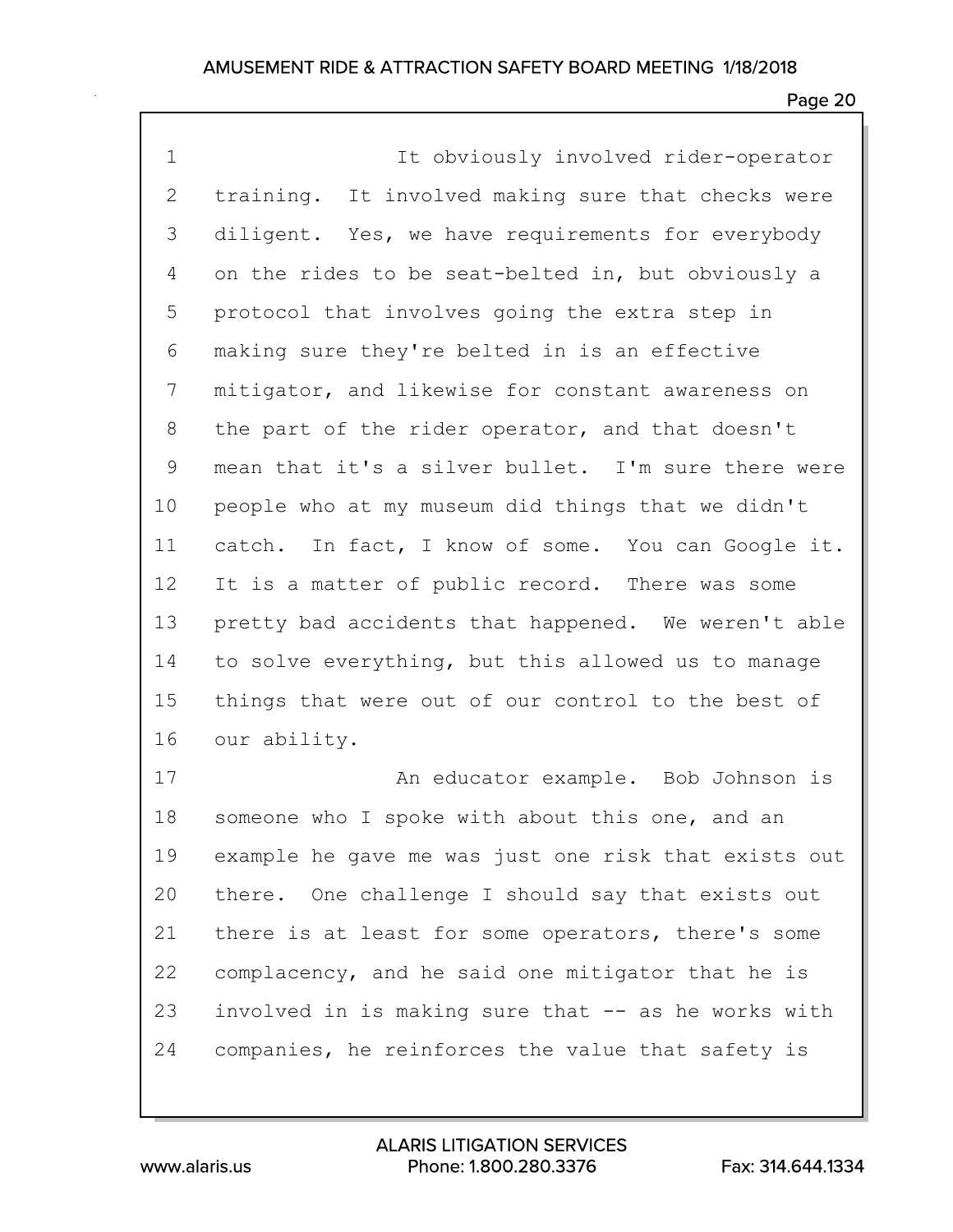| $\mathbf 1$ | the highest value there is. There is no value        |
|-------------|------------------------------------------------------|
| 2           | higher. In fact, my whole career I always tried to   |
| 3           | shift people from saying "safety first" to "safety   |
| 4           | always" because if you say, "safety first," it kind  |
| 5           | of implies priority. Priorities change, and values   |
| 6           | tend to not change. So to Bob's point, he made sure  |
| 7           | that that philosophy is top down. He reinforces      |
| 8           | that.                                                |
| $\mathsf 9$ | He also reinforces that the                          |
| 10          | relationships with regulators, between regulators    |
| 11          | and operators needs to be cooperative because that's |
| 12          | how we can work together to solve problems.          |
| 13          | And let me make sure I didn't leave                  |
| 14          | anything out.                                        |
| 15          | He gave me an example of where he                    |
| 16          | said for those of us who are out in the various      |
| 17          | carnivals who happen to see those ones where maybe   |
| 18          | there's an operator who seems to always be on the    |
| 19          | phone, you can just about guess that there isn't     |
| 20          | this top-down philosophy that everybody in this room |
| 21          | strives to have, and that's why he reinforces that.  |
| 22          | So it mitigates those types of things from           |
| 23          | happening.                                           |
| 24          | Okay. And an inspector example.                      |
|             |                                                      |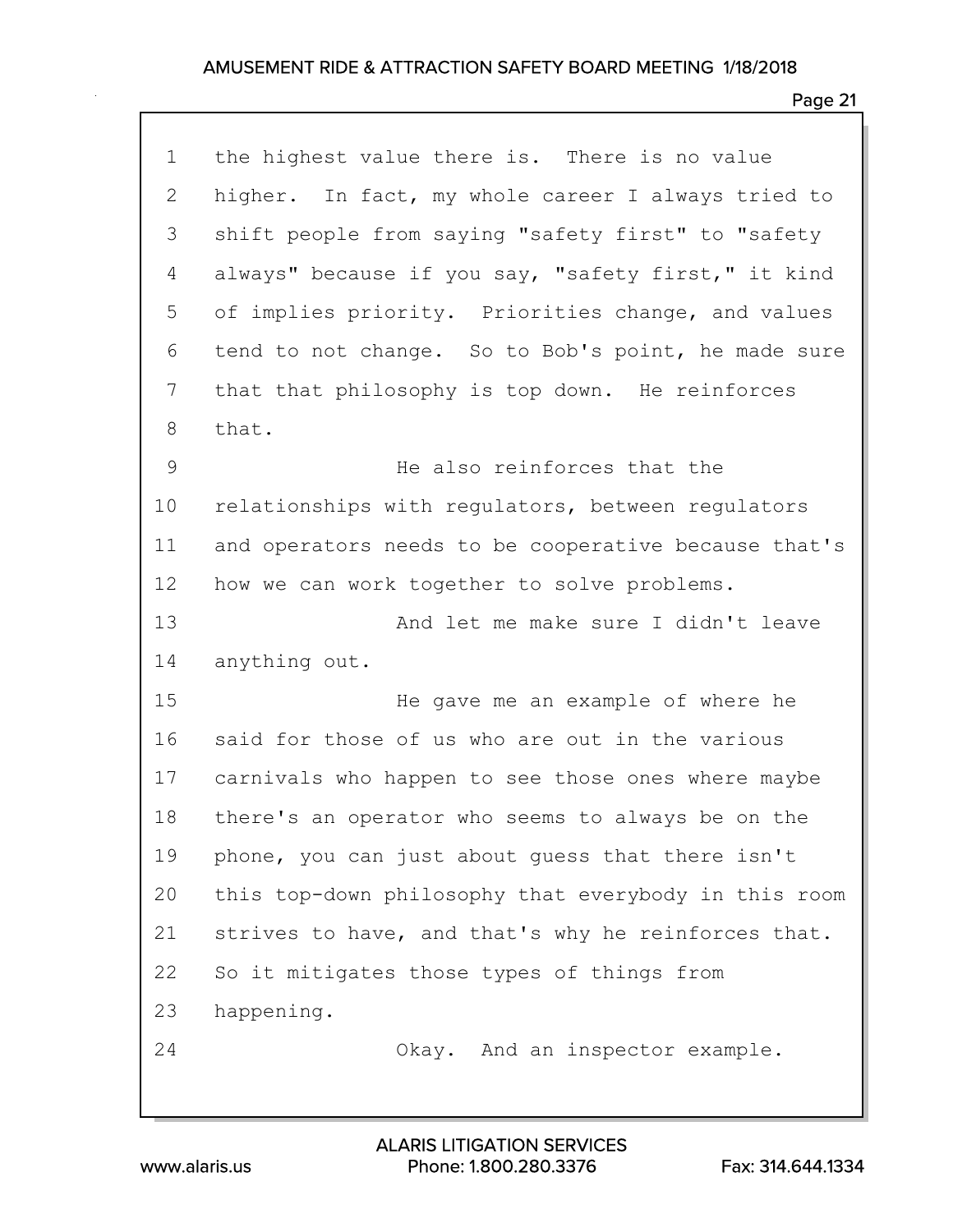| $\mathbf 1$ | Margaret was kind enough to give me some examples as |
|-------------|------------------------------------------------------|
| 2           | well. And one of the challenges she mentioned        |
| 3           | obviously is operator error. Well, mitigators        |
| 4           | include things, like, proactively -- as an           |
| 5           | inspector, proactively observing the operation of    |
| 6           | the rides. Yes, inspectors inspect rides, but now    |
| 7           | an opportunity to proactively observe it is another  |
| 8           | mitigator that provides the tool in the toolbox that |
| 9           | I know Bill is going to talk about later in more     |
| 10          | detail.                                              |
| 11          | Margaret also gave me the example                    |
| 12          | that dealt with $--$ and I think this is something   |
| 13          | Bill is going to talk about, too, but there are      |
| 14          | other inspectors who are out at the carnivals, and   |
| 15          | one challenge is they may not be as well-versed in   |
| 16          | efficiently helping to ensure safety as our          |
| 17          | Department of Labor inspectors, IDOL inspectors,     |
| 18          | because they don't have the same training. So a      |
| 19          | mitigator there, as Margaret pointed, is making sure |
| 20          | that they are educated about what we're looking for, |
| 21          | and they're also educated about how they can help,   |
| 22          | what kind of gap they can fill.                      |
| 23          | And then a regulatory example is one                 |
| 24          | that Bob talked to me about, and this obviously      |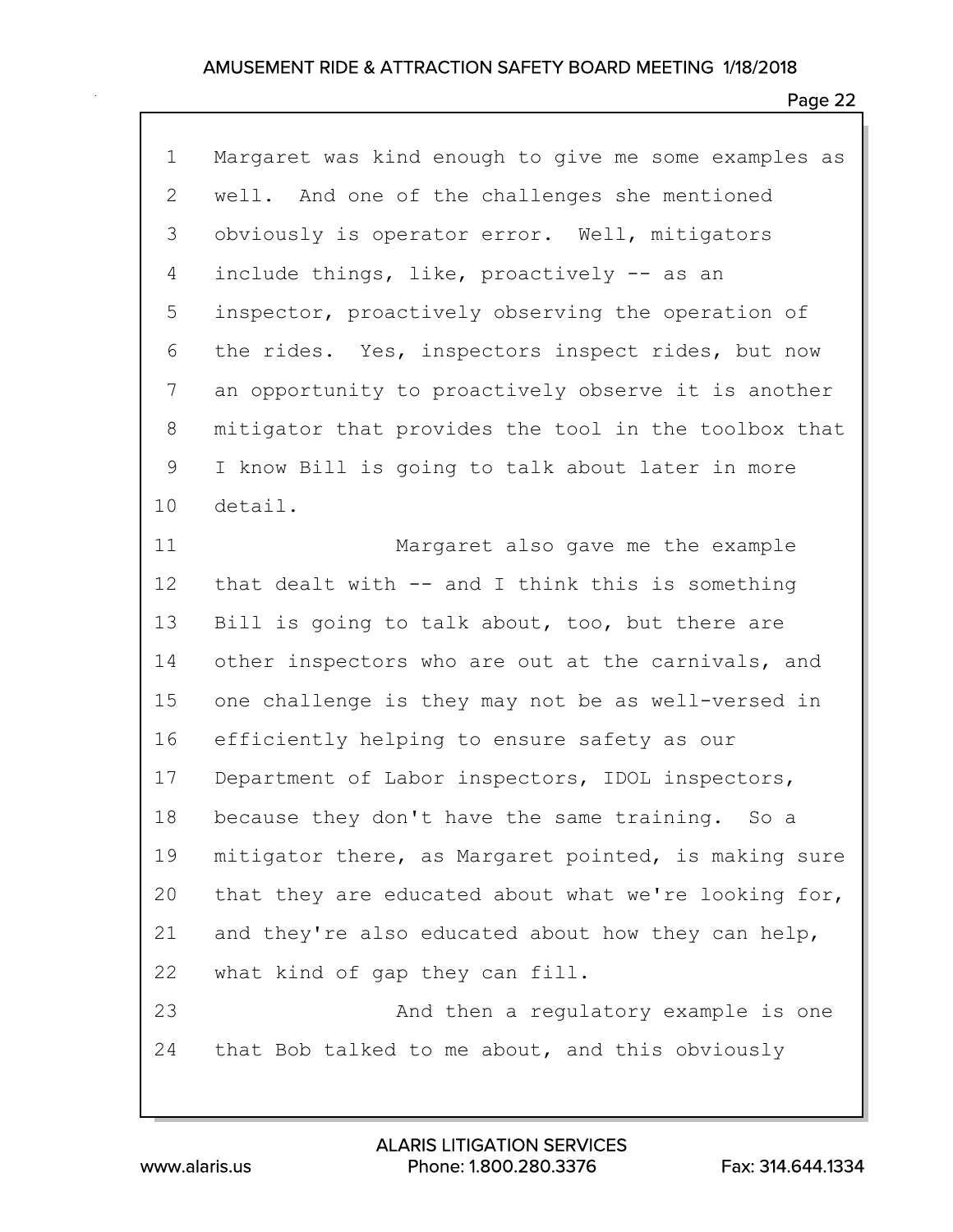| $\mathbf 1$ | relates to the event in Ohio, but he mentioned the   |
|-------------|------------------------------------------------------|
| 2           | fact that one challenge, not just the incident in    |
| 3           | Ohio, but other examples where there's sometimes     |
| 4           | hidden ride safety issues, and the mitigator         |
| 5           | includes, as he pointed out before, collaborating to |
| 6           | improve the construction and the maintenance         |
| 7           | standards that exist.                                |
| 8           | Speaking of the Ohio incident -- I                   |
| 9           | hopefully can get this to play, but I'm curious as I |
| 10          | pull it up, a show of hands. Have you seen that      |
| 11          | three-minute video that has Bob Johnson in it that   |
| 12          | talks about the Ohio event? A few people have. I'm   |
| 13          | going to show that. Bob was kind enough to give it   |
| 14          | to me.                                               |
| 15          | If you could, Bill, just help me with                |
| 16          | the audio while I pull it up, but it is just three   |
| 17          | minutes, and then I only have a couple more slides,  |
| 18          | and I'll wrap it up.                                 |
| 19          | (The video was played.)                              |
| 20          | MS. RHODES: I appreciate Bob                         |
| 21          | providing that, because I thought -- first of all,   |
| 22          | it provided an overview I had not seen yet, and then |
| 23          | also it talks about what I'm talking about, which is |
| 24          | it's about collaborating and working together to     |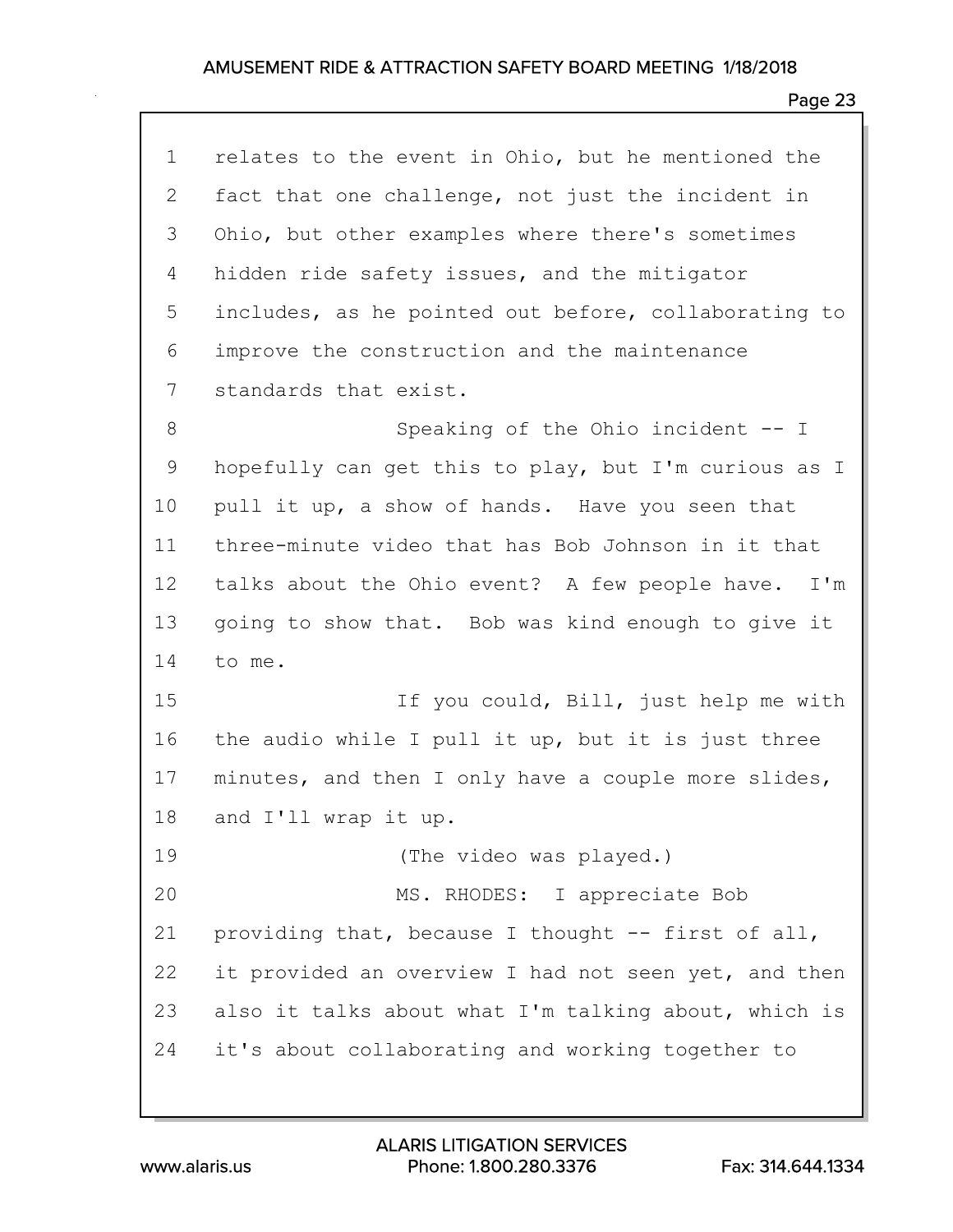```
1 work towards the same goal.
2 So in summary, obviously, we all want
3 rider safety. We have things that we can continue
4 to improve as it relates to what is within our
5 control.
 6 There's a quote I always like to
7 share from Henry Ford that talks about what success
8 looks like, and it's all about working together, not
9 just staying together, but keeping together. So I
10 like that.
11 And I want to thank, again, Margaret,
12 Wes and Bob for their contributions to the
13 presentation. And that's the end of the
14 presentation. Thanks for your attention.
15 (Applause.)
16 CHAIRMAN SULLIVAN: Thank you, Linda.
17 Our next agenda item is the division
18 managers report. So, Bill, back to you.
19 MR. SZERLETICH: If anybody hasn't
20 signed the sign-in sheet, Cheryl is going to send
21 some of these down the table. If you'd sign those,
22 I'd appreciate it.
23 CHAIRMAN SULLIVAN: While Cheryl is
24 doing that, I do want to thank everybody for coming
```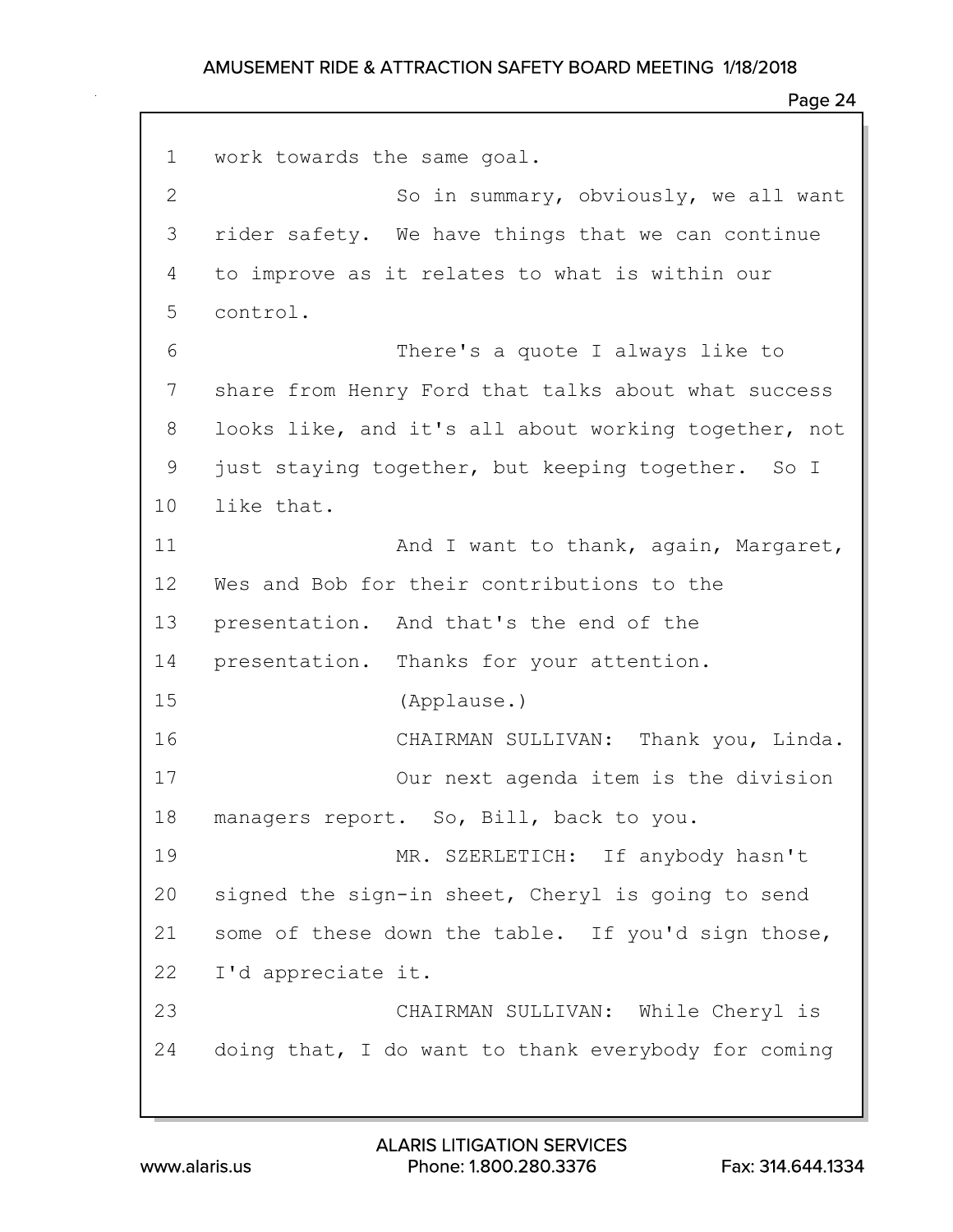| $\mathbf 1$ | today. This is a wonderful turnout, and we are so    |
|-------------|------------------------------------------------------|
| 2           | pleased to have this big of a turnout. It shows      |
| 3           | that we are working on Linda's "cooperating          |
| 4           | together" and "working together" because we do all   |
| 5           | have the same goal, which is to provide the          |
| 6           | safe-as-possible family entertainment to our quests. |
| 7           | And I would say this turnout is a very nice          |
| 8           | indication of how serious we all are about that.     |
| $\mathsf 9$ | Back to you, Bill.                                   |
| 10          | MR. SZERLETICH: Thank you.                           |
| 11          | So I want to talk about some                         |
| 12          | statistics. We're going to go over the accident      |
| 13          | report. There's a lot of safety bulletins this year  |
| 14          | and department updates.                              |
| 15          | 2017, we did 1,540 show dates; 1,332                 |
| 16          | follow-up inspections; inspections issued 4,465; and |
| 17          | 678 total locations. And total companies this year   |
| 18          | was 373. That was about the only category where we   |
| 19          | had a decrease. All the other categories are just a  |
| 20          | little bit over what we did from the previous year.  |
| 21          | I did revise the 2016 numbers a                      |
| 22          | little bit, going back and taking a look, and it was |
| 23          | just very minute. It wasn't much at all as far as    |
| 24          | differences.                                         |
|             |                                                      |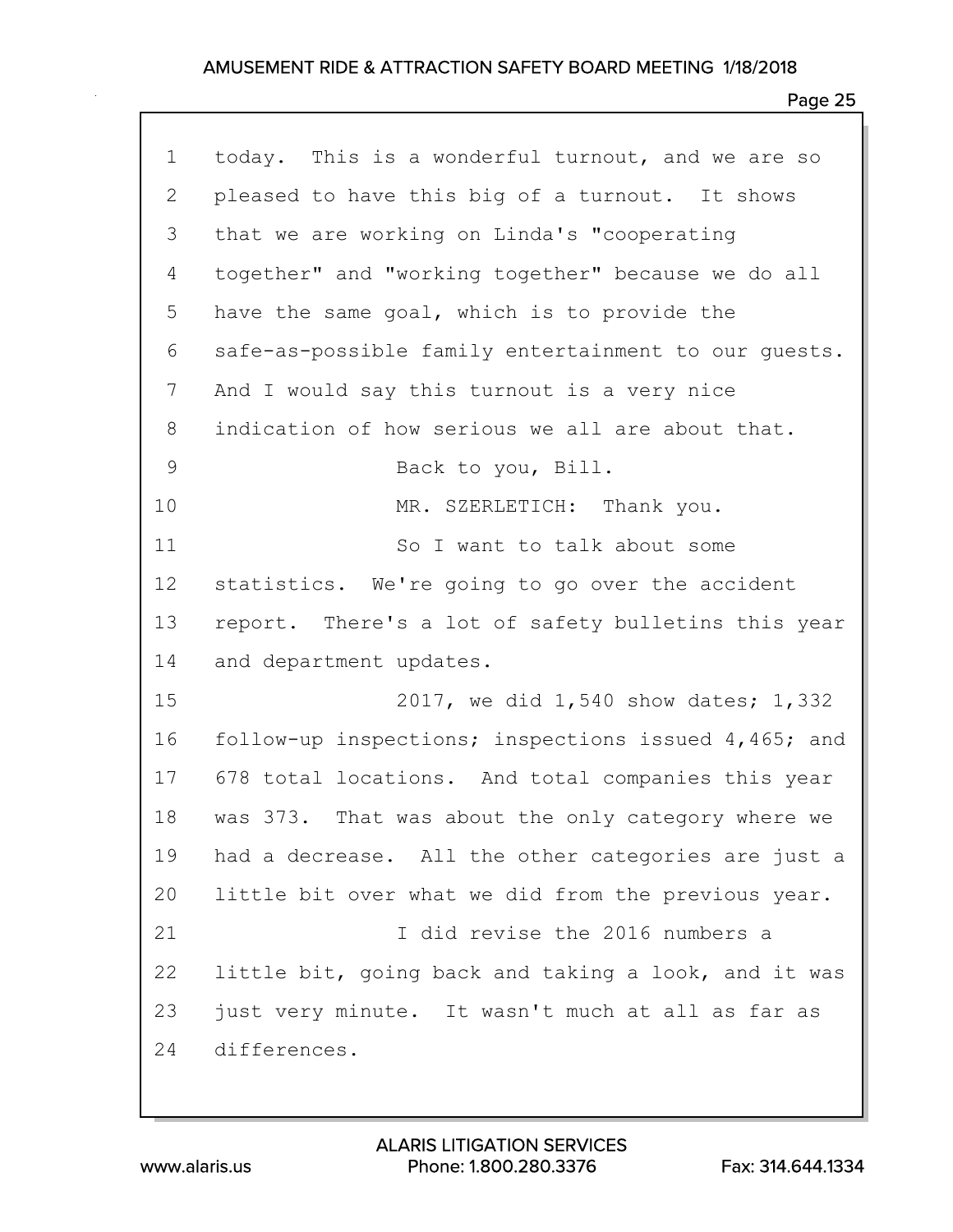| $\mathbf 1$ | Accident report comparison. As you                  |
|-------------|-----------------------------------------------------|
| 2           | can see, seven in 2017. We're moving in the right   |
| 3           | direction. We always want zero. But as you can      |
| 4           | see, we're trending the way we want to trend.       |
| 5           | Accident summary. We had seven                      |
| 6           | nonmechanical accidents. They are as follows: We    |
| 7           | had the Scrambler. The patron bumped their head     |
| 8           | against the tub and had lacerations above the right |
| 9           | ear.                                                |
| 10          | Trackless train. Bumped head inside                 |
| 11          | the coach, and it caused a laceration to the ear.   |
| 12          | And inflatable slide. Fell and hit                  |
| 13          | head on the chair. I think it was a chair that an   |
| 14          | operator actually had down there at that. Well, I   |
| 15          | don't know for sure if that's the case. But there   |
| 16          | was a laceration. Whatever chair there was, there   |
| 17          | was a laceration to the head.                       |
| 18          | We had a zip line where someone got                 |
| 19          | their hand wrapped in the trolley line, and the     |
| 20          | patron on the zip line had a broken hand.           |
| 21          | Starship 300 where a child climbed                  |
| 22          | upward on the couch. Prior to the couch ascending   |
| 23          | to the upmost position, the centrifugal force, when |
| 24          | it gets up there, the couch moves, and the person   |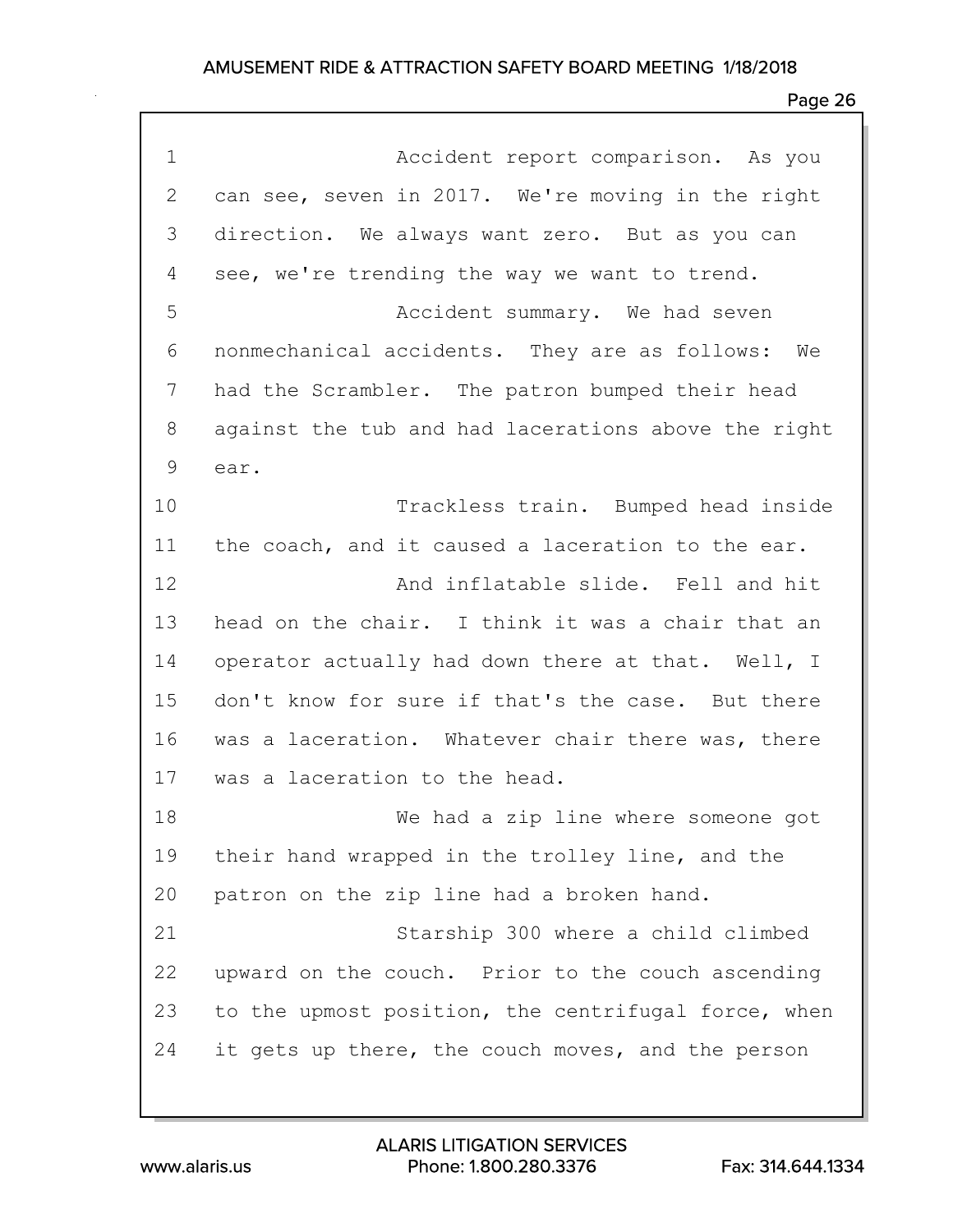| $\mathbf 1$  | climbed up the top of the couch, and then it raised  |
|--------------|------------------------------------------------------|
| $\mathbf{2}$ | and caused a laceration to the head.                 |
| 3            | And Rainbow Rock. The patron tripped                 |
| 4            | and fell in the punching bag area, and he had a      |
| 5            | laceration to the eyebrow.                           |
| 6            | And, then, finally, indoor skydiving.                |
| 7            | There was an incident where a guest was flying and   |
| 8            | felt pain in the shoulder and left with a shoulder   |
| $\mathsf 9$  | injury.                                              |
| 10           | And during the 2017 season, the                      |
| 11           | Department of Labor conducted operation inspections  |
| 12           | at various carnivals and at fixed sites throughout   |
| 13           | the state to observe ride operation for any          |
| 14           | safety-related issues. Inspections were conducted    |
| 15           | in the evening and on weekends while rides were      |
| 16           | operational.                                         |
| 17           | 84 percent of the inspections                        |
| 18           | conducted had no infractions. One ride was found to  |
| 19           | have no permit issued. It was inspected and issued   |
| 20           | a permit. And in one incident, we observed a         |
| 21           | frightened child on a ride, and instructed the ride  |
| 22           | operator to be watchful of children that appear      |
| 23           | frightened, and how unpredictable a frightened child |
| 24           | can be.                                              |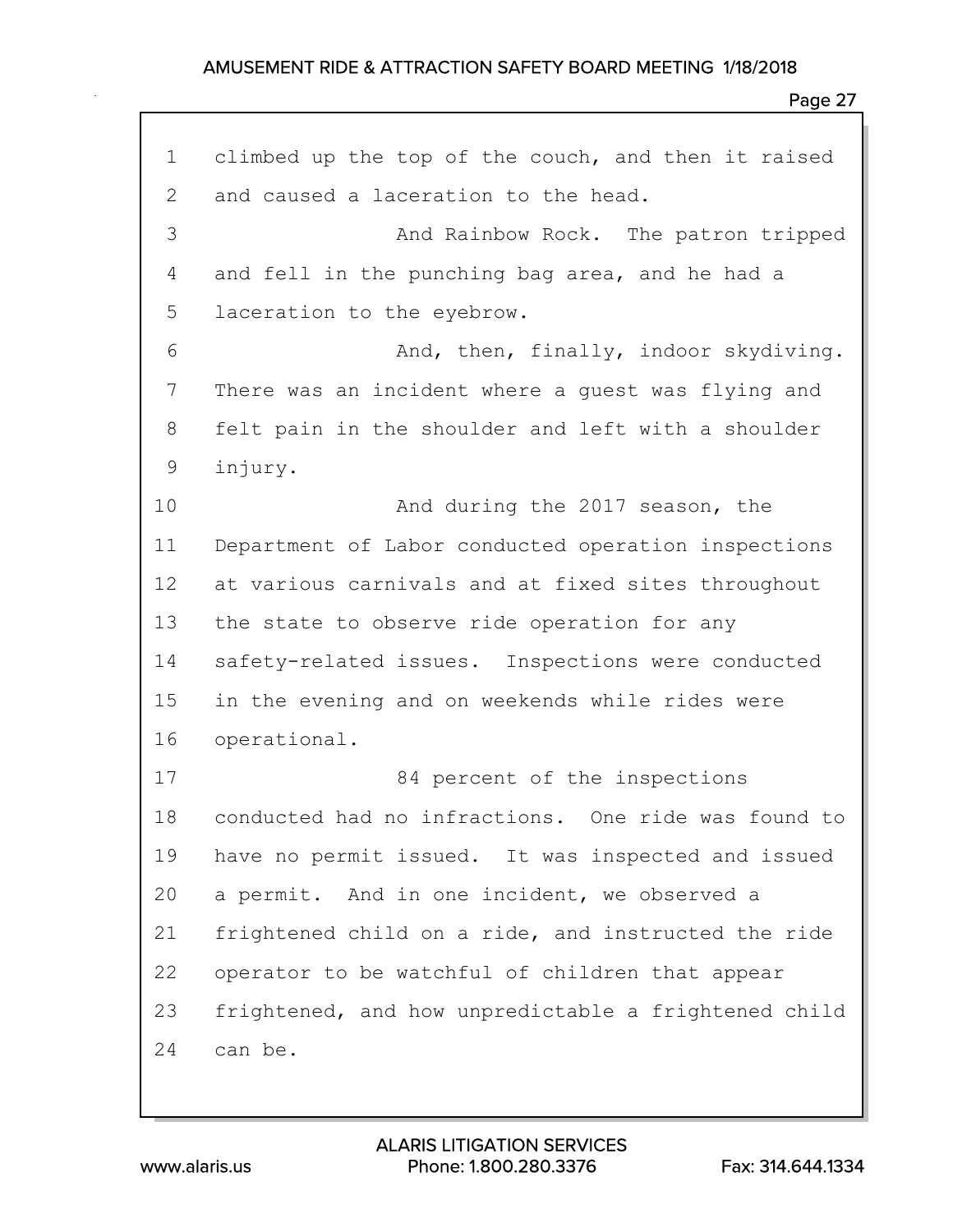### Page 28

1 Like I said, several safety 2 bulletins. 3 An ARM Super Shot, the deformation of 4 the structural tubing. I do have some extra copies 5 of these bulletins if anybody would like them. 6 We'll also try to get these up on the website. So a 7 Super Shot deformation of structural tubing. 8 Battech Darton Cliff Hangers. 9 Install protect guard on restraint latch mount 10 plate. That must be completed by July 1st of '17. 11 So they should all be effective and should all have 12 the protective guard on them. 13 Dartron Cliff Hanger. Passenger car 14 hanger stem padding replacement to eliminate concern 15 of corrosion, related structural degradation. These 16 are production dates of January '98 through November 17 of 2009. 18 Another Dartron Cliff Hanger. The 19 early Cliff Hanger passenger cars upgraded to 20 stainless steel frames, affected production dates 21 January 1998 through July of 1999. 22 CHAIRMAN SULLIVAN: Before you go on 23 to this page, back to the first one. What is the 24 cause of the deformation of structural tubing on the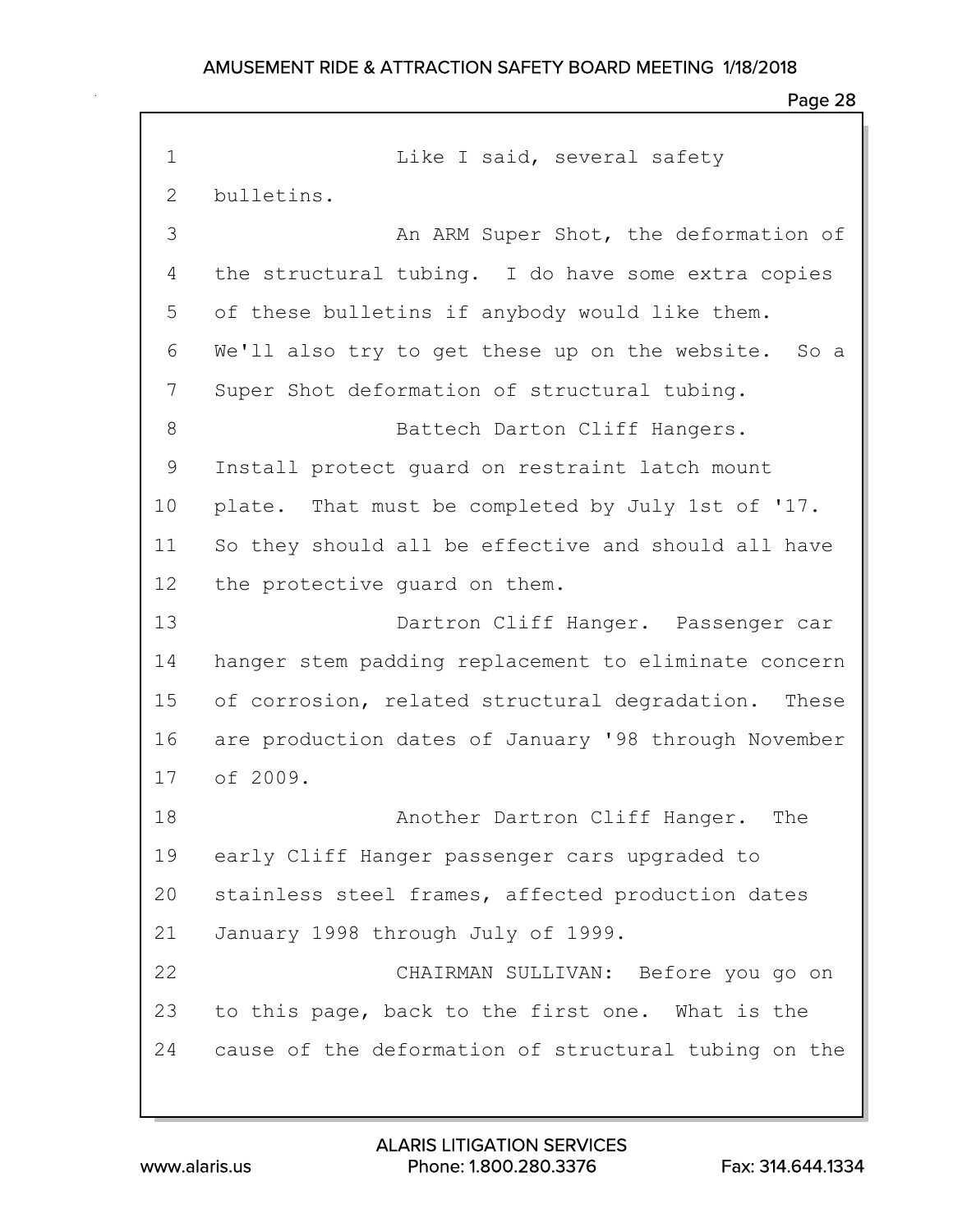### Page 29

1 ARM Super Shot? 2 MR. SZERLETICH: What's happening is 3 when the trolley comes down to connect to the 4 gondola, there's two hooks. Both hooks aren't 5 engaging properly. So one hook may engage, but the 6 other one may not, so it's causing it to do this. 7 It's binding, and it's causing the wheels of the 8 trolley and the gondola to kind of put a lot of 9 pressure on that square tubing, and it's bending the 10 square tubing. 11 CHAIRMAN SULLIVAN: Okay. 12 MR. SZERLETICH: And what's that 13 doing is getting it out of line with the rear magnet 14 brake system. 15 CHAIRMAN SULLIVAN: So how -- 16 MR. SZERLETICH: Or it could. 17 CHAIRMAN SULLIVAN: Yes. How can 18 people avoid or keep that from happening? Or 19 what -- 20 MR. SZERLETICH: Well, if I'm not 21 mistaken, ARM was saying that should be part of an 22 inspection criteria. So when they're inspecting it, 23 doing the daily inspection, they should be looking 24 to make sure that both latches are latching

www.alaris.us Phone: 1.800.280.3376 Fax: 314.644.1334 ALARIS LITIGATION SERVICES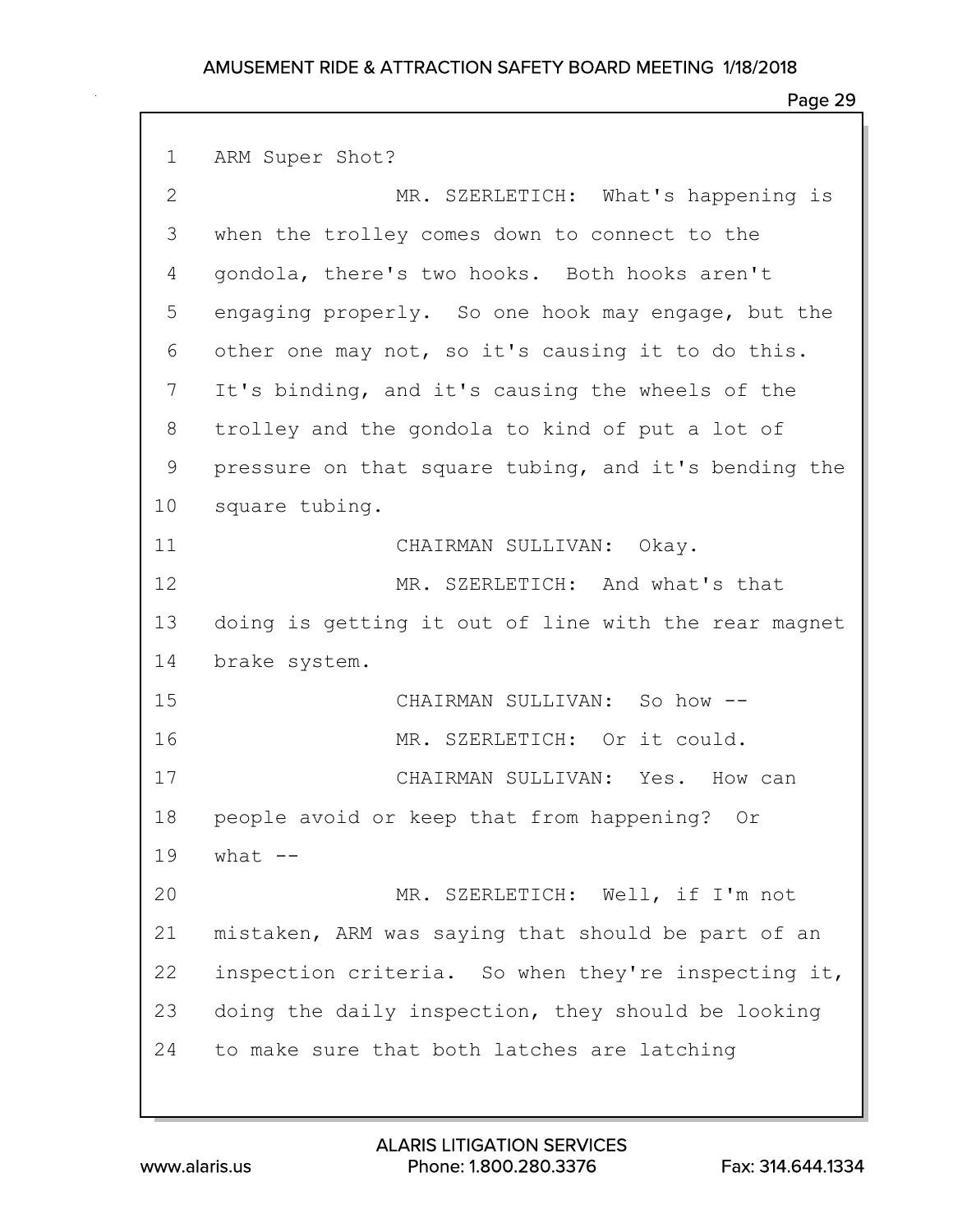| $\mathbf 1$  | properly. The state inspector should be looking at  |
|--------------|-----------------------------------------------------|
| $\mathbf{2}$ | that. All inspectors should be looking at it, but   |
| 3            | that seems to be the main thing they're saying is   |
| 4            | the cause of it of the tube bending.                |
| 5            | CHAIRMAN SULLIVAN: Is there a fix                   |
| 6            | for the latch itself, or just keep an eye on it?    |
| 7            | MR. SZERLETICH: You know, I know                    |
| 8            | that they're held on by a pin, a cotter pin, and    |
| 9            | they've got $-$ go ahead, Bill.                     |
| 10           | MR. JOHNSON: As an owner of a Super                 |
| 11           | Shot, they've got repaired basically because of the |
| 12           | tubing. Basically it curves in, I guess, is how you |
| 13           | could say it, and the hooks don't latch correctly   |
| 14           | because of that. So you have to send it back to ARM |
| 15           | for them to correct it.                             |
| 16           | MR. SZERLETICH: So when the tubing                  |
| 17           | bends, that's what misaligns the hooks?             |
| 18           | MR. JOHNSON: It won't align                         |
|              | 19 correctly, yeah. It's a \$20 fix. No problem.    |
| 20           | MR. SZERLETICH: Sure.                               |
| 21           | So the early Cliff Hanger passenger                 |
| 22           | cars out of stainless steel upgrades, and that is   |
| 23           | January '98 through July '99.                       |
| 24           | Chance Revolution 20 and 32. Visual                 |
|              |                                                     |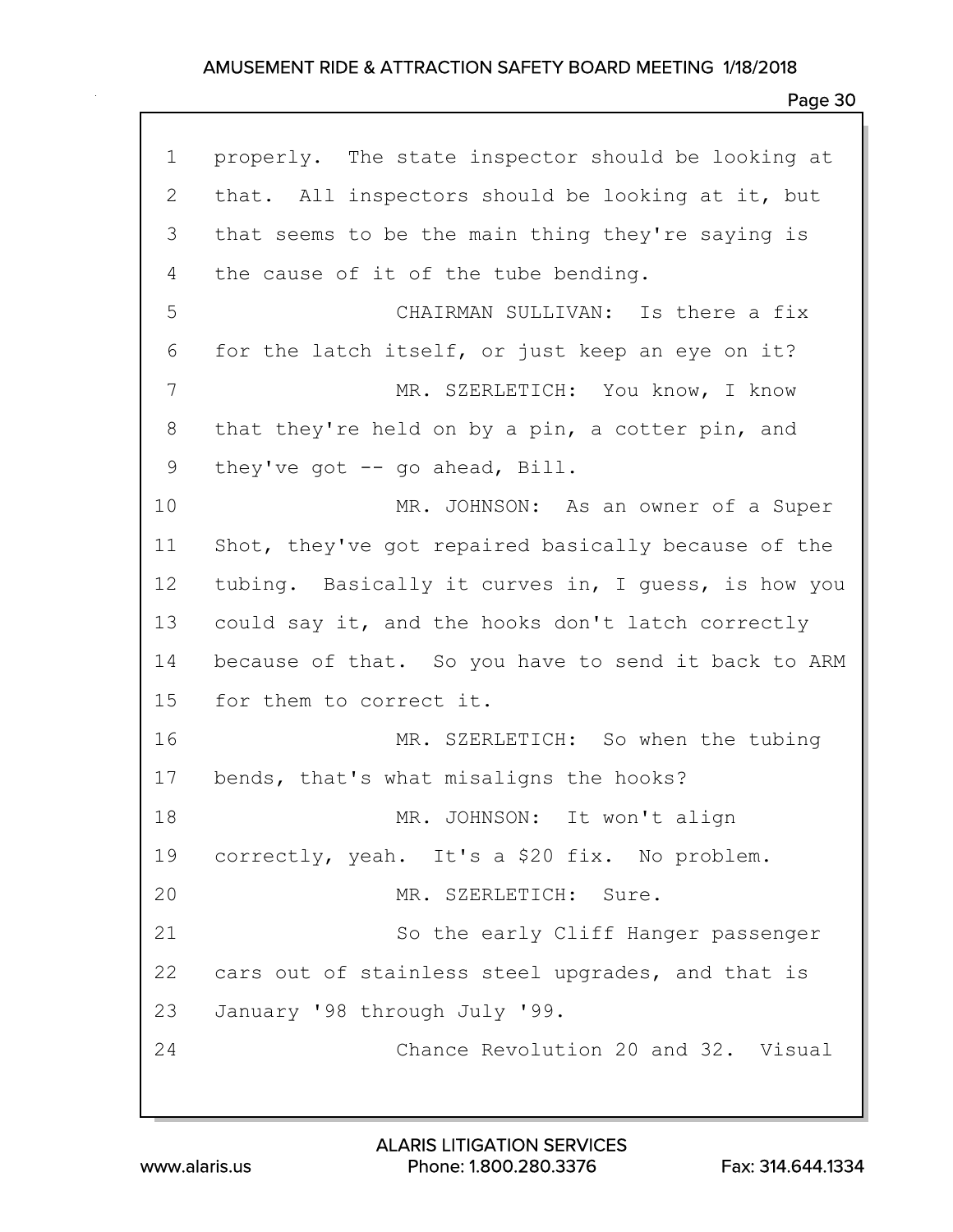| $\mathbf 1$ | inspection of the passenger vehicle attachment area. |
|-------------|------------------------------------------------------|
| 2           | This is, if I'm not mistaken, just like the Fireball |
| 3           | passenger gondolas. NDT of passenger vehicle         |
| 4           | attachment area, gondola support beam.               |
| 5           | Tivoli Spinout. NDT of the passenger                 |
| 6           | vehicle attachment area, gondola support beam.       |
| 7           | Again, same thing as the -- same type of seating.    |
| 8           | The Chance Wipeout has a monthly                     |
| 9           | inspection of the boom pivot pin fastener, or        |
| 10          | fasteners, retainer plate, and welded joint on the   |
| 11          | pin phalange. I think that is fairly new. Not too    |
| 12          | long ago.                                            |
| 13          | I don't know anybody that has a                      |
| 14          | Larson Giant Loop. I imagine this would be           |
| 15          | something you'd see, you know, like at an amusement  |
| 16          | park, but there's the monthly visual and the yearly  |
| 17          | MP NDT on undercarriage across tubes, and            |
| 18          | installation of the additional gussets by            |
| 19          | March 1st of '18. And the affected serial numbers    |
| 20          | are 1, 2, 4 through 14.                              |
| 21          | Fabbri Mega Drop. There's a NAFLIC                   |
| 22          | bulletin on that. There's multi areas of cracking    |
| 23          | confirmed. I don't think I filled that out           |
| 24          | correctly. I believe that is on the drum where the   |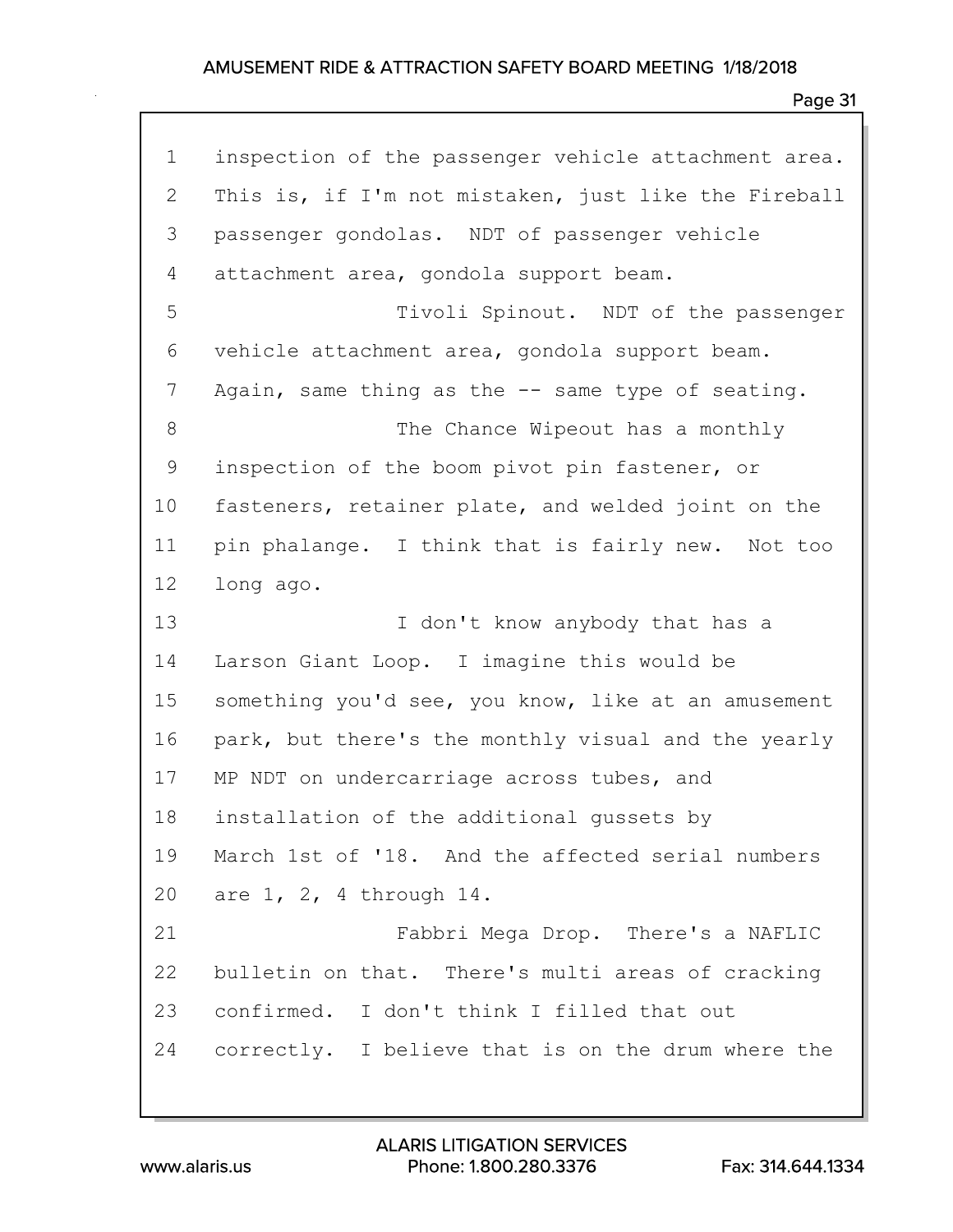#### Page 32

1 cable winds around. 2 Chance Rides. All rides five years 3 old, comprehensive inspections to identify 4 indications of corrosion and rust, repeat after ten 5 years, and then annually thereafter. The same thing 6 with ARM. 7 And, lastly, Tivoli Manufacturing, 8 Re-Mix. Inspection and reinforcement of seat side 9 rails. I think they had some rails that had broken 10 off. 11 CHAIRMAN SULLIVAN: Do they provide 12 the reinforcement? 13 MR. SZERLETICH: I believe so, yes. 14 Hold on real quick. 15 MS. RHODES: It says to replace all 16 the side bars with strength fasteners. 17 MR. SZERLETICH: I think what you 18 have to do is inspect it and see if any of the bolts 19 have loosened up. If they have -- and I think 20 you're good if they have. You have to dig a little 21 further. Yeah, there is a repair procedure to 22 replace those. It looks like they had extra 23 security fasteners. So I think, if I'm not 24 mistaken, this is a repair that has to be done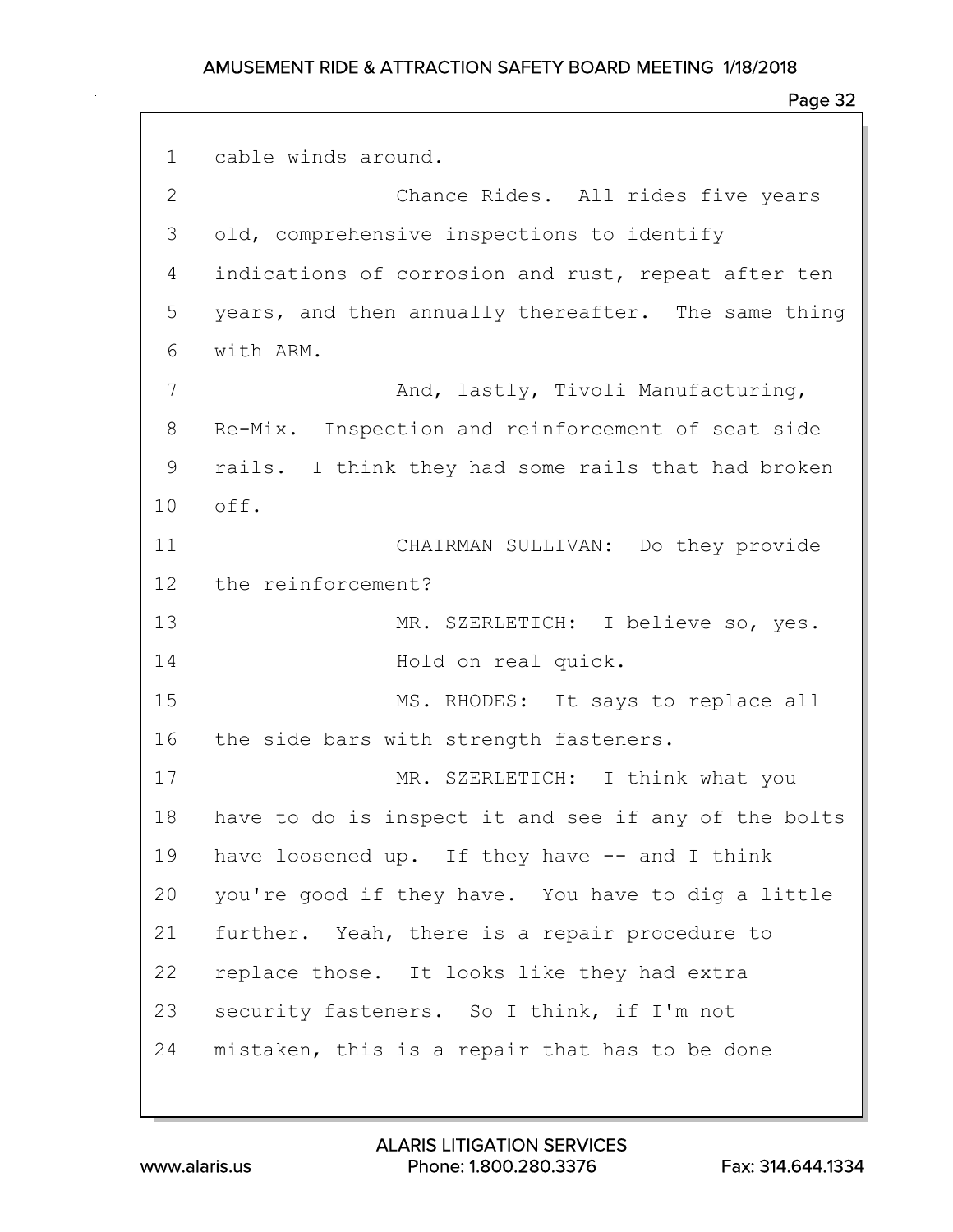| $\overline{2}$ | Nondestructive testing. On our                       |
|----------------|------------------------------------------------------|
| 3              | website, ridesafetyillinois.gov, you can view        |
| 4              | submissions, NDT requirements, the things and        |
| 5              | different information you need to send in those NDTs |
| 6              | or submissions. The NDT list will be updated         |
| 7              | yearly. That's going to be done here probably in     |
| 8              | February. We'll submit an updated NDT list and send  |
| $\mathsf 9$    | it through CARES and let all the other cities chime  |
| 10             | in, make any changes that we need to make. And when  |
| 11             | everybody is happy with it, we'll send it out and    |
| 12             | use that as a guide for your NDT requirements.       |
| 13             | Department policies. The Department                  |
| 14             | of Labor must be notified of all the special         |
| 15             | requests at least 30 days prior to the event in      |
| 16             | order to avoid possible expedited inspection fees.   |
| 17             | Owners/operators who have Chance Zipper Rides must   |
| 18             | complete the DOL compliance statement. I do have     |
| 19             | some of those sheets if you guys need any. That's    |
| 20             | done yearly prior to receiving a permit to operate.  |
| 21             | Lastly, we have $--$ if you need $--$ if             |
| 22             | you pick up any shows throughout the season, and you |
| 23             | need to add a route, you can go to our website,      |
| 24             | ridesafety.illinois.gov. You'll see this picture     |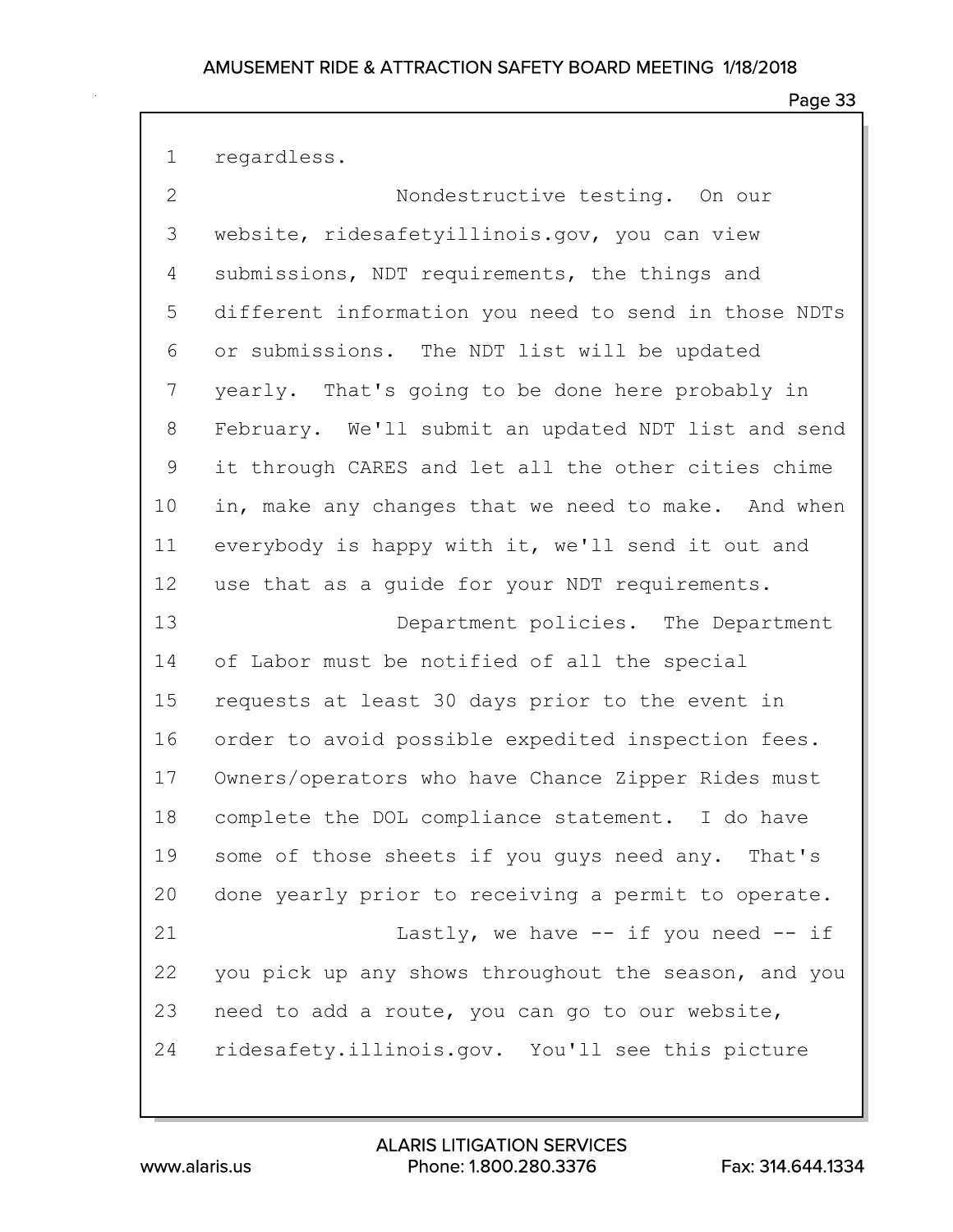| $\mathbf 1$ | right here. Click on the "ad route" on the           |
|-------------|------------------------------------------------------|
| 2           | right-hand side, and just put in a little bit of     |
| 3           | information, and send it right to us, and you're     |
| 4           | good to go. It's very quick and painless. So if      |
| 5           | you pick up anything throughout the year, please     |
| 6           | send that in to us so we can keep the system         |
| 7           | updated.                                             |
| 8           | And I have tentatively set the next                  |
| 9           | Amusement Ride Attraction Safety Board Meeting for   |
| 10          | Thursday, September 13th, 2:00 to 4:00 p.m. in       |
| 11          | Chicago at the Michael Bilandic Building. Like I     |
| 12          | said, that's tentative. So if there's any conflicts  |
| 13          | or anything, we'll change that date. And I know we   |
| 14          | want to kind of keep it around September to give     |
| 15          | everybody a chance to get through their season and   |
| 16          | hopefully make the Board meeting.                    |
| 17          | And with that, that is all I have for                |
| 18          | the division management report. Thank you very       |
| 19          | much.                                                |
| 20          | CHAIRMAN SULLIVAN: Thank you, Bill.                  |
| 21          | We sure appreciate it, and to all of you inspectors. |
| 22          | I know all the operators certainly appreciate what   |
| 23          | you do and your cooperation with them in trying to   |
| 24          | get things fixed and running, rather than just close |
|             |                                                      |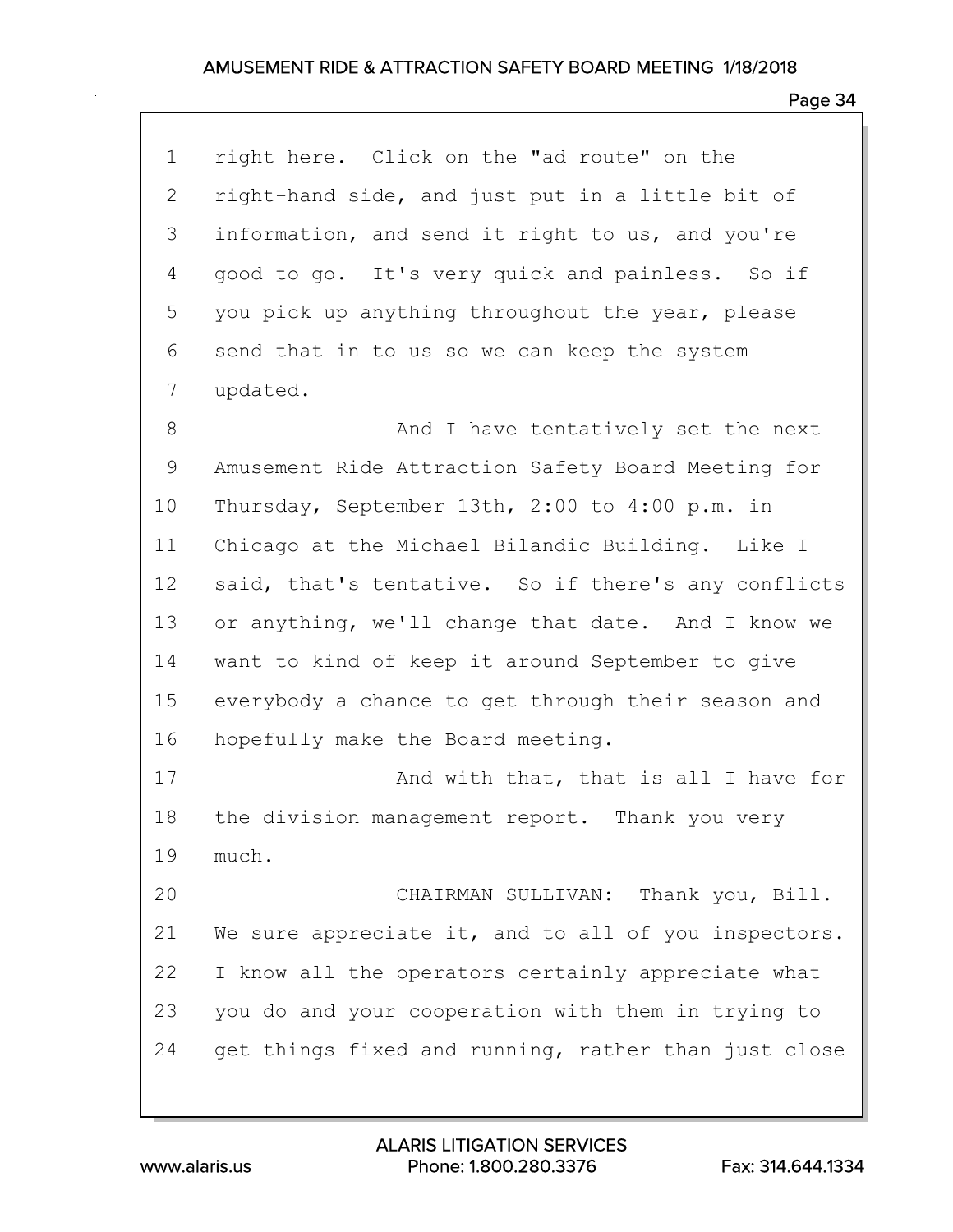| $\mathbf 1$ | them down and add fines. And I think that's a        |
|-------------|------------------------------------------------------|
| 2           | wonderful thing because we are all in this together. |
| 3           | So I would like to say something. I                  |
| 4           | did not know -- as far as the incident list, I did   |
| 5           | not know about that Scrambler incident. And if you   |
| 6           | have any incidents like that for somebody who's      |
| 7           | hurt -- I don't care how small they are -- the best  |
| 8           | thing you can do is let the manufacturer know that   |
| 9           | this happened on their ride, because if there's a    |
| 10          | way to mitigate it, keep it from happening again, we |
| 11          | would like to do that.                               |
| 12          | I know we in past times, we had some                 |
| 13          | little children's teeth, you know, hit, and a        |
| 14          | bleeding mouth and that kind of thing, but I only    |
| 15          | have one park in the whole country who sends me      |
| 16          | their incident reports. And the first year I got     |
| 17          | one of that, I figured it was kind of an anomaly,    |
| 18          | because I hadn't heard of it before -- the motion of |
| 19          | the Scrambler doesn't throw people forward. And      |
| 20          | then I got another one next year.                    |
| 21          | So I called the park and said, "Okay.                |
| 22          | How is this happening?" It turned out it was just,   |
| 23          | you know, horseplay before the ride ever started.    |
| 24          | And so we had padding designed for the handlebar on  |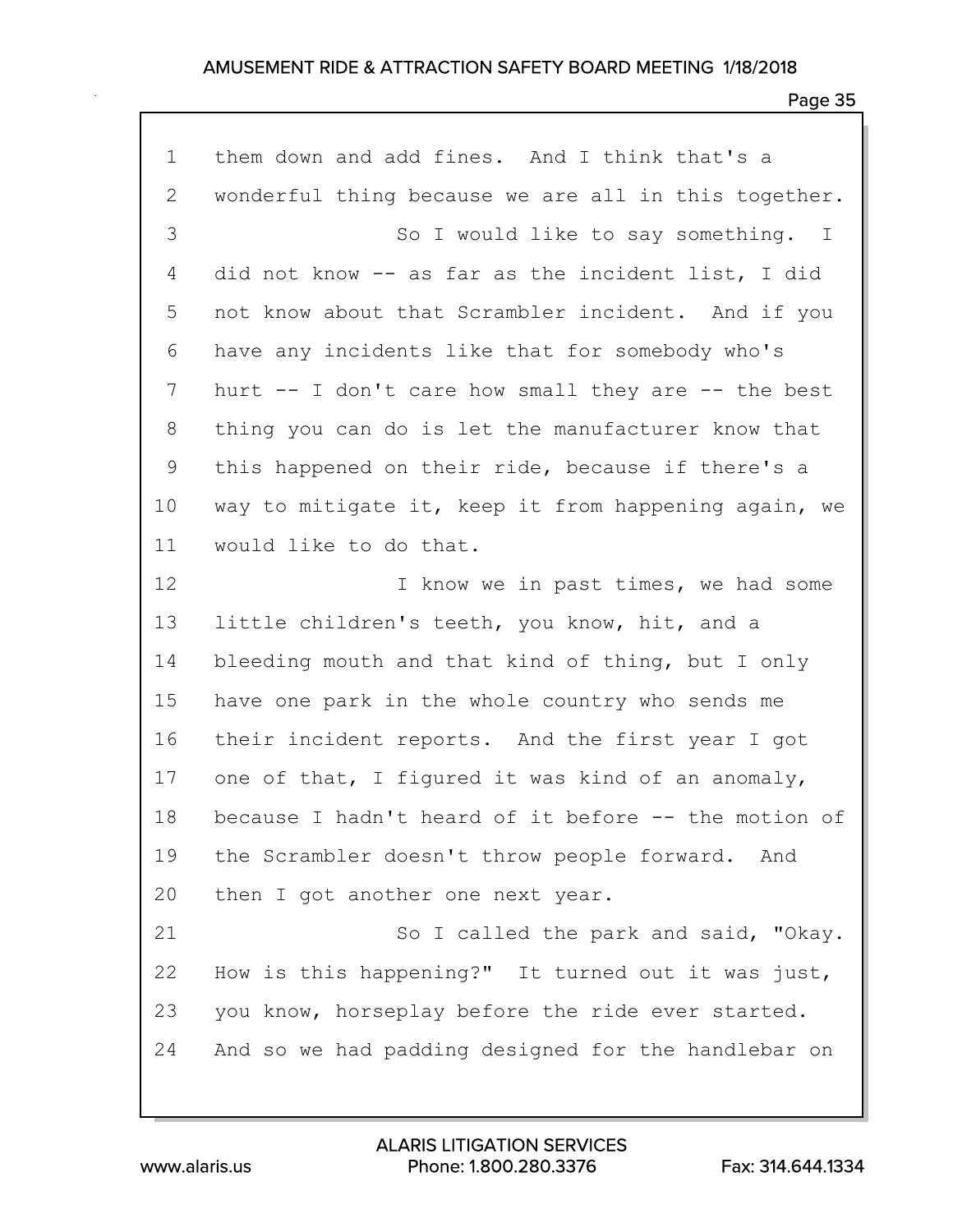| $\mathbf 1$ | the Scrambler, so that if kids did that -- because,  |
|-------------|------------------------------------------------------|
| 2           | you know, we can't stop them. That's not in our      |
| 3           | circle of control or influence. Then if they did     |
| 4           | hit their little mouths, the padding would keep them |
| 5           | from breaking a tooth or splitting a lip or          |
| 6           | something like that, and it's a very effective way   |
| 7           | to make that stop. And we haven't had any more       |
| 8           | incidents of that since that park put those in.      |
| 9           | But it would be very beneficial to                   |
| 10          | all of us if you let the manufacturer know that      |
| 11          | there's been an incident even if it was just a minor |
| 12          | one. You don't want to keep having that every year,  |
| 13          | and if you're having that happen, somebody else      |
| 14          | probably is, too. And we can't help make it stop if  |
| 15          | we don't know about it as manufacturers.             |
| 16          | So I would ask even if you think this                |
| 17          | is just a small thing, let your manufacturer know,   |
| 18          | because if we don't know, we won't and can't do      |
| 19          | anything about it. So we really need your help when  |
| 20          | those kinds of things happen.                        |
| 21          | Okay. Now we'll open it up for the                   |
| 22          | public comments and questions.                       |
| 23          | And Bill Johnson?                                    |
| 24          | MR. JOHNSON: Bill Johnson, Fantasy                   |
|             |                                                      |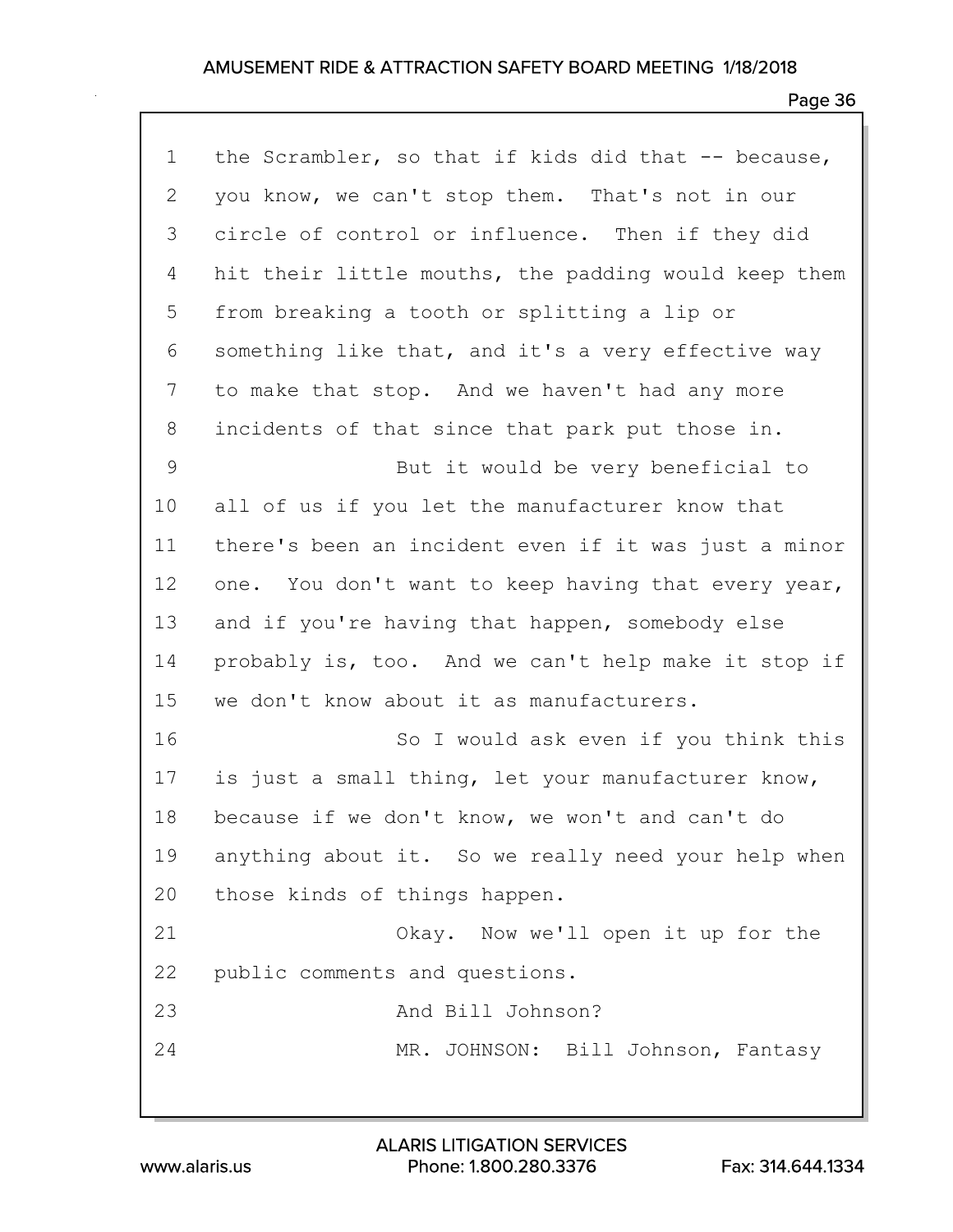### Page 37

1 Amusement Company. 2 You said the Board meeting is in 3 September? You had so many people there. Do you 4 want to keep it in September? There was four of us. 5 Can you make it October maybe? You might have more. 6 I don't know about anybody else in the room, but we 7 had four. There were four people there. So it's 8 kind of hard for you to get opinions from everybody 9 if there's only four of us there. 10 MR. SZERLETICH: Sure. We can do 11 October. 12 MR. JOHNSON: I'm not afraid to talk. 13 I'll bring up a question, but it's nice to have 14 everybody else in the room. 15 The other thing you said, there's a 16 lot of people here. Do you know why? There's 17 candy. 18 CHAIRMAN SULLIVAN: If you feed them, 19 they will come. 20 MR. JOHNSON: There you go. 21 And, lastly, for some of you that 22 might not know it, our chairman was inducted to the 23 Showmen's League Hall of Fame in December. So 24 congratulations to Patty.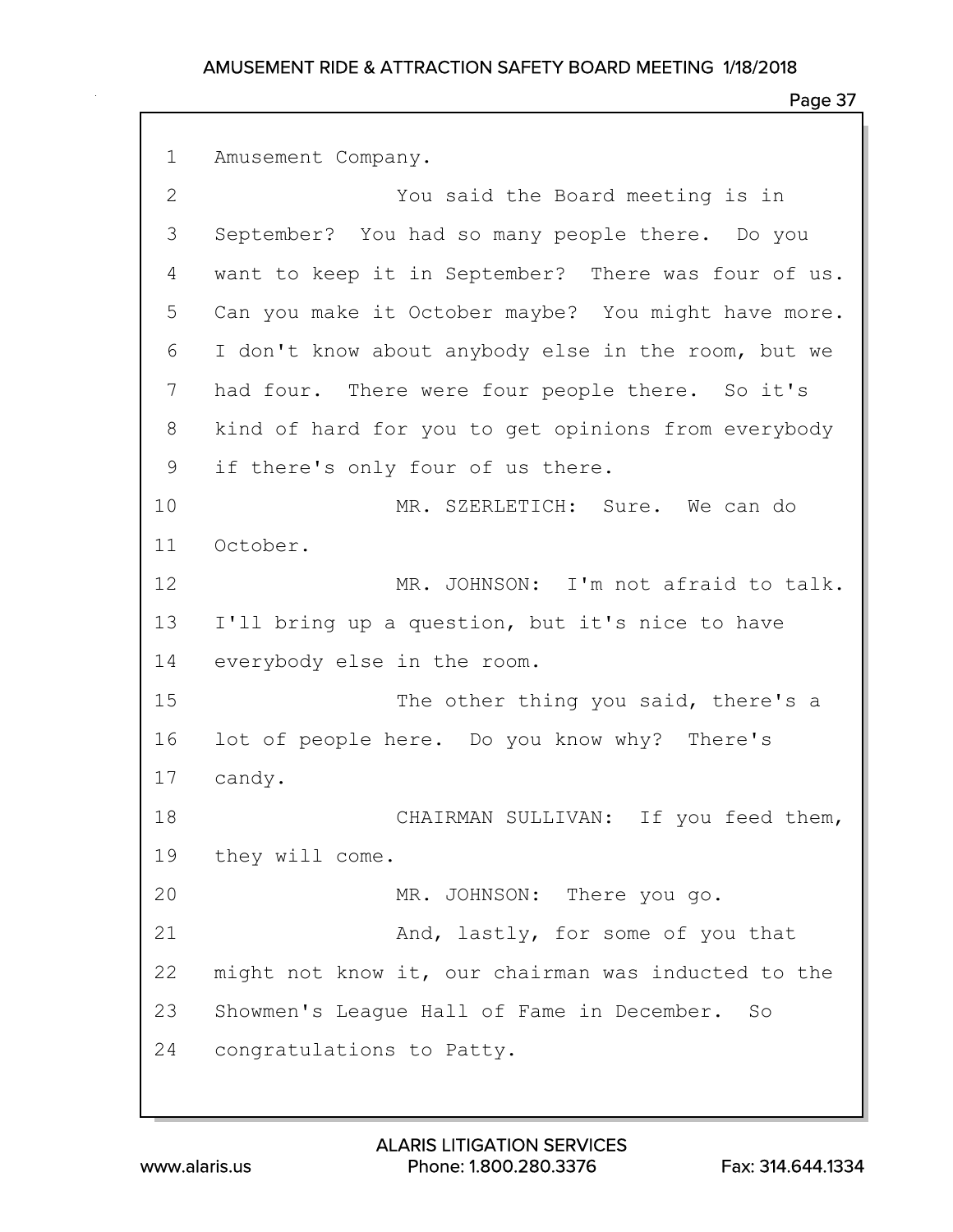| $\mathbf 1$  | (Applause.)                                          |
|--------------|------------------------------------------------------|
| $\mathbf{2}$ | MR. JOHNSON: For some of you that                    |
| 3            | don't know, our first president was a guy named      |
| 4            | Buffalo Bill Cody, so.                               |
| 5            | CHAIRMAN SULLIVAN: Well, thank you.                  |
| 6            | It was very humbling, and when I get something like  |
| 7            | that, I always think that when I'm receiving it, I'm |
| 8            | really receiving it for everyone who is involved in  |
| 9            | safety and education and trying to make our industry |
| 10           | safer and better and more respected. So I really     |
| 11           | would like to thank all of you, because without      |
| 12           | people who wanted to be involved, no matter how      |
| 13           | involved I wanted to be, it wouldn't have made any   |
| 14           | difference.                                          |
| 15           | So thank you, Bill, and thank you all                |
| 16           | for all you do.                                      |
| 17           | Mr. Salerno? How are you doing?                      |
| 18           | MR. SALERNO: My name is Robert                       |
| 19           | Salerno with All Around Amusement. I just want to    |
| 20           | say thank you for everybody coming today.            |
| 21           | Anyway, I'm glad to see on the screen                |
| 22           | where we had people being aware of all the corrosion |
| 23           | on the inside of our structural tubing on our rides. |
| 24           | What my daughter found for me this year was a tool   |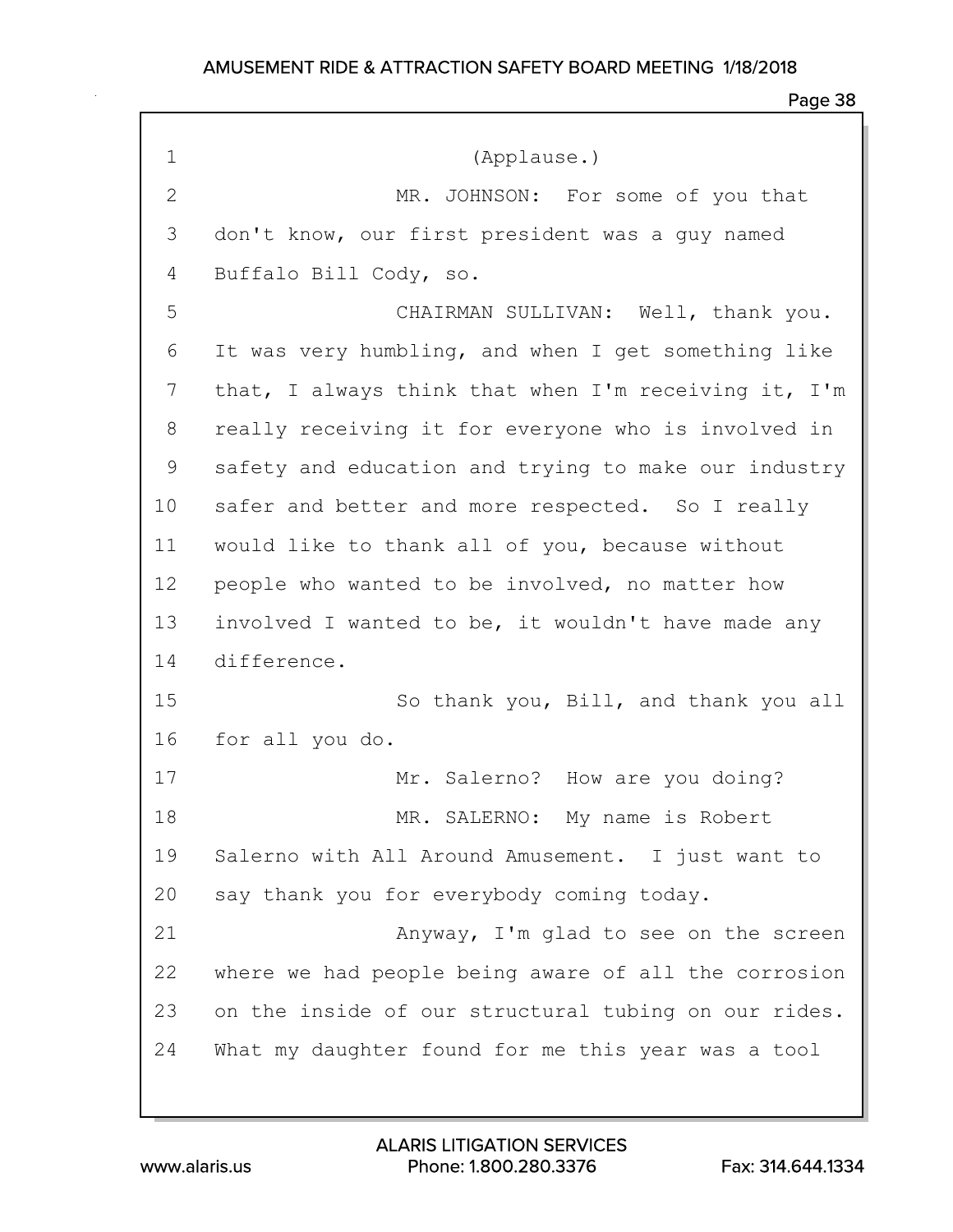| $\mathbf 1$ | called the "endoscope." You can buy them for under  |
|-------------|-----------------------------------------------------|
| 2           | \$400, and it's got a 30-foot length on it, and it  |
| 3           | actually goes inside the tubes, and examines it for |
| 4           | you for corrosion and rust. We found out that since |
| 5           | we bought this -- we're doing a lot of different    |
| 6           | things at my company. I highly recommend it to      |
| 7           | everybody if you get a chance to buy one because it |
| 8           | makes everybody's job a lot easier.                 |
| 9           | I also opened up -- the Board is                    |
| 10          | welcome to come out to my facility. We just bought  |
| 11          | a brand new one ourselves. Everybody will get a     |
| 12          | chance to see the rides when they're built. I'd     |
| 13          | like to show you what my rides look like when       |
| 14          | they're closed. If there's anything that you want   |
| 15          | me to change or delete, I would welcome the entire  |
| 16          | Board or anybody else to come out to my facility.   |
| 17          | I'm glad to have you out there and give me your     |
| 18          | opinion. If there's something we can do to make our |
| 19          | industry any better, I'd gladly jump on board and   |
| 20          | try to make it better for everybody.                |
| 21          | Thirdly -- it's a good thing I wrote                |
| 22          | them down. Oh, on something that Bill was hitting   |
| 23          | on that last year there was only four people who    |
| 24          | attended. Since there's more people that attend     |
|             |                                                     |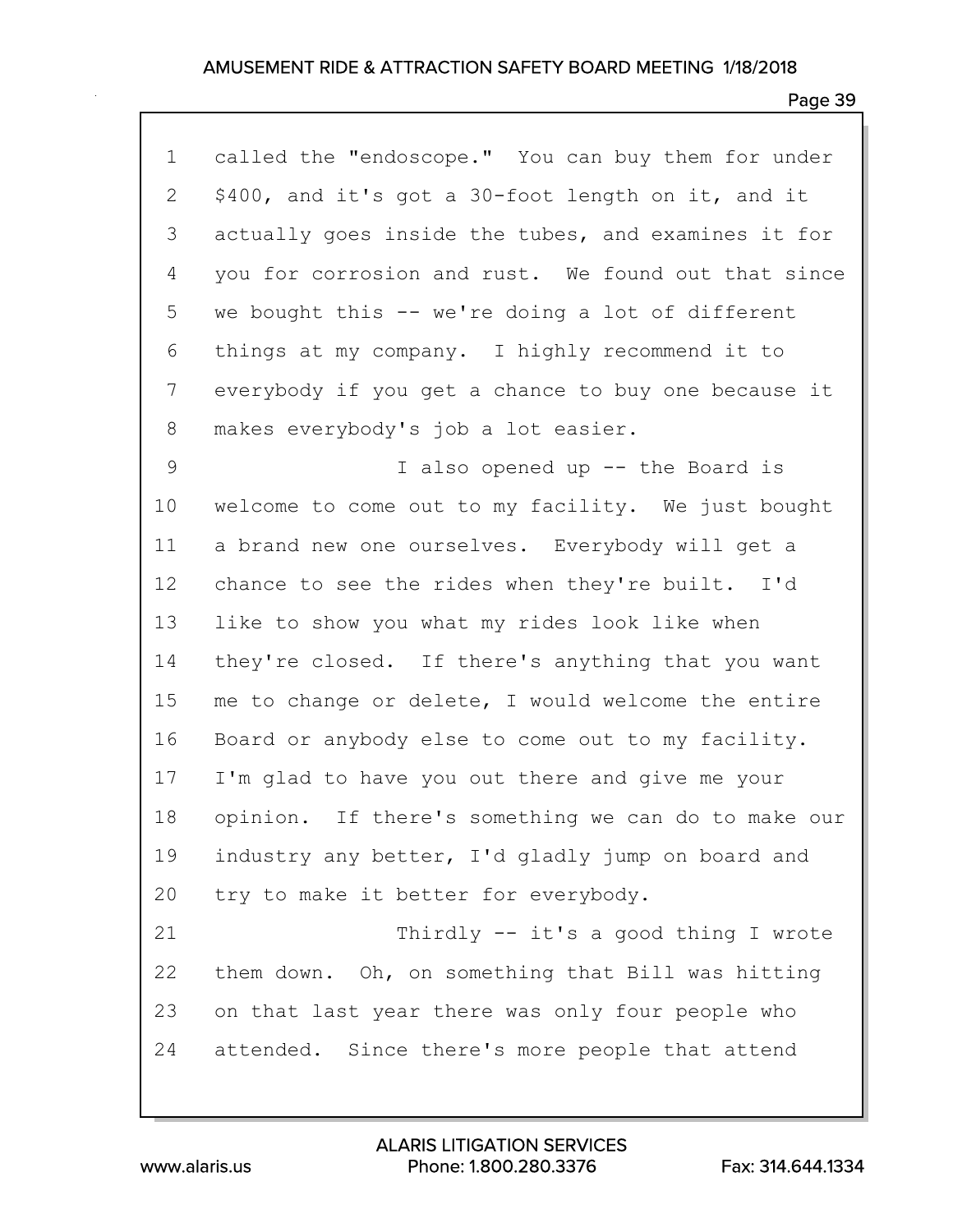### Page 40

1 now, or today, I want to say thank you for the Board 2 for setting up the beautiful letter on three counts. 3 Shutting everybody down that had one. The only 4 problem I had with that last year is that you did a 5 great job sending them out. It was a very lacks job 6 in telling everybody, especially all of our 7 committees, that you guys say we've got to get an 8 itemized list of where we're at. Well, I own a 9 Freak Out. Bill Johnson owns a Freak Out. It's 10 kind of hard to do everything that you want, but 11 then when we're asked to comply, we do, and then 12 when we ask you to say are they released, some 13 people were very lacks in sending release letters 14 out, because my committee says, "Robert, we ain't 15 got it in writing. You can't bring it. By the way, 16 we want a replacement for the Freak Out." There 17 ain't many people in this room that I know that's 18 got backup rides to Freak Out rides. So I would 19 strongly encourage that if you guys can send out 20 strong letters saying don't use the ride, please 21 send out strong letters once they okay the ride. 22 I just want to say thank you for 23 allowing me to speak. Have a great day. 24 CHAIRMAN SULLIVAN: Anyone else?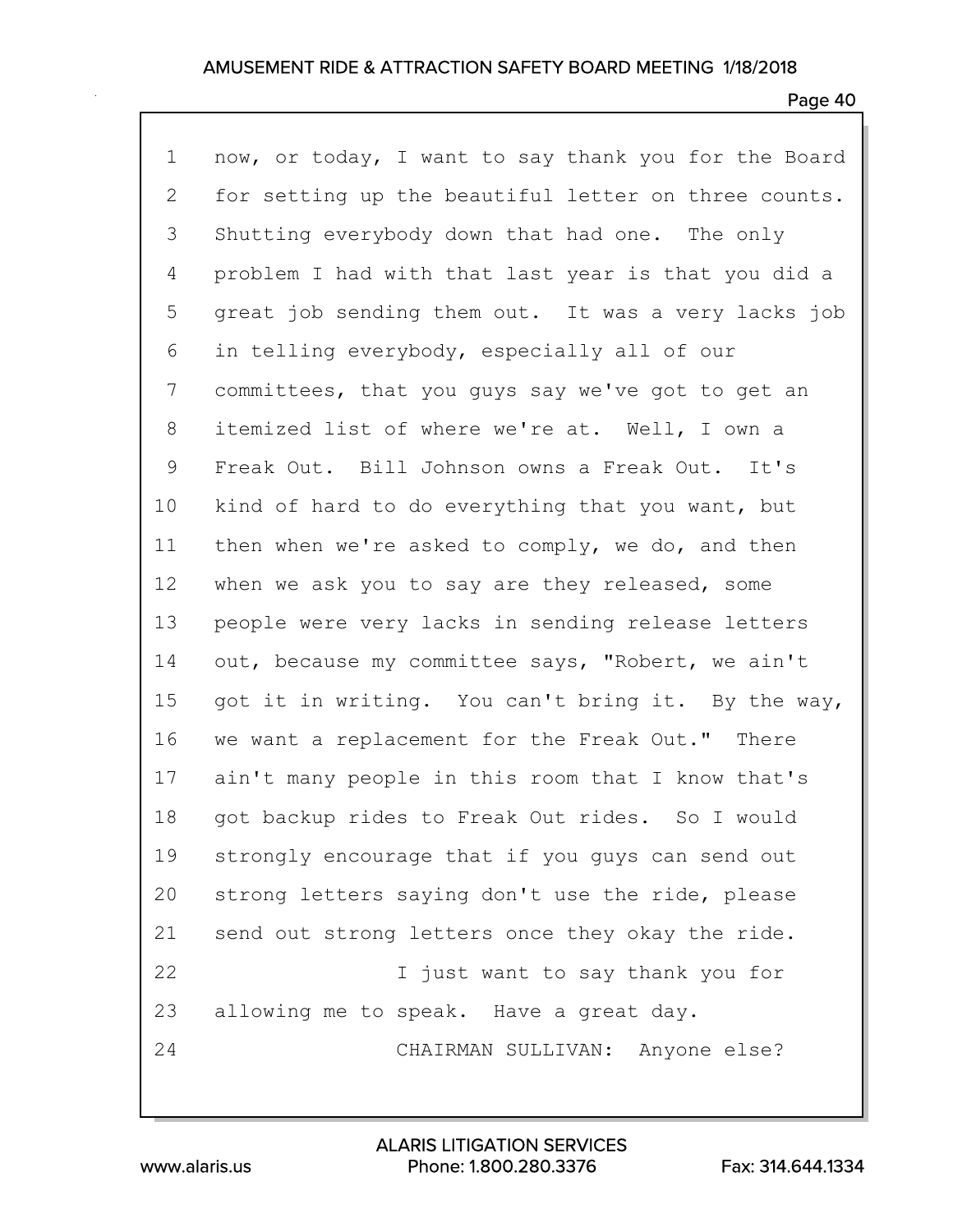### Page 41

1 Yes?

2 MR. SCHOENDEIST: Andrew Schoendeist. 3 First of all, I'd like to thank you 4 for your presentation. It was absolutely wonderful. 5 I might steal some of those talking points if you 6 don't mind for some of our operator training in the 7 spring.

8 And, also, I just want to let the 9 Board know sometimes, you know, I think it helps 10 some other people. You guys are very blessed with 11 Bill and your group of inspectors you have in the 12 field. We work in a good amount of states, and not 13 every state has people as educated as you guys have 14 in the field. So we appreciate working with them, 15 and we'd like to continue to do so in the future. 16 So thank you very much.

17 (Applause.)

18 CHAIRMAN SULLIVAN: Andrew, do you 19 have one of these here? Take this, too. Andrew? I 20 have two. Why don't you take it.

21 MR. SZERLETICH: Another thing I can 22 add, really, about the number of incidents that we 23 had this year -- seven. We always want zero, but 24 seven, you know, we're trending in the right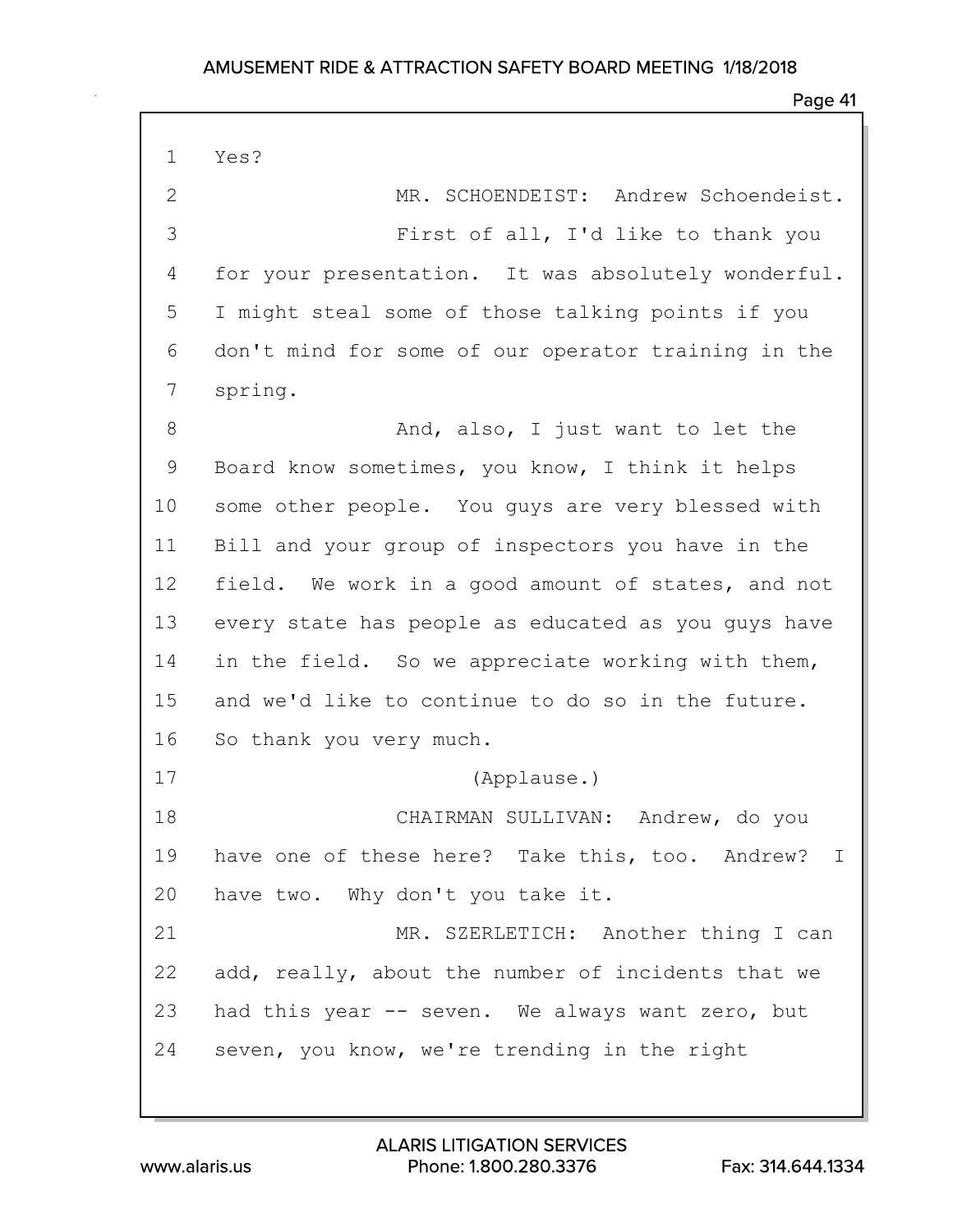| $\mathbf 1$ | direction. That's directly related to show owners   |
|-------------|-----------------------------------------------------|
| 2           | that seek out and administer training to their      |
| 3           | staff, to the ride operators that make that ride    |
| 4           | their ride, take ownership of it, and use that      |
| 5           | training. It's tough when you have "Dad" handing    |
| 6           | you a child and saying, "I want him to ride this    |
| 7           | ride," and you have to do the hard thing and say,   |
| 8           | "He's not at the right height. I can't let him      |
| 9           | ride," even though he's close. And we've all --     |
| 10          | all of you have had to deal with that. So that's -- |
| 11          | and "at a boy" to them, and a sign of good training |
| 12          | when they can do that.                              |
|             |                                                     |
| 13          | And, you know, all the way to setting               |
| 14          | up the ride, tearing down the ride. The managers of |
| 15          | that have to make that -- get that ride ready for   |
| 16          | opening. The state inspectors, third-party          |
| 17          | inspectors, insurance inspectors. The Board members |
| 18          | that bring their expertise, all of us together is   |
| 19          | what brings that number down.                       |
| 20          | So I just want to throw that out                    |
| 21          | there that I appreciate all the work that you guys  |
| 22          | do to get your staff ready to make these rides as   |
| 23          | safe as they possibly can, and it doesn't go        |
| 24          | unnoticed, so.                                      |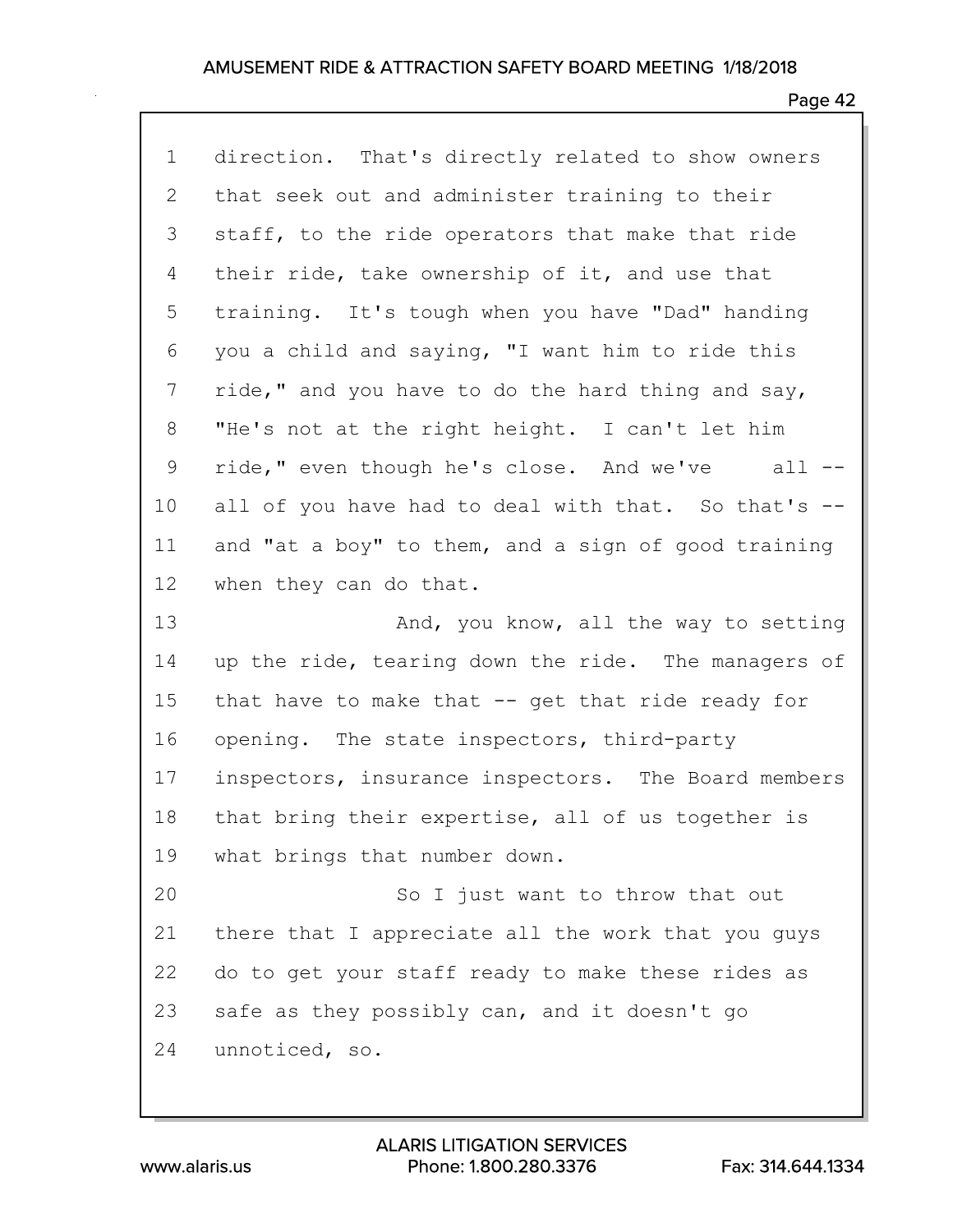| $\mathbf 1$ | CHAIRMAN SULLIVAN: Sometimes it does                 |
|-------------|------------------------------------------------------|
| 2           | help mitigate the angry parent if your operator can  |
| 3           | suggest a different ride for the child so they have  |
| 4           | an option. No?                                       |
| 5           | AUDIENCE MEMBER: If they've got                      |
| 6           | their sights on a ride, it doesn't matter that       |
| 7           | there's another ride.                                |
| 8           | CHAIRMAN SULLIVAN: Well, it is all                   |
| 9           | because -- I hate to say this, but parents will lie  |
| 10          | just to pacify the children. And to be able to get   |
| 11          | their kids on -- I was kind of showcasing a ride out |
| 12          | in Ohio one time, and the child wasn't tall enough   |
| 13          | to ride, and the mother was calling me everything in |
| 14          | the book. But "He got to ride this ride last year."  |
| 15          | And I said, "Ma'am, this ride wasn't here last year. |
| 16          | It wasn't even built last year." "You lying"         |
| 17          | And so I certainly feel your pain                    |
| 18          | because I have been out there and did all that, too, |
| 19          | and when a parent wants their kid to ride, it's very |
| 20          | difficult to get them sidetracked in any way to let  |
| 21          | go of it, because a lot of times, as we all know,    |
| 22          | it's more important to the parent that the kid gets  |
| 23          | to ride than it really is to the kid. And I'm not    |
| 24          | sure if we shouldn't be talking to the kids          |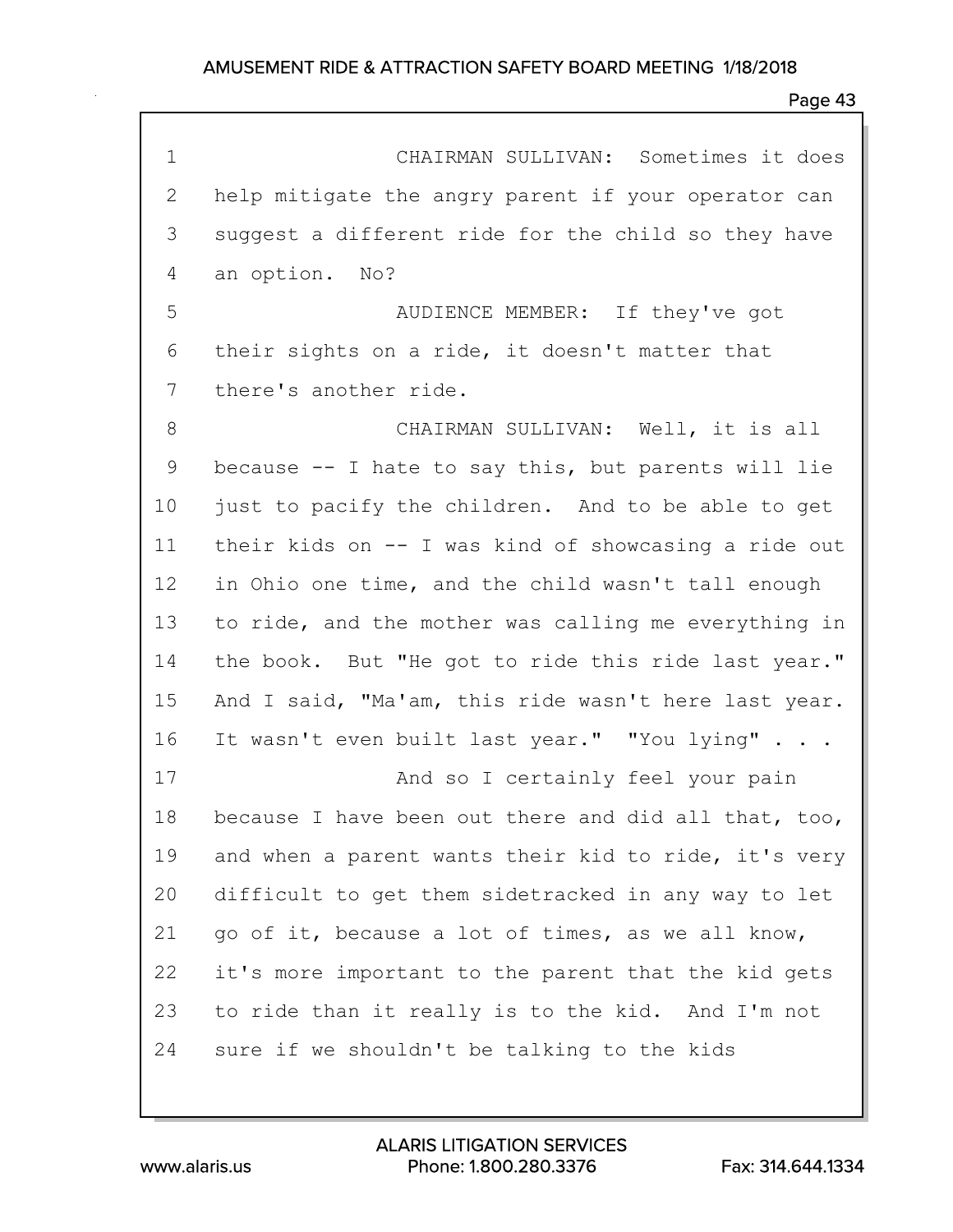| $\mathbf 1$ | sometimes and saying, "Do you see that ride right    |
|-------------|------------------------------------------------------|
| 2           | over there? You can ride that one." That might get   |
| 3           | you farther than trying to talk to the parent        |
| 4           | because they're already shutting you out.            |
| 5           | Who else has a comment or question?                  |
| 6           | MR. PUSEY: I'm sorry. Don Pusey,                     |
| 7           | CDAC Incorporated out of Peoria.                     |
| 8           | We had a little problem last year,                   |
| 9           | not a major problem, with the NDT inspections.       |
| 10          | We're in Peoria. Darrel Boaden (sp) is up there,     |
| 11          | and a lot of us are in that area, but there's nobody |
| 12          | in that area that does NDT inspections -- NDT        |
| 13          | inspections. So we have to get a man out of          |
| 14          | St. Louis, and we have to pay travel time, of        |
| 15          | course. That's several hundred dollars. And he       |
| 16          | come up and did our inspections, and then writes in  |
| 17          | the paperwork. And we contacted some other people    |
| 18          | in that area. Well, we also want them to do this     |
| 19          | and this and this, and we had to bring the man back, |
| 20          | and pay double travel time. I just think if they     |
| 21          | would allow -- tell the people what to inspect or    |
| 22          | let us know in advance and do some type of -- I      |
| 23          | don't know -- an X-ray thing, a tube on a pipe,      |
| 24          | which I can understand that.                         |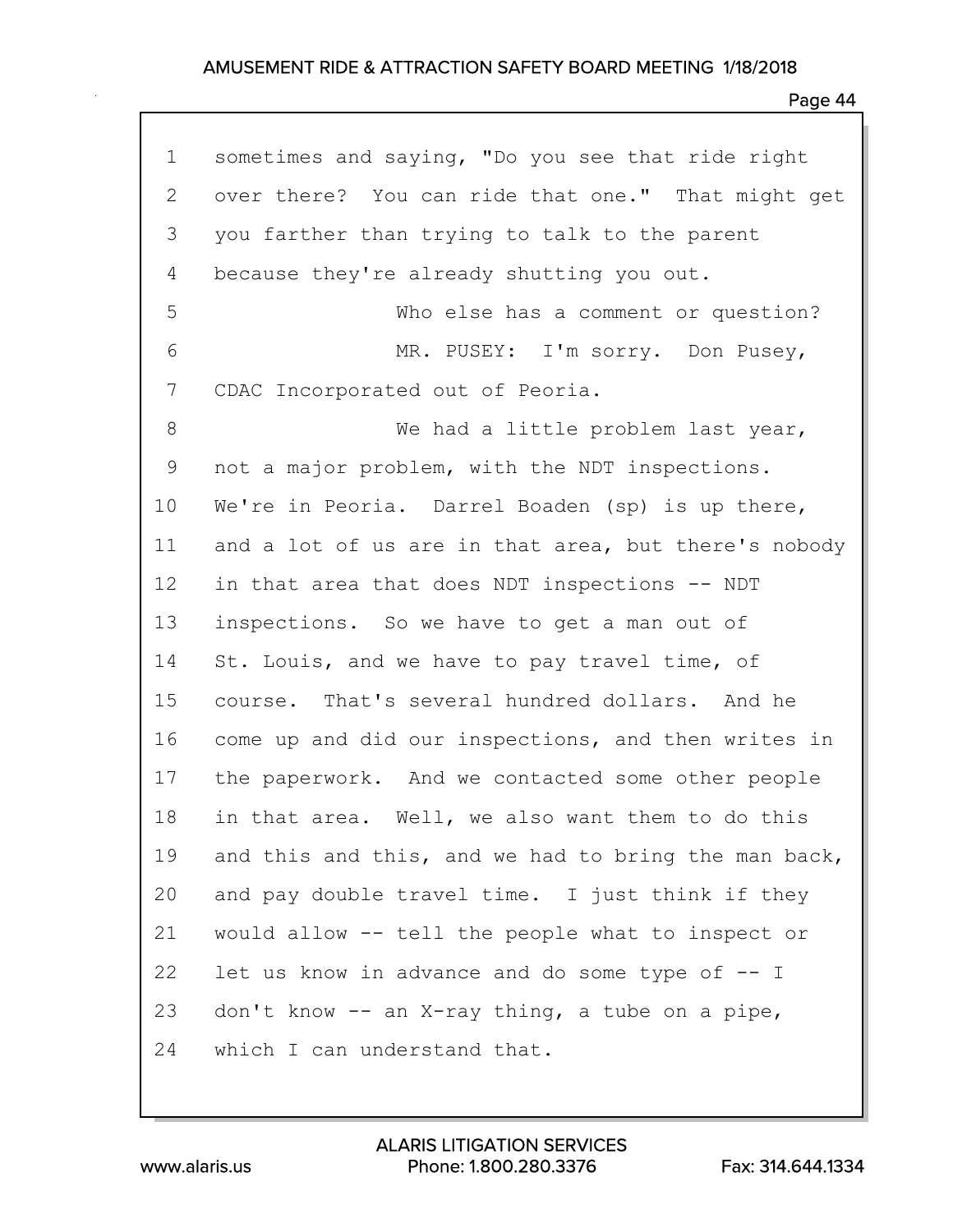| $\mathbf 1$ | And then another thing I just want to                |
|-------------|------------------------------------------------------|
| 2           | mention, our biggest problem in our show is parents. |
| 3           | We've covered that. You know, you put the kids in.   |
| 4           | You must hold on with both hands all the time. And   |
| 5           | they reach over the fence and give them a "high      |
| 6           | five" as they go by. That happens continuously.      |
| 7           | It's like they want the kid to have an accident. I   |
| 8           | don't know. That's all I've got.                     |
| 9           | CHAIRMAN SULLIVAN: Well, thank you.                  |
| 10          | I appreciate it. And I know you are one among the    |
| 11          | many who have those same issues.                     |
| 12          | I might reiterate that I developed a                 |
| 13          | children's ride safety education program that if you |
| 14          | can take it into the schools, and get the PTA, get   |
| 15          | some parents involved in helping to teach it maybe   |
| 16          | in future years. If you get just a couple of         |
| 17          | parents on your side, then they can apply peer       |
| 18          | pressure. I've watched it work, and the kids are     |
| 19          | amazing in retaining some of the stuff I said.       |
| 20          | Like, "You can't wear those flip-flops. Don't you    |
| 21          | remember what Ms. Sullivan said?" And, you know,     |
| 22          | just kids wearing the correct shoes and clothing so  |
| 23          | they're not tripping or getting snagged on things.   |
| 24          | And I still have that program available.             |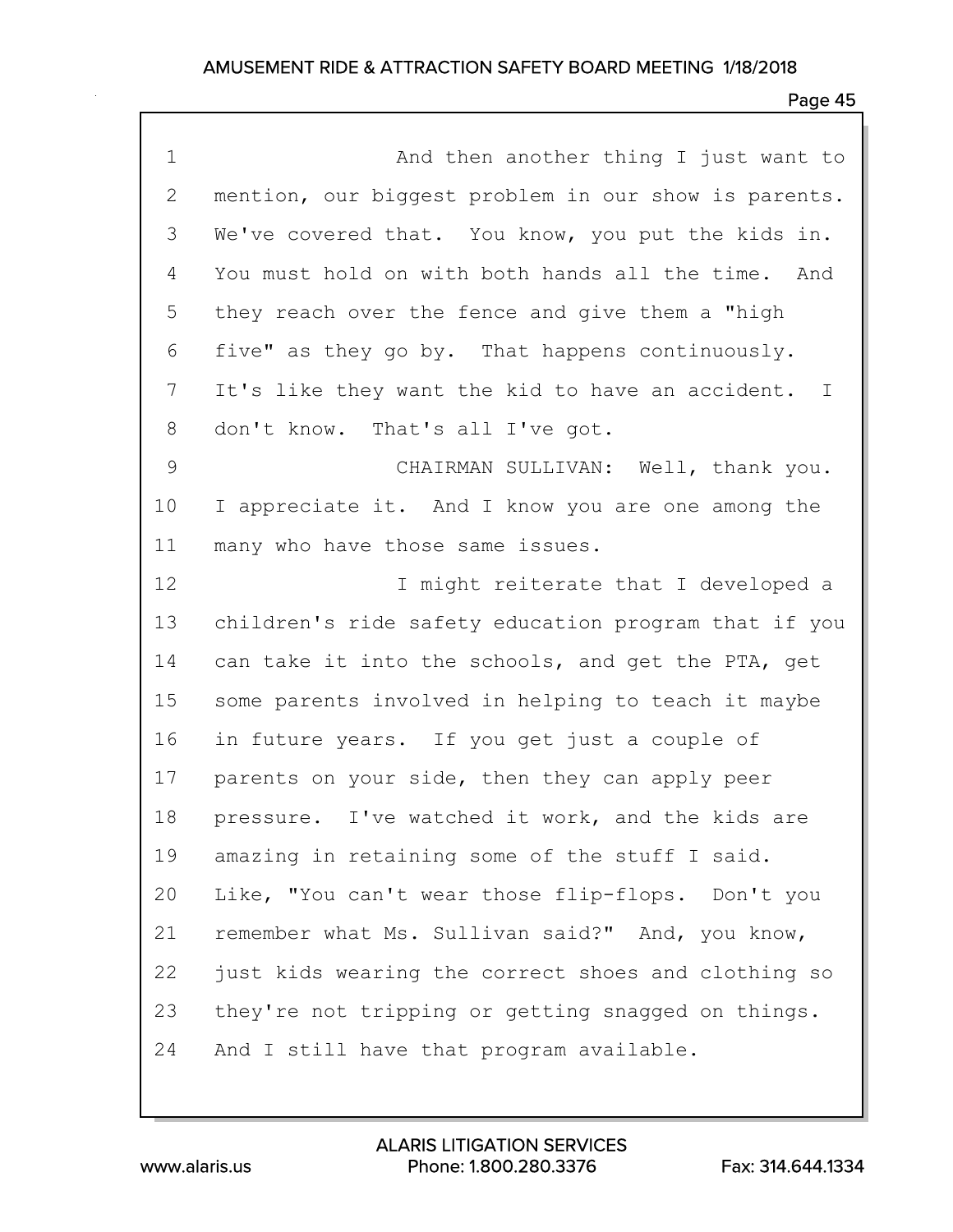| $\mathbf 1$ | OABA has a brand new tape on ride                      |
|-------------|--------------------------------------------------------|
| 2           | safety education that they've done, and if anybody     |
| 3           | would like that, just let me know. And if you can      |
| 4           | just teach a couple of people, maybe get the fair      |
| 5           | board involved, or get -- you know, get PTA at a       |
| 6           | school involved and have them teach it. And then       |
| 7           | the next year if you go out and just do one school a   |
| 8           | year, you'll probably want to do more because it is    |
| 9           | The kids are amazingly cooperative when you go<br>fun. |
| 10          | to talk about amusement rides when they're in          |
| 11          | school, and they're getting out of math and science    |
| 12          | and everything.                                        |
| 13          | It's for K through 6, and it's free.                   |
| 14          | I don't charge anything for it. I developed it for     |
| 15          | the industry. And I don't know about the OABA          |
| 16          | training. I think it's either free or just -- yes?     |
| 17          | MR. SCHOENDEIST: I'll comment on                       |
| 18          | that. Andrew Schoendeist again.                        |
| 19          | Yeah, you can contact Bob Johnson or                   |
| 20          | his staff, and they'll get you the training videos.    |
| 21          | And the other videos are for children and are easy     |
| 22          | to access online. They make it easy.                   |
| 23          | CHAIRMAN SULLIVAN: And you can -- I                    |
| 24          | always recommend handing things out for the kids to    |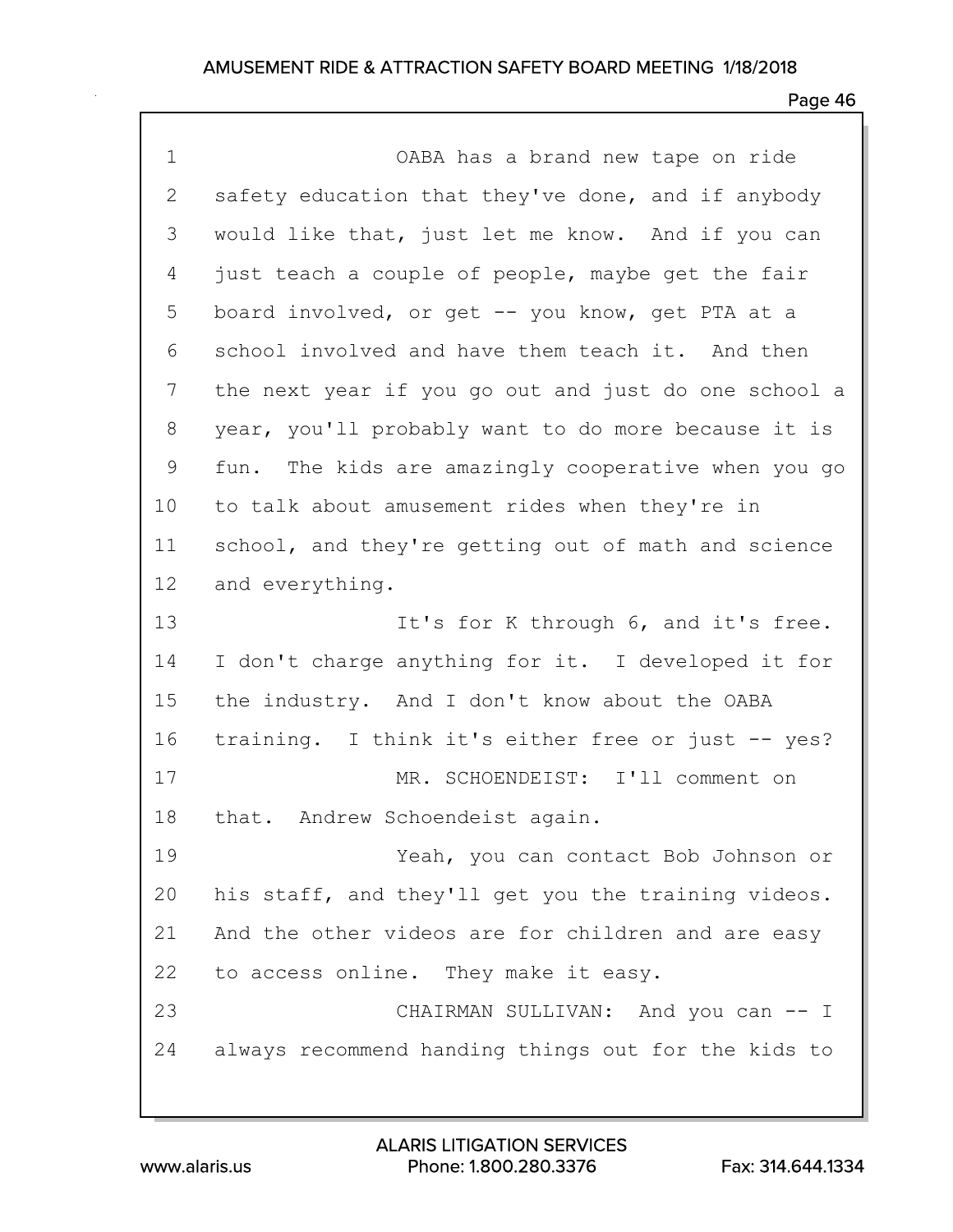| $\mathbf 1$  | color, and you can put your promotions on there.     |
|--------------|------------------------------------------------------|
| $\mathbf{2}$ | And, I mean, it's a win-win thing for you if you     |
| 3            | want to spend the time, and then you've got the      |
| 4            | promotion out there that probably becomes            |
| 5            | refrigerator art. So until, you know, it's time for  |
| 6            | you to be there. I heartily recommend it. I've       |
| 7            | seen results from it. More people up in Canada       |
| 8            | actually log on to it, and they had a serious        |
| 9            | reduction in incidents up there within one year.     |
| 10           | The kids had been educated away from                 |
| 11           | the venue, because if you wait until they get to     |
| 12           | your carnival, all they can see is the rides they    |
| 13           | want to ride, or the food they want to eat, and you  |
| 14           | don't have their attention at all. So if you do      |
| 15           | that during the school year -- and the teachers are  |
| 16           | usually thrilled to have something for the kids to   |
| 17           | do the last month or two of school because the kids  |
| 18           | are going up the walls, and the teachers get a       |
| 19           | little reprieve. So I seriously recommend that.      |
| 20           | I know it's been a while since I did                 |
| 21           | a presentation on it, but it's really more effective |
| 22           | than you might think, and it's really -- I always    |
| 23           | feel like I'm cheating when I go do a presentation   |
| 24           | because it's so fun, and I'm getting out of work.    |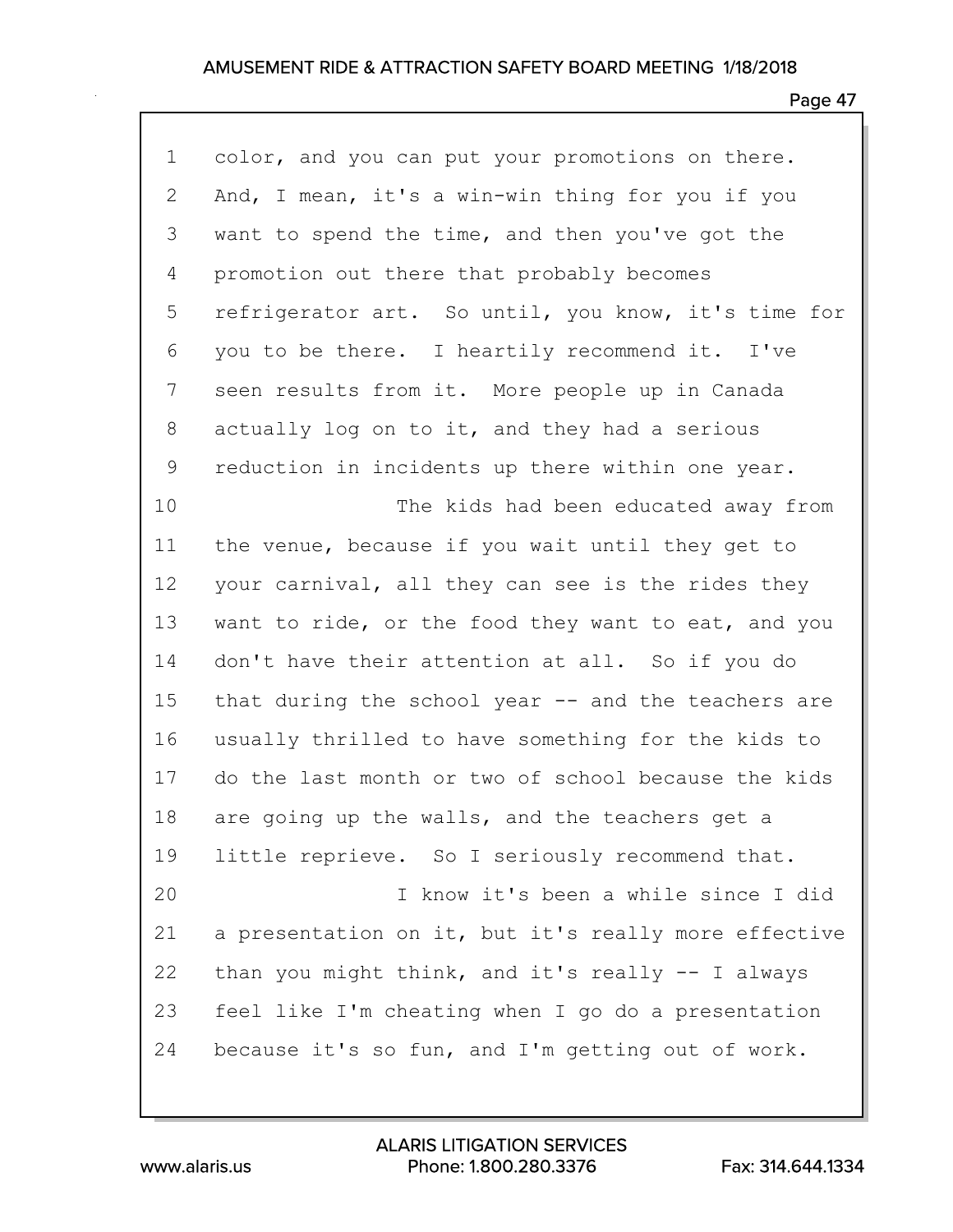| $\mathbf 1$  | So I'll put that out there again.                   |
|--------------|-----------------------------------------------------|
| $\mathbf{2}$ | Just give me a call if you'd like a copy of it,     |
| 3            | because it gives you even minute by minute what you |
| 4            | should say. You don't have to guess. It's easy and  |
| 5            | fun.                                                |
| 6            | So any other comments out there?                    |
| 7            | Well, if there are no more comments                 |
| 8            | from the public, then I would entertain a motion to |
| 9            | adjourn.                                            |
| 10           | So move?                                            |
| 11           | MR. BROWN: (Indicated.)                             |
| 12           | MR. PERZEE: Second.                                 |
| 13           | CHAIRMAN SULLIVAN: Second. Well,                    |
| 14           | thank you.                                          |
| 15           | Those in favor.                                     |
| 16           | (Chorus of "ayes.")                                 |
| 17           | CHAIRMAN SULLIVAN: None opposed.                    |
| 18           | Thank you very much.                                |
| 19           |                                                     |
| 20           | (Meeting ended at 5:23 p.m.)                        |
| 21           |                                                     |
| 22           |                                                     |
| 23           |                                                     |
| 24           |                                                     |
|              |                                                     |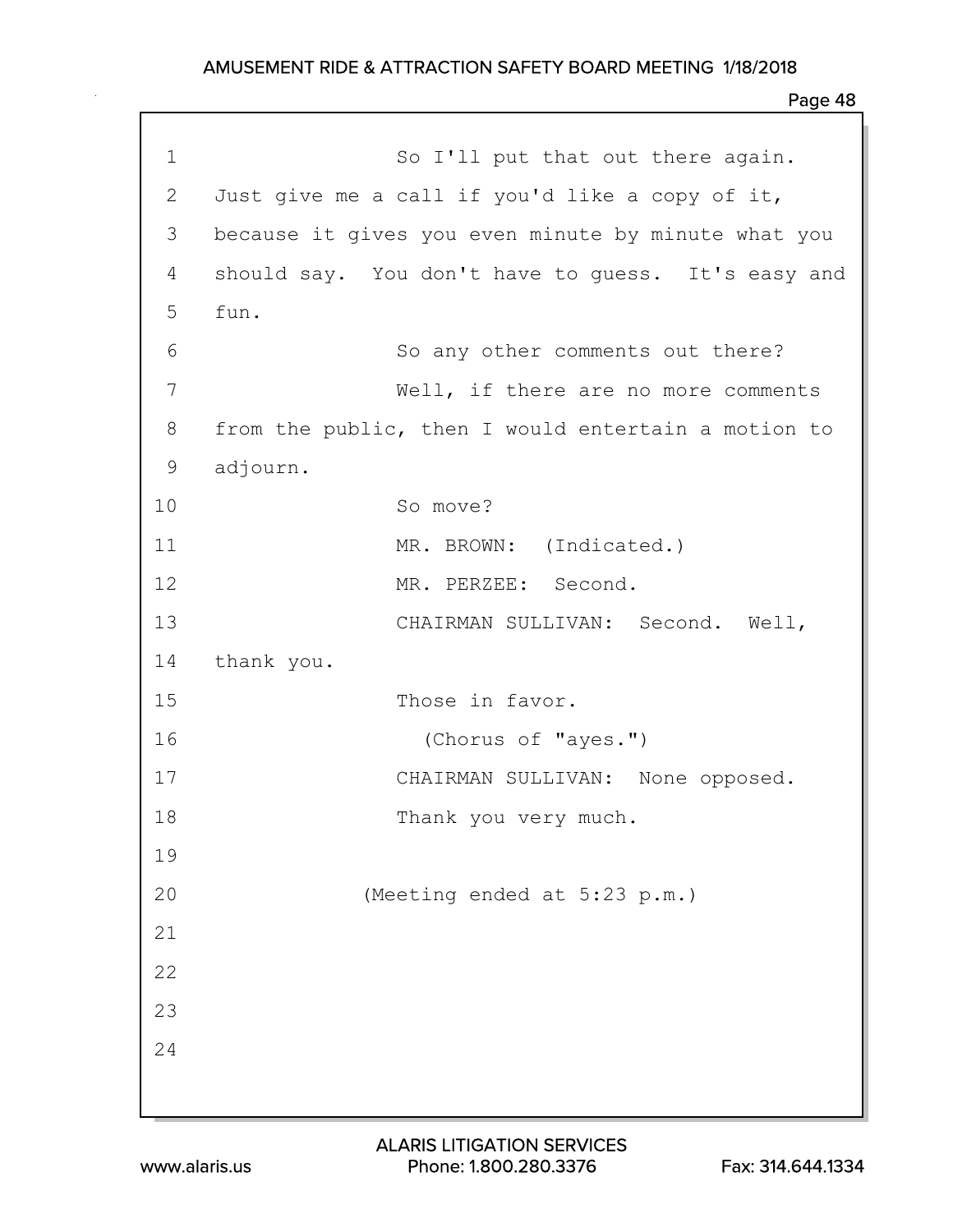| $\mathbf 1$  |                                                      |
|--------------|------------------------------------------------------|
| $\mathbf{2}$ | CERTIFICATE OF REPORTER                              |
| 3            | I, Ann Marie Hollo, Certified                        |
| 4            | Shorthand Reporter, Registered Diplomatic Reporter   |
| 5            | and a Certified Realtime Reporter within and for the |
| 6            | State of Illinois, do hereby certify that the        |
| 7            | preceding meeting was taken by me to the best of my  |
| 8            | ability and thereafter reduced to typewriting under  |
| 9            | my direction.                                        |
| 10           |                                                      |
| 11           |                                                      |
| 12           |                                                      |
| 13           | Certified Shorthand Reporter<br>State of Illinois    |
| 14           |                                                      |
| 15           |                                                      |
| 16           |                                                      |
| 17           |                                                      |
| 18           |                                                      |
| 19           |                                                      |
| $20$         |                                                      |
| 21           |                                                      |
| 22           |                                                      |
| 23           |                                                      |
| 24           |                                                      |
|              |                                                      |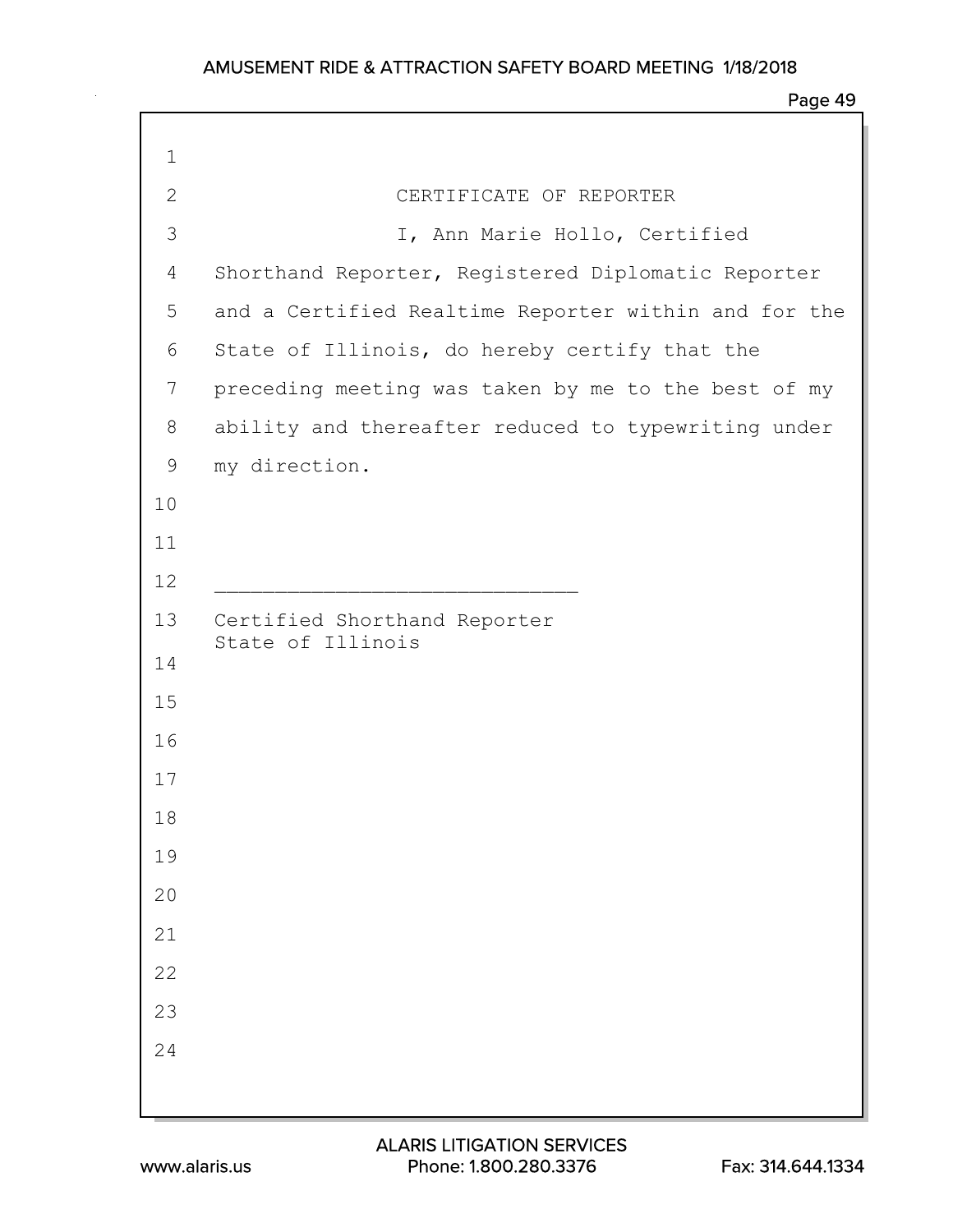| A                      | 40:23                 | art 47:5             | balcony 16:18           | blessed 41:10           |
|------------------------|-----------------------|----------------------|-------------------------|-------------------------|
| ability 8:14           | amazing 45:19         | ascending            | 16:21                   | <b>blind 14:15</b>      |
| 20:16 49:8             | amazingly 46:9        | 26:22                | <b>ball 9:6 10:3</b>    | <b>blood 16:19</b>      |
|                        | America 4:21          | asked 40:11          | balls 8:8,8,8,13        | blowers 12:2            |
| able 13:24             | 5:1                   | associate 6:2        | 8:15 9:9,15,20          | Boaden 44:10            |
| 20:13 43:10            | amount 41:12          | assortment           | 9:20,21 10:4,4          | <b>board</b> 1:10,17    |
| absolutely 41:4        | amusement             | 8:22                 | 10:14,18                | 2:10,12,13 3:2          |
| <b>Abstentions 7:3</b> | 1:10 2:10,12          | assuming 16:16       | <b>bars</b> 32:16       | 3:4 6:9 8:10            |
| access 46:22           |                       |                      | based 17:3 19:8         | 12:8 15:10              |
| accident 25:12         | 3:2 9:22,24           | attachment 31:1      |                         |                         |
| 26:1,5 45:7            | 31:15 34:9            | 31:4,6               | basically 30:11         | 34:9,16 37:2            |
| accidents 20:13        | 37:138:19             | attempted 18:4       | 30:12                   | 39:9,16,19              |
| 26:6                   | 46:10                 | attend 39:24         | <b>basis 18:9</b>       | 40:141:9                |
| Act 9:3,24 10:1        | <b>Andrew 41:2,18</b> | attended 39:24       | Battech 28:8            | 42:17 46:5              |
| acting 5:4 6:5         | 41:19 46:18           | attention 24:14      | beaches 8:19            | <b>boats 9:9,15</b>     |
| ad 34:1                | angry $43:2$          | 47:14                | <b>beam</b> 31:4,6      | <b>Bob 20:17</b>        |
| add 11:15 33:23        | Ann 1:19 2:19         | attraction 1:10      | beautiful 40:2          | 22:24 23:11,13          |
| 35:141:22              | 3:22 4:2 49:3         | 2:10,13 3:2          | behavior 19:12          | 23:20 24:12             |
| added 6:18             | annually 32:5         | 9:22,24 11:24        | 19:14,15                | 46:19                   |
| additional 31:18       | anomaly 35:17         | 16:11 34:9           | believe 31:24           | <b>Bob's 21:6</b>       |
| <b>Additionally</b>    | anybody 6:16          | audience 6:11        | 32:13                   | <b>bolts</b> 32:18      |
| 9:11                   | 7:18 11:7 13:6        | 43:5                 | belted 20:6             | book 43:14              |
| adieu 4:10             | 24:19 28:5            | audio 23:16          | bending 29:9            | <b>boom</b> 31:9        |
| adjourn 48:9           | 31:13 37:6            | Auditorium 2:18      | 30:4                    | <b>bought</b> 39:5,10   |
| administer 42:2        | 39:16 46:2            | available 45:24      | <b>bends</b> 30:17      | bounce 12:4             |
| administrative         | Anyway 38:21          | avoid 29:18          | beneficial 36:9         | boundaries              |
| 9:23 11:22             | apparently            | 33:16                | best 20:15 35:7         | 16:2                    |
| advance 44:22          | 10:15                 | aware 10:13          | 49:7                    | boy 42:11               |
| afraid 37:12           | appear 27:22          | 38:22                | <b>better 38:10</b>     | <b>Brad 5:6</b>         |
| afternoon 2:15         | Applause 24:15        | awareness            | 39:19,20                | Bradley 3:5             |
| 2:164:7                | 38:1 41:17            | 20:7                 | <b>Beyer</b> 3:8 5:4,4  | <b>brake 29:14</b>      |
| agency 9:7             | apply 45:17           | ayes 7:1 48:16       | 11:12,15                | brand 39:11 46:1        |
| agenda 4:12            | appreciate 11:4       |                      | big 16:11 25:2          | breaking 36:5           |
| 6:15,16,18,20          | 13:13 14:3,24         | B                    | biggest 45:2            | <b>Brian 3:18 5:19</b>  |
| 24:17                  | 23:20 24:22           | baby 16:16,16,18     | Bilandic 34:11          | <b>Bridge 4:23</b>      |
| ago 31:12              | 34:21,22 41:14        | 16:20,21 17:5        | <b>Bill</b> 3:14,16 6:4 | 7:17,17                 |
| agreed 4:1 13:5        | 42:21 45:10           | 17:9,10,14           | 8:511:1,4,16            | <b>Brief 15:19</b>      |
| ahead 30:9             | approve 6:15          | back 13:21 17:13     | 22:9,13 23:15           | <b>bring 11:7 37:13</b> |
| ain't 40:14,17         | 6:20 7:8,21           | 24:18 25:9,22        | 24:18 25:9              | 40:15 42:18             |
| airflow 12:2           | approved 7:6          | 28:23 30:14          | 30:9 34:20              | 44:19                   |
| airplane 16:10         | area 5:15,18          | 44:19                | 36:23,24 38:4           | brings $42:19$          |
| 16:23                  | 27:4 31:1,4,6         | background           | 38:15 39:22             | broken 26:20            |
| Alaris 3:22            | 44:11,12,18           | 16:24                | 40:9 41:11              | 32:9                    |
| align 30:18            | areas 8:15,18         | backing 16:22        | binding 29:7            | <b>Brown</b> 3:5,18     |
| allow 44:21            | 31:22                 | <b>backup</b> 40:18  | <b>bit 10:2 11:16</b>   | 5:6,6,19,19             |
| allowed 20:14          | ARM 28:3 29:1         | <b>bacteria</b> 8:21 | 12:3 25:20,22           | 6:217:23                |
| allowing 14:7          | 29:21 30:14           | bad 17:3 20:13       | 34:2                    | 48:11                   |
|                        | 32:6                  | bag 27:4             | bleeding 35:14          | <b>Buffalo</b> 38:4     |
|                        |                       |                      |                         |                         |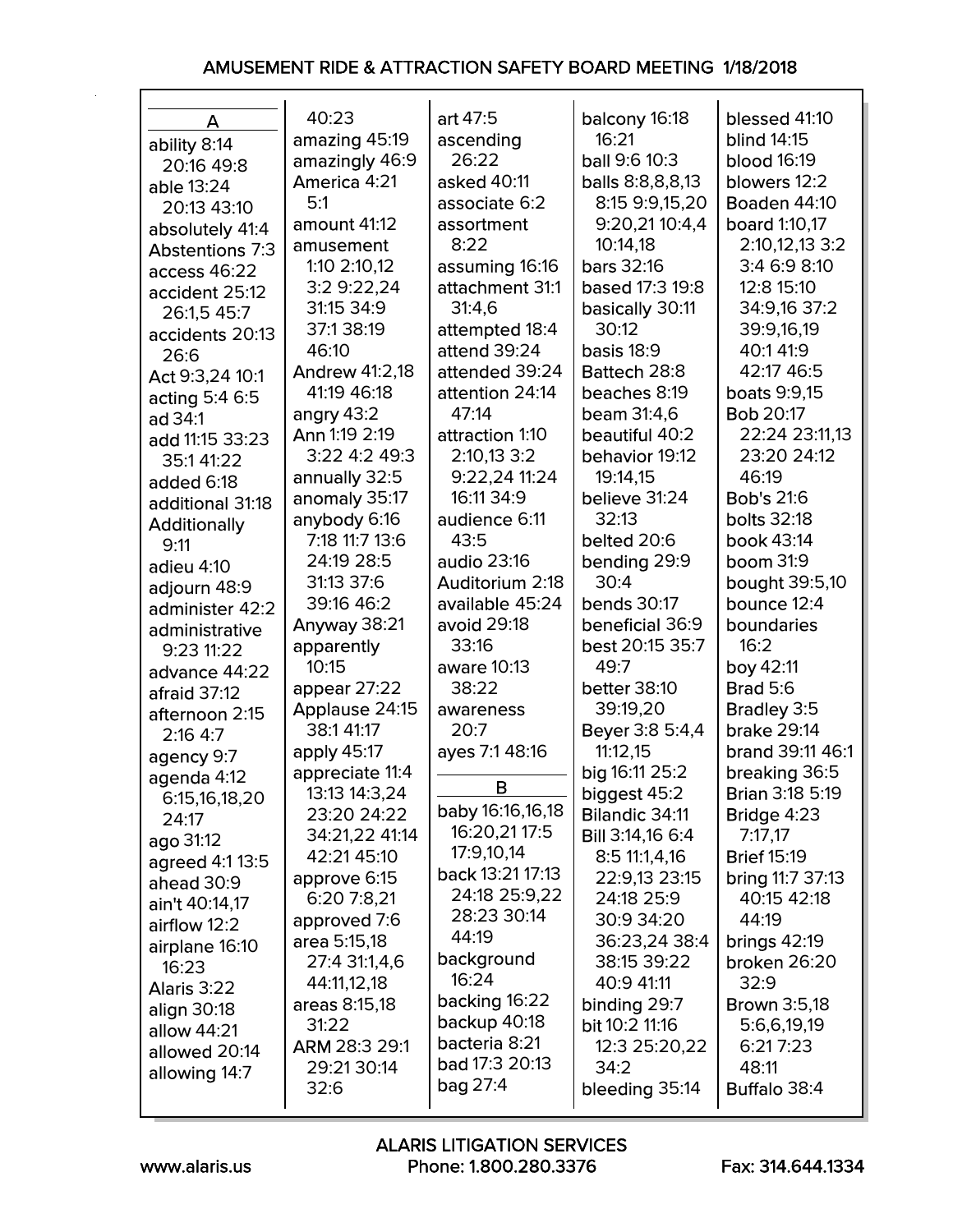| Building 2:18      | caused 8:22        | 39:15             | coming 10:17    | contacted 44:17   |
|--------------------|--------------------|-------------------|-----------------|-------------------|
| 34:11              | 26:11 27:2         | changes 33:10     | 17:8 24:24      | continue 24:3     |
| built 39:12        | causing 29:6,7     | charge 46:14      | 38:20           | 41:15             |
| 43:16              | <b>CDAC 44:7</b>   | cheating 47:23    | comment 44:5    | continuous 12:1   |
| bullet 20:9        | cease 12:10        | checks 20:2       | 46:17           |                   |
|                    |                    |                   |                 | continuously      |
| bulletin 31:22     | ceiling 16:10      | Cheryl 3:20       | comments        | 45:6              |
| bulletins 25:13    | centrifugal        | 5:21 6:1 24:20    | 36:22 48:6,7    | contributions     |
| 28:2,5             | 26:23              | 24:23             | committed 14:6  | 24:12             |
| <b>bulls 10:19</b> | certainly 34:22    | chest 18:15       | committee       | control 13:15,18  |
| bumped 26:7        | 43:17              | Chicago 4:19      | 40:14           | 13:23 14:1,8      |
| 26:10              | <b>CERTIFICATE</b> | 16:1,9 34:11      | committees      | 18:24 20:15       |
| business 8:4       | 49:2               | Chicagoland       | 40:7            | 24:5 36:3         |
|                    |                    |                   |                 |                   |
| 11:7,10            | Certified 4:3      | 5:15,18           | companies       | cooperating       |
| buy 39:1,7         | 49:3,5,13          | child 26:21       | 10:20 20:24     | 25:3              |
|                    | certify 49:6       | 27:21,23 42:6     | 25:17           | cooperation       |
| C                  | cetera 8:24        | 43:3,12           | company 4:23    | 34:23             |
| C3:1               | 9:16               | children 27:22    | 7:17,17 37:1    | cooperative       |
| cable 32:1         | chair 26:13,13     | 43:10 46:21       | 39:6            | 21:11 46:9        |
| call 4:9 48:2      | 26:16              | children's 35:13  | comparison      | copies 28:4       |
| called 35:21       | chairman 4:7       | 45:13             | 26:1            | copy 48:2         |
| 39:1               |                    |                   |                 |                   |
| calling 43:13      | 4:22 5:10,23       | chime 33:9        | complacency     | correct 30:15     |
|                    | 6:6,22,247:2       | Chorus 7:1        | 20:22           | 45:22             |
| campgrounds        | 7:5 8:1,7 10:12    | 48:16             | complete 33:18  | corrected 7:15    |
| 8:17               | 10:23 11:1,6,9     | circle 13:15 36:3 | completed       | 7:22              |
| camps 8:18         | 11:14 12:12        | cities 33:9       | 28:10           | correctly 30:13   |
| Canada 47:7        | 24:16,23           | CITY 1:2 2:2      | compliance      | 30:19 31:24       |
| candy 37:17        | 28:22 29:11,15     | <b>Click 34:1</b> | 33:18           | corrosion 28:15   |
| car 28:13          | 29:17 30:5         | Cliff 28:8,13,18  | comply 40:11    | 32:4 38:22        |
| care 35:7          | 32:11 34:20        | 28:19 30:21       | comprehensive   | 39:4              |
| career 21:2        | 37:18,22 38:5      | climbed 26:21     | 32:3            | cotter 30:8       |
| careful 13:22      |                    | 27:1              |                 |                   |
| <b>CARES 33:9</b>  | 40:24 41:18        |                   | computer 17:22  | couch 26:22,22    |
|                    | 43:1,8 45:9        | close 18:9 19:13  | concern 28:14   | 26:24 27:1        |
| carnival 47:12     | 46:23 48:13,17     | 34:24 42:9        | conditions 12:1 | country 35:15     |
| carnivals 15:10    | Chairperson        | closed 39:14      | conducted       | counts 40:2       |
| 21:17 22:14        | 3:3                | clothing 45:22    | 27:11,14,18     | County 4:17       |
| 27:12              | challenge 15:17    | coach 26:11       | conferred 9:3   | couple 12:18      |
| carry 9:8          | 19:11 20:20        | code 9:23 11:22   | confirmed       | 23:17 45:16       |
| cars 28:19         | 22:15 23:2         | Cody 38:4         | 31:23           | 46:4              |
| 30:22              |                    | Coe 3:18 5:20     | conflicts 34:12 |                   |
| case 14:2 26:15    | challenges         |                   |                 | course 44:15      |
|                    | 15:17 22:2         | 5:20              | congratulations | <b>Court 3:21</b> |
| catch 17:10        | chance 30:24       | collaborating     | 37:24           | covered 45:3      |
| 20:11              | 31:8 32:2          | 23:5,24           | connect 29:3    | cracking 31:22    |
| categories         | 33:17 34:15        | color 11:16 47:1  | constant 20:7   | craft 9:10        |
| 25:19              | 39:7,12            | come 17:13        | constitute 9:17 | criteria 29:22    |
| category 25:18     | change 11:21,23    | 37:19 39:10,16    | construction    | crowds 16:11      |
| cause 28:24        | 11:23 12:7 21:5    | 44:16             | 23:6            | CRR 1:19 2:20     |
| 30:4               | 21:6 34:13         | comes 29:3        | contact 46:19   | 3:22              |
|                    |                    |                   |                 |                   |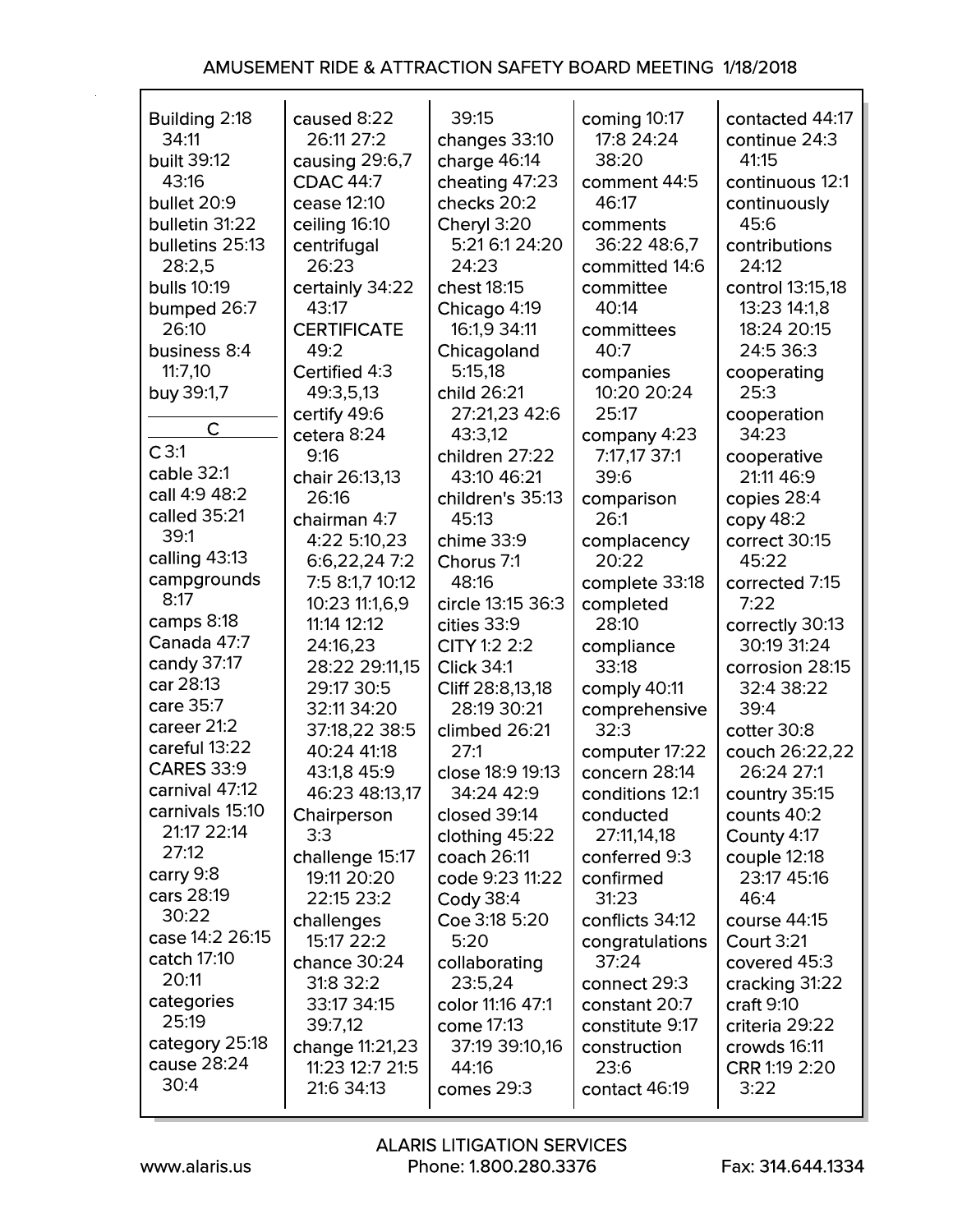| CSR 1:19 2:20<br>3:22<br>curious 23:9 | 2:9,17 3:16 5:5<br>5:22 6:2 8:11<br>22:17 25:14 | draft 10:11<br>draw 18:10<br>drawing 16:5 | entertainment<br>5:1 25:6<br>entire 39:15 | extreme 19:7<br>eye 30:6<br>eyebrow 27:5 |
|---------------------------------------|-------------------------------------------------|-------------------------------------------|-------------------------------------------|------------------------------------------|
| curves 30:12                          | 27:11 33:13,13                                  | drew 18:7                                 | entities 13:19                            | F                                        |
| customer 17:12                        | describing                                      | <b>Drop 31:21</b>                         | 13:20                                     | <b>Fabbri 31:21</b>                      |
| customer-faci                         | 14:16,17,18                                     | drum 31:24                                | environmental                             | facilities 8:17                          |
| 17:20 18:2                            | 15:2,5                                          | E                                         | 8:12,23                                   | 9:12                                     |
| customers 16:1                        | designed 35:24                                  | E 3:1,1                                   | error $22:3$                              | facility 9:2 10:1                        |
| 18:5                                  | detail 19:20,22                                 | ear 14:19 26:9,11                         | especially 40:6                           | 39:10,16                                 |
| D                                     | 22:10                                           | earlier 15:7                              | essence 19:23                             | fact 14:6 16:1                           |
| Dad 42:5                              | determined 9:4                                  | early 28:19                               | essentially                               | 20:11 21:2                               |
| daily 18:9 29:23                      | developed                                       | 30:21                                     | 14:21                                     | 23:2                                     |
| Dan 3:13 4:20                         | 45:12 46:14                                     | easier 39:8                               | et 8:24 9:16                              | factors 8:22,24                          |
| 5:8,10 12:17                          | device 9:15                                     | easy 46:21,22                             | evacuate 15:21                            | fair 4:17 46:4                           |
| dangerous                             | devices 9:8                                     | 48:4                                      | evening 27:15                             | fairly 15:9 31:11                        |
| 17:14                                 | difference                                      | eat 47:13                                 | event 23:1,12                             | fall 9:18,23 12:5                        |
| Daniel 3:11                           | 38:14                                           | educated                                  | 33:15                                     | <b>Fame 37:23</b>                        |
| <b>Darrel 44:10</b>                   | differences                                     | 22:20,21 41:13                            | everybody 4:12<br>7:8 13:8 14:24          | family 25:6                              |
| Darton 28:8                           | 25:24                                           | 47:10                                     |                                           | Fantasy 36:24                            |
| Dartron 28:13                         | different 14:17                                 | education 38:9                            | 19:13 20:3                                | far 25:23 35:4                           |
| 28:18                                 | 14:19,22 15:4                                   | 45:13 46:2                                | 21:20 24:24                               | farther 44:3                             |
| date 34:13                            | 33:5 39:5<br>43:3                               | educator 20:17                            | 33:11 34:15                               | fastener 31:9                            |
| dates 25:15                           | difficult 43:20                                 | educators 15:15                           | 37:8,14 38:20<br>39:7,11,20               | fasteners 31:10                          |
| 28:16,20                              | dig 32:20                                       | effective 20:6                            | 40:3,6                                    | 32:16,23                                 |
| daughter 38:24                        | diligent 20:3                                   | 28:11 36:6                                |                                           | favor $6:24$                             |
| day 2:16 17:17,17                     | Diplomatic 49:4                                 | 47:21                                     | everybody's<br>39:8                       | 48:15                                    |
| 40:23                                 | direction 26:3                                  | efficiently 22:16                         | examines 39:3                             | February 33:8                            |
| days 33:15                            | 42:149:9                                        | either 46:16                              | example 15:22                             | feed 37:18                               |
| deal 42:10                            | directly 42:1                                   | eject 18:10                               | 16:6 18:11                                | feedback 16:5                            |
| dealt 22:12                           | Director 5:5                                    | elephant 14:14                            | 19:10 20:17,19                            | 18:5                                     |
| death 16:4 19:6                       | Dirksen 2:18                                    | 14:16                                     | 21:15,24 22:11                            | feel 10:9 13:7                           |
| December                              | discussions 8:11                                | Eli 4:23 7:16                             | 22:23                                     | 43:17 47:23                              |
| 37:23                                 | 13:2,4                                          | eliminate 28:14                           | examples 15:13                            | feeling 14:15                            |
| decline 10:22                         | disposal 8:24                                   | employees                                 | 15:16 18:23,23                            | feels 14:18                              |
| decrease 25:19                        | dive 12:21                                      | 17:20                                     | 22:123:3                                  | fees 33:16                               |
| defined 9:22                          | diversity 14:12                                 | encourage                                 | <b>Excuse 16:15</b>                       | fell 26:12 27:4                          |
| definition 9:21                       | division 3:17                                   | 40:19                                     | exhibits 17:24                            | felt 16:18 27:8                          |
| 11:23                                 | 6:5 8:13 24:17                                  | ended 48:20                               | exist 23:7                                | fence $45:5$                             |
| definitions                           | 34:18                                           | endoscope                                 | exists 20:19,20                           | field 41:12,14                           |
| 11:20                                 | doing $24:24$                                   | 39:1                                      | expedited                                 | figure 6:10                              |
| deformation                           | 29:13,23                                        | engage 29:5                               | 33:16                                     | figured 35:17                            |
| 28:3,7,24                             | 38:17 39:5                                      | engaging 29:5                             | expertise 42:18                           | fill $22:22$                             |
| degradation                           | <b>DOL 33:18</b>                                | engineering 5:7                           | explained 17:13                           | filled 9:14 31:23                        |
| 28:15                                 | dollars 44:15                                   | ensure 13:3                               | 19:1                                      | filter 9:12                              |
| delete 39:15                          | <b>Don 44:6</b>                                 | 15:11 22:16                               | extra 20:5 28:4                           | finally 27:6                             |
| department 1:9                        | double 44:20                                    | entertain 48:8                            | 32:22                                     | find $13:1$                              |
|                                       |                                                 |                                           |                                           |                                          |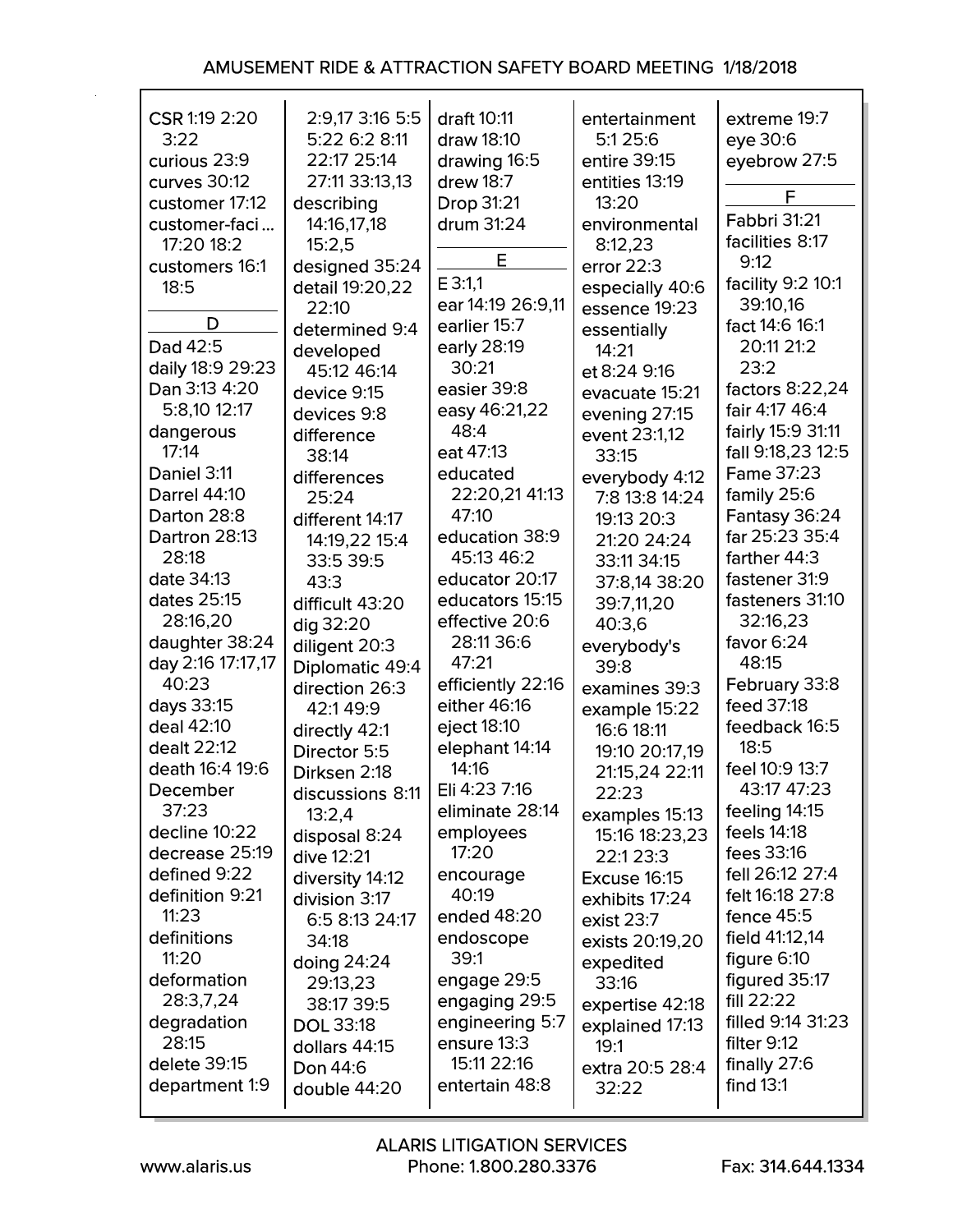| fines $35:1$           | G                  | guard 28:9,12      | 27:2             |                           |
|------------------------|--------------------|--------------------|------------------|---------------------------|
| Fireball 31:2          | gap 22:22          | guess 10:17        | Health 8:12,12   | identify 32:3             |
| first 6:15 12:14       | general 8:24       | 21:19 30:12        | hear 4:8 5:24    | <b>IDOL 11:18 22:17</b>   |
| 21:3,4 23:21           | getting 10:18      | 48:4               | heard 35:18      | <b>IDOL's 12:7</b>        |
| 28:23 35:16            | 12:19 29:13        | guest 27:7         | heartily 47:6    | <b>IDPH 8:16 9:3,11</b>   |
| 38:3 41:3              | 45:23 46:11        | guests 25:6        | heated 13:2      | 10:9                      |
| firsthand 16:6         | 47:24              | guidance 12:8      | height 42:8      | <b>IDPH's 9:18 10:1</b>   |
| five 2:16 10:4         | <b>Giant 31:14</b> | quide 33:12        | held 30:8        | <b>Illinois 1:3,9 2:3</b> |
| 32:2 45:6              | gist 14:14         | gussets 31:18      | help 7:11 22:21  | 2:9,17,19 4:19            |
| fix 30:5,19            | Givand 3:7         | guy 38:3           | 23:15 36:14,19   | 5:5,21 6:1 7:17           |
| <b>fixed 27:12</b>     |                    | guys 17:23         | 43:2             |                           |
| 34:24                  | give 15:16 16:6    | 33:19 40:7,19      | helping 15:11,12 | 8:11 49:6,13              |
| Flags $4:20$           | 19:23 22:1         | 41:10,13 42:21     | 22:16 45:15      | imagine 31:14             |
| flip-flops $45:20$     | 23:13 34:14        |                    |                  | implies 21:5              |
|                        | 39:17 45:5         | н                  | helps $41:9$     | important                 |
| floating 9:15          | 48:2               | Hall 37:23         | Henry $24:7$     | 43:22                     |
| flying $27:7$          | gives $48:3$       | hand 17:9 26:19    | hidden 23:4      | improve 23:6              |
| focus 9:6 13:24        | glad 38:21         | 26:20              | high $45:5$      | 24:4                      |
| 18:20                  | 39:17              | handing 8:5        | higher 21:2      | incident 23:2,8           |
| follow-up 8:9          | gladly 39:19       | 42:5 46:24         | highest 21:1     | 27:7,20 35:4              |
| 10:8 25:16             | go 4:11 6:7 7:11   |                    | highlight 19:23  | 35:5,16 36:11             |
| follows 26:6           | 8:4 10:7 16:20     | handlebar          | highly 39:6      | incidents 10:13           |
| food 9:1 47:13         | 19:2,20 25:12      | 35:24              | hit 26:12 35:13  | 35:6 36:8                 |
| force 26:23            | 28:22 30:9         | <b>hands</b> 23:10 | 36:4             | 41:22 47:9                |
| <b>Ford 24:7</b>       | 33:23 34:4         | 45:4               | hits 19:13       | include 8:16              |
| forward 11:19          | 37:20 42:23        | hanger 28:13,14    | hitting 39:22    | 22:4                      |
| 35:19                  | 43:21 45:6         | 28:18,19 30:21     | hold 32:14 45:4  | included 16:5             |
| <b>found 27:18</b>     | 46:7,9 47:23       | Hangers 28:8       | Hollo 1:19 2:19  | includes 23:5             |
| 38:24 39:4             | goal 14:4 24:1     | hanging 16:10      | 3:22 4:3 49:3    | including 8:23            |
| four 2:14 10:4         | 25:5               | Hanley 2:17        | home 13:16       | inclusion 14:12           |
| 37:4,7,7,9             | goes 39:3          | happen 14:16       | 19:13            | Incorporated              |
| 39:23                  | going 10:11 11:19  | 17:10 21:17        | hook 29:5        | 44:7                      |
| frames $28:20$         | 18:21 19:20        | 36:13,20           | hooks 29:4,4     | Indicated 48:11           |
| frankly 13:14          | 20:5 22:9,13       | happened           | 30:13,17         | indication 25:8           |
| 18:9                   | 23:13 24:20        | 12:24 20:13        | hope 7:8         | indications               |
| <b>Freak 40:9,9,16</b> | 25:12,22 33:7      | 35:9               | hopefully 23:9   | 32:4                      |
| 40:18                  | 47:18              | happening          | 34:16            | indoor 27:6               |
| free 46:13,16          | gondola 29:4,8     | 21:23 29:2,18      | horseplay        | inducted 37:22            |
| frightened             | 31:4,6             | 35:10,22           | 35:23            | industries 12:24          |
| 27:21,23,23            | gondolas 31:3      | happens 18:21      | hours 2:14       | 13:1 15:8                 |
| frustrated 18:15       | good 4:7 32:20     | 45:6               | houses 12:4      | industry 16:9             |
| fun 46:9 47:24         | 34:4 39:21         | happy 33:11        | human $8:23$     | 38:9 39:19                |
| 48:5                   | 41:12 42:11        | hard 37:8 40:10    | humbling 38:6    | 46:15                     |
| further 4:10           |                    | 42:7               | hundred 44:15    |                           |
| 32:21                  | Google 20:11       | harder 10:18,19    | hung 13:22 14:7  | inflatable 9:21           |
| future 41:15           | graphic 13:13      | hate 43:9          | 18:17            | 11:24 26:12               |
| 45:16                  | great 40:5,23      | head 16:19 26:7    | hurt 13:6 35:7   | influence 13:15           |
|                        | group 13:7 41:11   | 26:10,13,17        |                  | 13:18,23 36:3             |
|                        |                    |                    |                  |                           |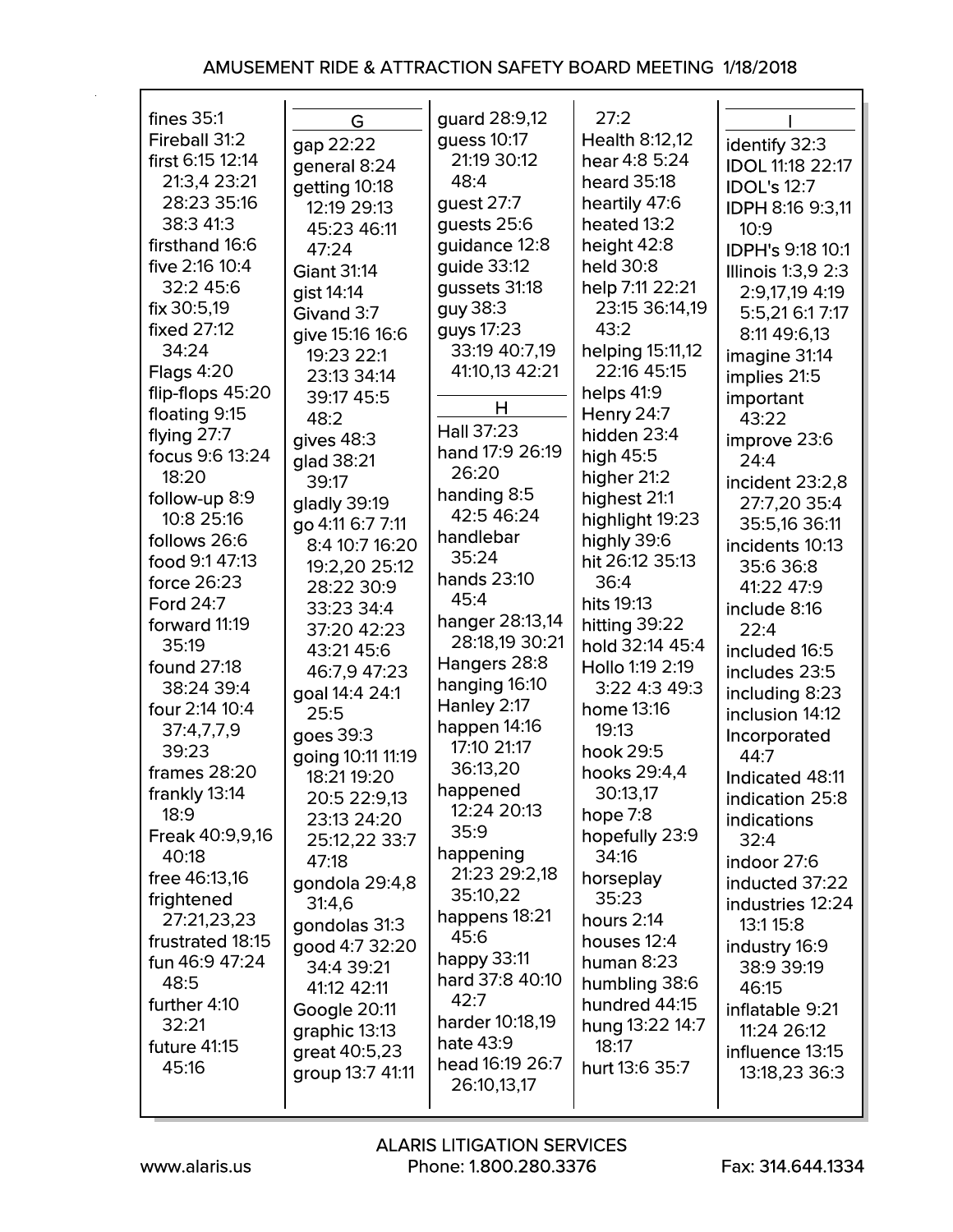| information<br>10:2 33:5 34:3<br>infractions<br>27:18<br>injury 10:15,16<br>16:3 19:6 27:9<br>insane 16:3<br>inside 26:10<br>38:23 39:3<br>inspect 22:6<br>32:18 44:21<br>inspected 27:19<br>inspecting 8:21<br>10:10 29:22<br>inspection 8:14<br>9:5 29:22,23<br>31:1,9 32:8    | involve 8:21<br>involved 8:14<br>9:4 19:9 20:1<br>20:2,23 38:8<br>38:12,13 45:15<br>46:5,6<br>involves 9:7<br>20:5<br>Iroquois 4:17<br>issued 25:16<br>27:19,19<br>issues 23:4<br>27:14 45:11<br>item 24:17<br>itemized 40:8<br>items 12:5                 | 45:18,22 46:9<br>46:24 47:10<br>47:16,17<br>kind 10:5,19<br>18:5 21:4 22:1<br>22:22 23:13<br>29:8 34:14<br>35:14,17 37:8<br>40:10 43:11<br>kinds 36:20<br>Kirschner 3:11<br>5:8,8 12:17<br>knew $17:4$<br>Knocker 8:8<br>9:20 10:4,14<br>10:18<br>know 7:19 10:6                        | lady 6:9 16:15<br>Larson 31:14<br>lastly 32:7<br>33:21 37:21<br>latch 28:9 30:6<br>30:13<br>latches 29:24<br>latching 29:24<br>League 37:23<br><b>leave 21:13</b><br>left 27:8<br>length 39:2<br>let's 8:4<br>letter $40:2$<br>letters 40:13,20<br>40:21<br>levels 8:22     | loosened 32:19<br>lot 7:13 10:20<br>15:24 25:13<br>29:8 37:16<br>39:5,8 43:21<br>44:11<br>loudly 6:11<br>Louis 44:14<br>lovely 6:9<br>lying 43:16<br>M<br>Ma'am 43:15<br>magnet 29:13<br>main 9:6 30:3<br>maintenance<br>23:6                        |
|----------------------------------------------------------------------------------------------------------------------------------------------------------------------------------------------------------------------------------------------------------------------------------|------------------------------------------------------------------------------------------------------------------------------------------------------------------------------------------------------------------------------------------------------------|-----------------------------------------------------------------------------------------------------------------------------------------------------------------------------------------------------------------------------------------------------------------------------------------|-----------------------------------------------------------------------------------------------------------------------------------------------------------------------------------------------------------------------------------------------------------------------------|------------------------------------------------------------------------------------------------------------------------------------------------------------------------------------------------------------------------------------------------------|
| 33:16<br>inspections<br>25:16,16 27:11<br>27:14,17 32:3<br>44:9,12,13,16<br>inspector 5:20<br>21:24 22:5<br>30:1<br>inspectors 4:14<br>5:11 22:6,14,17<br>22:17 30:2<br>34:21 41:11<br>42:16,17,17<br>Install 28:9<br>installation<br>31:18<br>instructed 27:21<br>insurance 5:2 | January 1:18<br>2:13 28:16,21<br>30:23<br>job 39:8 40:5,5<br>Joe 5:2,4 12:14<br>Johnson 20:17<br>23:11 30:10,18<br>36:23,24,24<br>37:12,20 38:2<br>40:9 46:19<br>joint 31:10<br>Joseph 3:8,9<br>July 28:10,21<br>30:23<br>jump 13:11 39:19<br>jumped 15:13 | 10:9 11:2 12:4<br>12:8 15:8 17:1<br>17:5 19:22<br>20:11 22:9<br>26:15 30:7,7<br>31:13,15 34:13<br>34:22 35:4,5<br>35:8,12,13,23<br>36:2,10,15,17<br>36:18 37:6,16<br>37:22 38:3<br>40:17 41:9,9<br>41:24 42:13<br>43:21 44:22<br>44:23 45:3,8<br>45:10,21 46:3<br>46:5,15 47:5<br>47:20 | lie 43:9<br>likewise 20:7<br>Linda 3:7 4:18<br>8:2 11:11 24:16<br>Linda's 25:3<br>line 7:16 16:5<br>18:7,10 26:18<br>26:19,20<br>29:13<br>lip 36:5<br>list 33:6,8 35:4<br>40:8<br>Litigation 3:22<br>little 7:20 10:2<br>11:15 12:3<br>25:20,22<br>32:20 34:2<br>35:13 36:4 | major 44:9<br>making 20:2,6<br>20:23 22:19<br>man 44:13,19<br>manage 7:10<br>20:14<br>management<br>34:18<br>manager 3:17<br>6:518:16<br>managers 24:18<br>42:14<br>manufacturer<br>35:8 36:10,17<br>manufacturers<br>36:15<br>Manufacturing<br>32:7 |
| 10:20 42:17<br>insure 10:19,21<br>intensive 17:21<br>Internet 16:17<br>interruption<br>15:19<br>interviewed<br>18:22 19:19,21<br>introduce 4:12<br>4:14 5:12<br>introduced<br>14:10,11,12                                                                                        | K.<br>K46:13<br>keep 29:18<br>30:6 34:6,14<br>35:10 36:4,12<br>37:4<br>keeping 24:9<br>kid 19:11 43:19<br>43:22,23 45:7<br>kidding 16:15<br>kids 19:15 36:1<br>43:11,24 45:3                                                                               | L<br>Labor 1:9 2:9<br>3:16 5:5,22<br>6:2 22:17<br>27:11 33:14<br>laceration 26:11<br>26:16,17 27:2<br>27:5<br><b>lacerations</b><br>26:8<br>lacks 40:5,13                                                                                                                               | 44:8 47:19<br>locations 25:17<br>log 47:8<br>long 31:12<br>look 25:22<br>39:13<br>looking 8:21<br>22:20 29:23<br>30:1,2<br>looks 24:8<br>32:22<br>Loop 31:14                                                                                                                | <b>March 31:19</b><br>Margaret 3:19<br>5:14 22:1,11,19<br>24:11<br>Marie 1:19 2:19<br>3:22 4:2 49:3<br>Marvin 3:6 4:16<br>math 46:11<br>Matt 3:19 5:16<br>matter 6:15<br>20:12 38:12<br>43:6                                                         |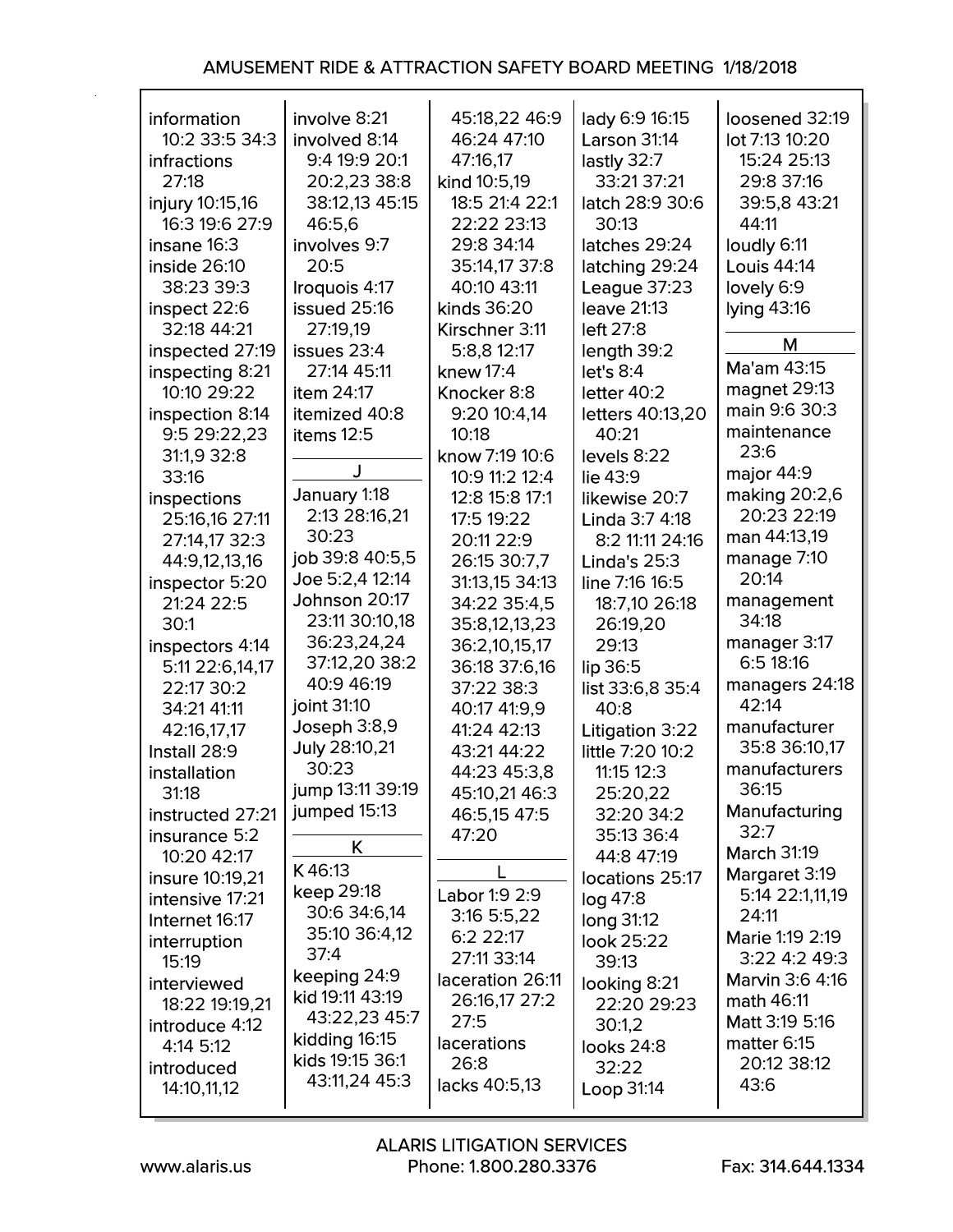| mean 14:23,24     | 17:6 18:15              | nicely 16:3 17:11      | ones 21:17           | page 7:16              |
|-------------------|-------------------------|------------------------|----------------------|------------------------|
| 17:1 20:9 47:2    | month 47:17             | night $7:10$           | online 46:22         | 28:23                  |
| mechanical        | monthly 31:8,16         | non-carnival           | open 36:21           | pain 27:8 43:17        |
| 10:19             | moral 14:20             | 15:16,22               | opened 39:9          | painless 34:4          |
| mediating 13:2    | mother 43:13            | Nondestructive         | opening 42:16        | paperwork              |
| meet 9:21         | motion 6:19,21          | 33:2                   | operate 33:20        | 44:17                  |
| meeting 1:10,17   | 7:21,23 35:18           | nonmechanical          | operation 22:5       | parable 14:10,13       |
| 2:10,12 3:4       | 48:8                    | 26:6                   | 27:11,13             | parent 43:2,19         |
| 4:2,6,10 8:10     | mount 28:9              | <b>North 4:24</b>      | operational          | 43:22 44:3             |
| 34:9,16 37:2      | mouth 35:14             | notice 19:5            | 27:16                | parents 43:9           |
| 48:20 49:7        | mouths 36:4             | notified 33:14         | operator 10:17       | 45:2,15,17             |
| meetings 13:2     | move 6:14               | November               | 19:10,18 20:8        | park 31:16 35:15       |
| <b>Mega 31:21</b> | 48:10                   | 28:16                  | 21:18 22:3           | 35:21 36:8             |
| member 4:19       | moves 26:24             | number 41:22           | 26:14 27:22          | Parkway 2:18           |
| 5:3,7,9 43:5      | moving $12:10$          | 42:19                  | 41:6 43:2            | part 7:12 9:12         |
| members 3:2       | 26:2                    | numbers 25:21          | operators 15:14      | 15:10,14 20:8          |
| 15:24 42:17       | <b>MP 31:17</b>         | 31:19                  | 20:21 21:11          | 29:21                  |
| men 14:15         | multi 31:22             |                        | 34:22 42:3           | passenger              |
| mention 45:2      | museum 16:1,8           | O                      | opinion 9:20         | 28:13,19 30:21         |
| mentioned 15:7    | 17:19 18:11,17          | o'clock 2:15,16        | 14:22 39:18          | 31:1,3,3,5             |
| 22:2 23:1         | 20:10                   | <b>OABA 46:1,15</b>    | opinions 37:8        | patron 26:7,20         |
| Michael 34:11     |                         | obscenities            | opportunity          | 27:3                   |
| microphone        | N                       | 17:16                  | 22:7                 | patrons 9:7,8,14       |
| 4:15 11:13        | $N$ 3:1                 | observe 22:7           | opposed 7:2          | 9:16                   |
| Midway 5:1        | <b>NAFLIC 31:21</b>     | 27:13                  | 48:17                | Patty 3:3 4:22         |
| millions 18:12    | name 6:8,11             | observed               | option 43:4          | 12:13,14 37:24         |
| mimmick 11:20     | 38:18                   | 27:20                  | order 4:10,11        | pay 44:14,20           |
| mind 41:6         | named 38:3              | observing 22:5         | 33:16                | peak 10:5              |
| minor 36:11       | <b>NDT</b> 31:3,5,17    | obviously 14:6         | organization         | peer 45:17             |
| minute 25:23      | 33:4,6,8,12             | 16:19 20:1,4           | 15:15                | people 15:12           |
| 48:3,3            | 44:9,12,12              | 22:3,24 24:2           | outside 16:7         | 17:12 18:1,9,18        |
| minutes 2:14,15   | <b>NDTs 33:5</b>        | occasions 18:8         | overview 23:22       | 18:22 19:21            |
| 6:10 7:8,19       | near 16:9               | <b>October 37:5.11</b> | owner 30:10          | 20:10 21:3             |
| 23:17             | necessarily             | <b>office 6:2 16:7</b> | owners 42:1          | 23:12 29:18            |
| misaligns 30:17   | 14:22                   | 16:13,14               | Owners/oper          | 35:19 37:3,7           |
| Missouri 10:16    | need 7:7 15:8           | officials 8:12         | 33:17                | 37:16 38:12            |
| mistaken 29:21    | 18:20 33:5,10           | 9:3                    | ownership 42:4       | 38:22 39:23            |
| 31:2 32:24        | 33:19,21,23             | Oh 39:22               | owns 40:9            | 39:24 40:13            |
| mitigate 35:10    | 36:19                   | Ohio 23:1,3,8,12       | P                    | 40:17 41:10,13         |
| 43:2              | needed 15:21            | 43:12                  |                      | 44:17,21 46:4          |
| mitigates 21:22   | 18:5,16                 | okay 6:19 7:20         | P 3:1,1              | 47:7                   |
| mitigator 19:17   | needs 21:11             | 10:23 12:12            | $p.m$ 4:6 34:10      | <b>Peoria</b> 44:7,10  |
| 20:7,22 22:8      | new 10:11 11:10         | 15:20 21:24            | 48:20                | percent 27:17          |
| 22:19 23:4        | 15:9,11 31:11           | 29:11 35:21            | pacify 43:10         | <b>permit 27:19,20</b> |
| mitigators 16:4   | 39:11 46:1              | 36:21 40:21            | padding 28:14        | 33:20                  |
| 17:19 22:3        | nice 15:6 25:7<br>37:13 | old 8:4 11:7 32:3      | 35:24 36:4           | permitted 10:3         |
| mom 16:16 17:6    |                         | once 40:21             | <b>paddle</b> 9:9,15 | permitting 9:5         |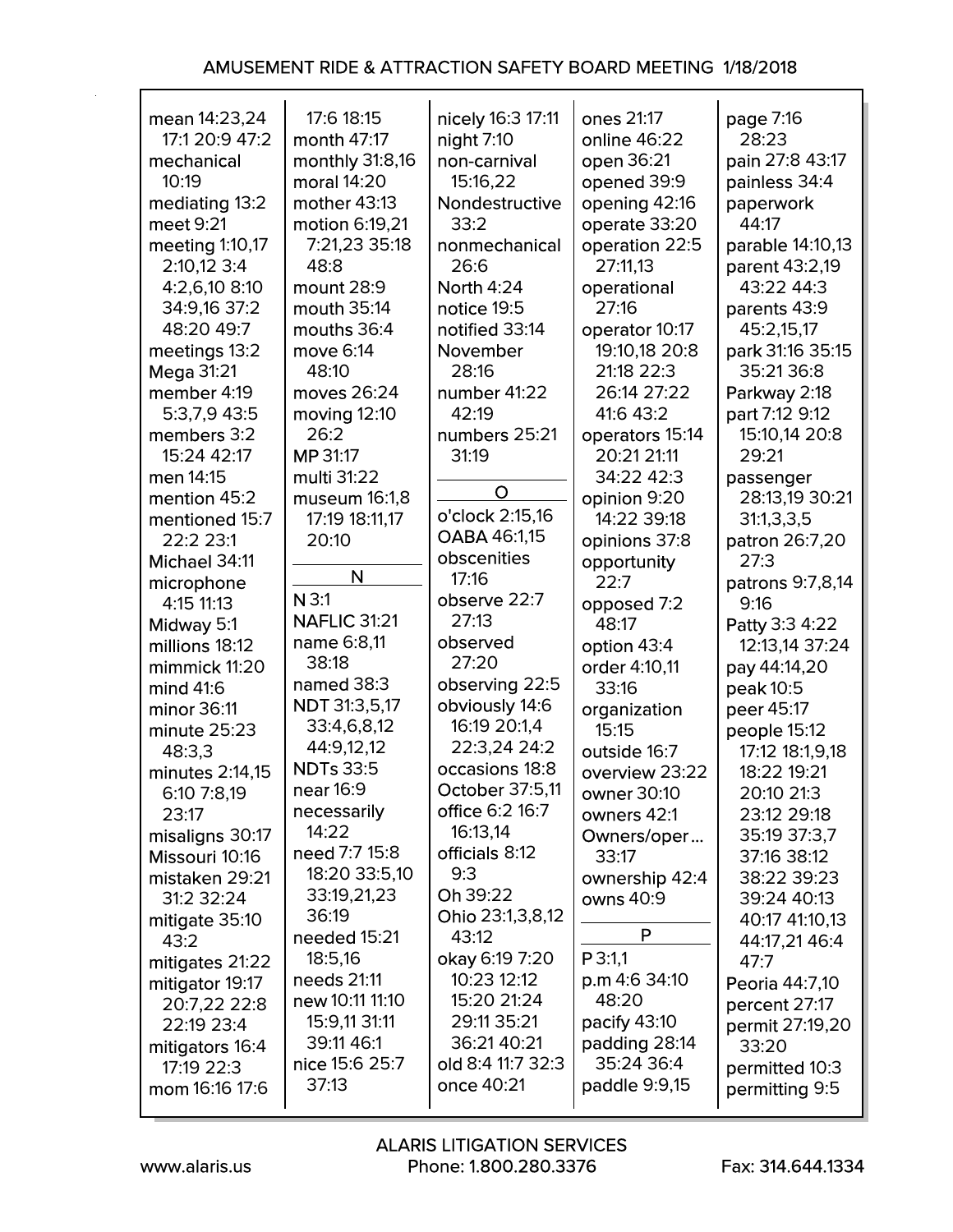| 11:17,18 12:11                    | possible 33:16              | 29:5 30:1                         | RDR 1:19 2:20                | regulators 15:15           |
|-----------------------------------|-----------------------------|-----------------------------------|------------------------------|----------------------------|
| person 15:2,4                     | possibly 42:23              | protect 15:12                     | 3:22                         | 21:10,10                   |
| 26:24                             | potentially 17:2            | 17:5,6 18:6                       | RDR/CRR 4:3                  | regulatory                 |
| perspective                       | preceding 49:7              | 28:9                              | <b>Re-Mix 32:8</b>           | 22:23                      |
| 12:7 14:22                        | predict 19:14,16            | Protection 8:13                   | reach 45:5                   | reinforce 14:5             |
| Perzee 3:6 4:16                   | present 3:16                | protective                        | reached 10:5                 | reinforcement              |
| 4:16 48:12                        | 12:15 15:24                 | 28:12                             | reaction 17:18               | 32:8,12                    |
| <b>Pete 5:17</b>                  | presentation                | protocol 20:5                     | read 7:9.10                  | reinforces                 |
| <b>Peter 3:20</b>                 | 11:11 12:16 14:4            | provide 12:16                     | ready 42:15,22               | 20:24 21:7,9               |
| phalange 31:11                    | 24:13,14 41:4               | 18:5 25:5                         | real 16:23 17:15             | 21:21                      |
| phased 11:18                      | 47:21,23                    | 32:11                             | 32:14                        | reinforcing                |
| philosophy 21:7                   | presented 6:20              | provided 15:14                    | reality 19:8                 | 13:19                      |
| 21:20                             | 19:1                        | 23:22                             | realize 13:16                | reiterate 45:12            |
| phone 6:3 12:17                   | president 38:3              | provides 22:8                     | realizing 14:21              | related 28:15              |
| 21:19<br>pick 33:22 34:5          | pressure 29:9<br>45:18      | providing 23:21<br>PTA 45:14 46:5 | really 10:5,21               | 42:1<br>relates 23:1       |
| picture 16:17,23                  |                             | public 4:18 5:8                   | 36:19 38:8,10<br>41:22 43:23 | 24:4                       |
| 33:24                             | pretty 10:15<br>12:10 13:2  | 8:11,18,18 15:11                  | 47:21,22                     |                            |
| pin 30:8,8 31:9                   | 17:21 20:13                 | 15:24 20:12                       | Realtime 49:5                | relationships<br>21:10     |
| 31:11                             | previous 8:10               | 36:22 48:8                        | rear 29:13                   | release 40:13              |
| pipe 44:23                        | 13:20 25:20                 | pull 23:10,16                     | reason 9:6                   | released 40:12             |
| pissed 17:15                      | previously 9:19             | punching 27:4                     | receiving 33:20              | remember                   |
| pivot 31:9                        | prior 26:22                 | purpose 19:6                      | 38:7,8                       | 45:21                      |
| place 13:12                       | 33:15,20                    | purview 9:18                      | recirculate 9:13             | remind 13:21               |
| placed 16:17,21                   | Priorities 21:5             | Pusey 44:6,6                      | recommend                    | reminder 13:14             |
| places 15:23                      | priority 21:5               | pushed 16:2                       | 39:6 46:24                   | 14:3 15:6 19:7             |
| plan 11:17                        | proactively                 | put 12:20 17:21                   | 47:6,19                      | repair 32:21,24            |
| plate 28:10                       | 22:4,5,7                    | 18:2 29:8                         | record 20:12                 | repaired 30:11             |
| 31:10                             | probably 18:18              | 34:2 36:8                         | recreational                 | repeat 32:4                |
| play 23:9                         | 33:7 36:14                  | 45:3 47:1 48:1                    | 8:17,18                      | replace 32:15              |
| played 23:19                      | 46:8 47:4                   | Q                                 | Redshaw 3:9                  | 32:22                      |
| please 4:13 5:12                  | problem 30:19               | question 37:13                    | 5:2,2 6:23                   | replacement                |
| 6:11 17:14 34:5                   | 40:4 44:8,9                 | 44:5                              | reduced 49:8                 | 28:14 40:16                |
| 40:20                             | 45:2                        | questions 6:17                    | reduction 47:9               | report 11:2<br>24:18 25:13 |
| pleased 25:2<br>point 12:19 13:18 | problems 21:12<br>procedure | 36:22                             | refrigerator<br>47:5         | 26:134:18                  |
| 14:20 16:18                       | 32:21                       | quick 16:23 19:3                  | regarding 8:13               | Reporter 3:21              |
| 17:19 18:13                       | process 8:14                | 32:14 34:4                        | regardless 33:1              | 4:3 49:2,4,4,5             |
| 21:6                              | production                  | quickly 12:10                     | <b>Registered</b>            | 49:13                      |
| pointed 22:19                     | 28:16,20                    | quote 14:13                       | 49:4                         | reports 35:16              |
| 23:5                              | professional                | 24:6                              | regret $17:18$               | represent 11:3             |
| points 41:5                       | 5:6 12:23                   |                                   | regulate 9:13                | representative             |
| policies 33:13                    | program 45:13               | R                                 | regulates 9:12               | 5:3                        |
| pool 9:16,18                      | 45:24                       | R 3:1                             | regulation 8:15              | reprieve 47:19             |
| pools 9:13                        | promotion 47:4              | rails 32:9,9                      | 8:16                         | request $12:15$            |
| position 26:23                    | promotions 47:1             | Rainbow 27:3                      | regulations                  | requests 33:15             |
| positions 13:20                   | properly 6:13               | raised 27:1                       | 11:17,19 12:11               | required 11:23             |
|                                   |                             |                                   |                              |                            |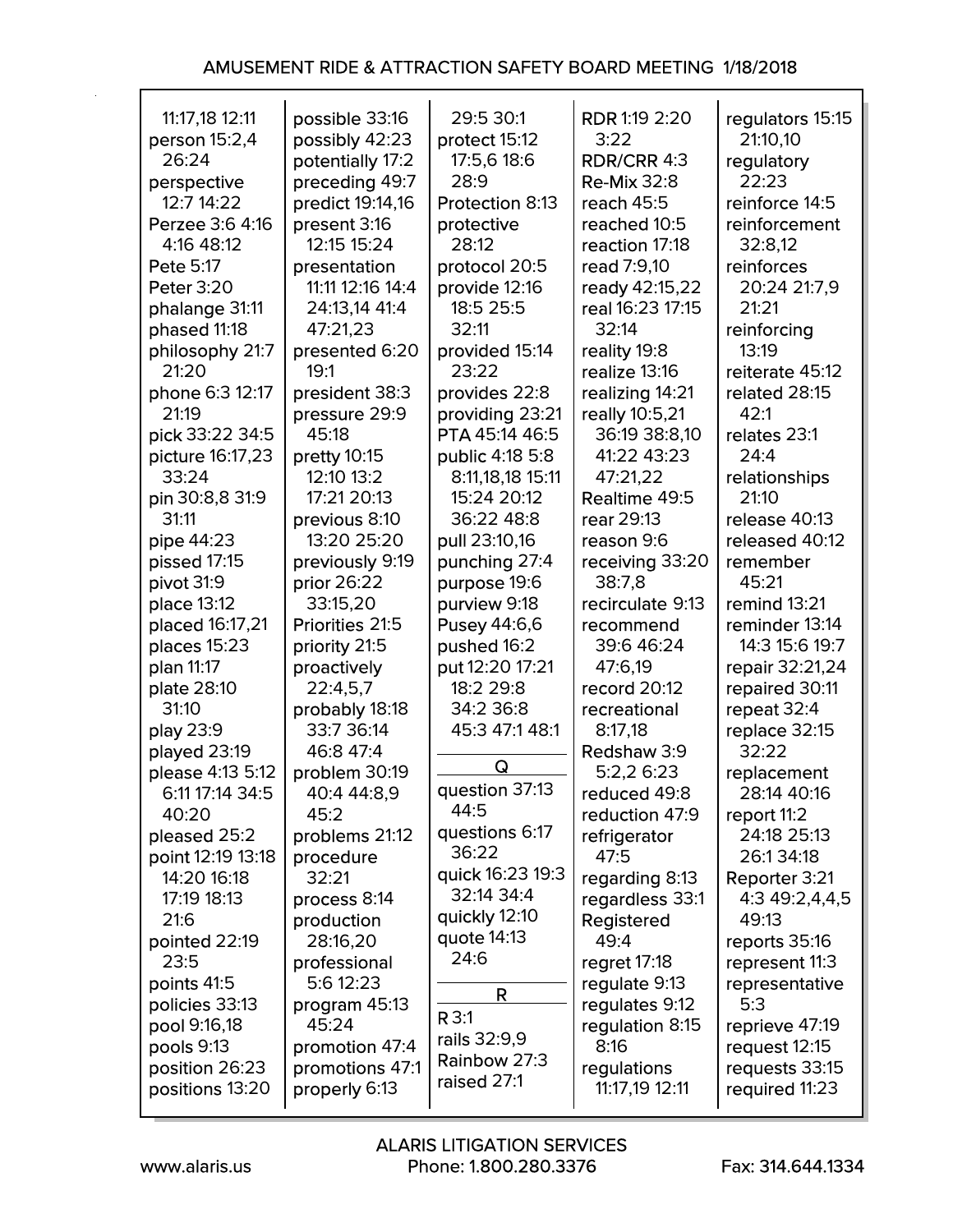| requirements           | ridesafetyillin     | safety-related   | seek 12:6,8        | shutting 40:3         |
|------------------------|---------------------|------------------|--------------------|-----------------------|
| 20:3 33:4,12           | 33:3                | 27:14            | 42:2               | 44:4                  |
| requires 12:1          | right 12:21 13:11   | Salerno 38:17    | seen 23:10,22      | side 32:8,16          |
| respect 11:16          | 16:7 26:2,8         | 38:18,19         | 47:7               | 34:2 45:17            |
| respected              | 34:1,3 41:24        | sanitation 9:1   | send 24:20         | sidetracked           |
| 38:10                  | 42:8 44:1           | saw 16:6 17:8    | 30:14 33:5,8       | 43:20                 |
|                        |                     |                  |                    |                       |
| response 7:4           | right-hand 34:2     | saying 15:3,4    | 33:11 34:3,6       | sights $43:6$         |
| 11:8                   | risk 16:3 20:19     | 16:2 21:3        | 40:19,21           | sign 24:21 42:11      |
| responsible            | risks 19:1,5        | 29:21 30:3       | sending 40:5,13    | sign-in $24:20$       |
| 8:16                   | <b>Robert 38:18</b> | 40:20 42:6       | sends 35:15        | signed 24:20          |
| restraint 28:9         | 40:14               | 44:1             | September 8:10     | significant 10:15     |
| results 47:7           | <b>Rock 27:3</b>    | says 10:18 32:15 | 34:10,14 37:3      | silver 20:9           |
| retainer 31:10         | Rohman 3:19         | 40:14            | 37:4               | similar 12:4          |
|                        |                     |                  |                    |                       |
| retaining 45:19        | 5:16,16             | Schoendeist      | serial 31:19       | 18:23                 |
| reviewing 9:2          | role 15:10,18       | 41:2,2 46:17     | serious 25:8       | simply 14:5           |
| revise 25:21           | 18:2                | 46:18            | 47:8               | sites 27:12           |
| Revolution             | roller 10:3         | school 46:6,7,11 | seriously 47:19    | situation 17:3        |
| 30:24                  | room 13:8 19:14     | 47:15,17         | service 9:1 17:12  | $\textsf{Six }4:20$   |
| <b>Rhodes 3:7 4:18</b> | 21:20 37:6,14       | schools 45:14    | Services 3:22      | skydiving 27:6        |
| 4:18 7:24              | 40:17               | Schwabe 3:13     | set 34:8           | sleep 7:11            |
| 12:13 15:20            | <b>route 33:23</b>  | 4:20,20          | setting 40:2       | slide 26:12           |
| 23:20 32:15            | 34:1                | science 16:8     | 42:13              | slides 19:3           |
| ride 1:10 2:10,12      | Royer 3:19 5:14     | 46:11            | seven 26:2,5       | 23:17                 |
|                        |                     |                  |                    |                       |
| 3:2 9:24 23:4          | 5:14                | Scrambler 26:7   | 41:23,24           | slowly 16:22          |
| 27:13,18,21,21         | rules 10:11 11:20   | 35:5,19 36:1     | Sewage 8:24        | 17:7                  |
| 34:9 35:9,23           | run 17:2            | scream 16:20     | share 13:10 14:2   | small 16:16 35:7      |
| 40:20,21 42:3          | running 34:24       | 17:2             | 14:9 24:7          | 36:17                 |
| 42:3,4,6,7,9           | rushing 16:19       | screen 38:21     | sheet 24:20        | snagged 45:23         |
| 42:14,14,15            | Rushville 5:3       | season 27:10     | sheets 33:19       | solve 20:14           |
| 43:3,6,7,11,13         | rust 32:4 39:4      | 33:22 34:15      | shift 21:3         | 21:12                 |
| 43:14,14,15,19         |                     | seat 32:8        | shoes 45:22        | somebody 35:6         |
| 43:23 44:1,2           | S                   | seat-belted      | short 11:2         | 36:13                 |
| 45:13 46:1             | S3:1                | 20:4             | shorthand 4:2,3    | someone's             |
| 47:13                  | safe 13:8 42:23     | seating 31:7     | 49:4,13            | 14:21                 |
|                        | safe-as-possi       | second 6:23      |                    |                       |
| rider 13:9 14:6        | 25:6                |                  | <b>Shot 28:3,7</b> | sorry 17:22 44:6      |
| 20:8 24:3              |                     | 7:24 17:18       | 29:1 30:11         | sounds 15:3           |
| rider-operator         | safer 38:10         | 48:12,13         | shoulder 27:8,8    | sp 44:10              |
| 20:1                   | safety 1:10 2:10    | Seconded 8:1     | show 19:3 23:10    | <b>Sparks 3:10,14</b> |
| rides 20:4 22:6        | 2:13 3:2 9:24       | security 17:24   | 23:13 25:15        | 4:24,24               |
| 22:6 27:15             | 11:10 12:16,22      | 32:23            | 39:13 42:1         | speak 40:23           |
| 32:2,2 33:17           | 13:3,9 14:6,11      | see 6:16,18 7:18 | 45:2               | speaking 15:1         |
| 38:23 39:12            | 15:11 18:16         | 10:21 21:17      | showcasing         | 23:8                  |
| 39:13 40:18,18         | 20:24 21:3,3,4      | 26:2,4 31:15     | 43:11              | special 33:14         |
| 42:22 46:10            | 22:16 23:4          | 32:18 33:24      | Showmen's          | specific 16:4         |
| 47:12                  | 24:3 25:13          | 38:21 39:12      | 37:23              | spend 47:3            |
|                        | 28:134:938:9        |                  |                    |                       |
| ridesafety.illin       | 45:13 46:2          | 44:1 47:12       | shows 25:2         | sphere 13:19          |
| 33:24                  |                     | seeing 10:5      | 33:22              | Spinout 31:5          |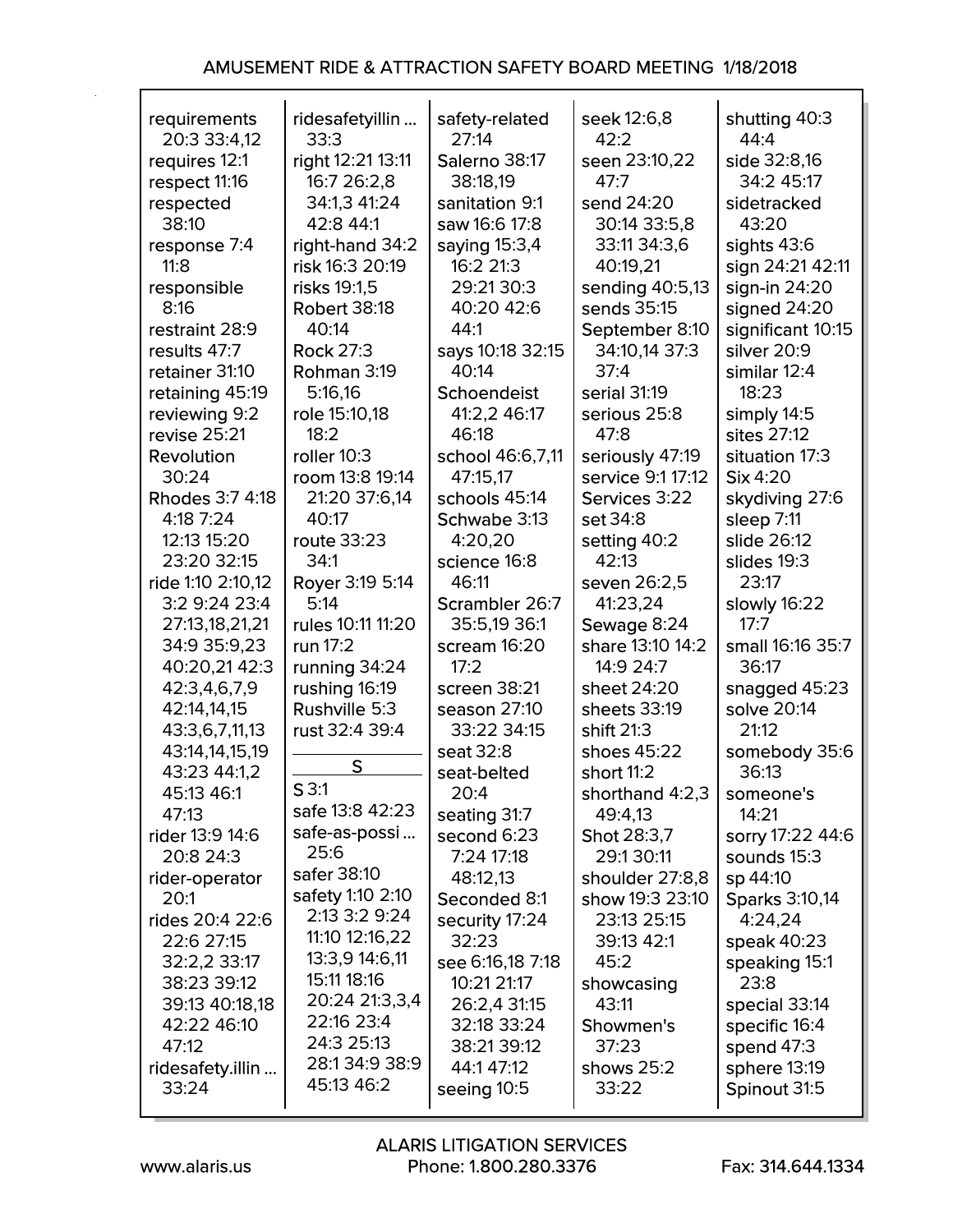| splitting 36:5    | story 18:14             | 21:6,13 22:19     | 44:21               | Thirdly 39:21      |
|-------------------|-------------------------|-------------------|---------------------|--------------------|
| spoke 19:18       | strength 32:16          | 26:15 29:24       | telling 40:6        | Thomas 3:18        |
| 20:18             | strives 21:21           | 30:20 34:21       | ten 32:4            | thought 7:10       |
| spring 41:7       | strong 40:20,21         | 37:10 43:24       | tend 21:6           | 15:21 23:21        |
| Springfield 1:2   | strongly 40:19          | swimming 9:2      | tentative 34:12     | three 23:16        |
| 2:2,19            | structural 28:4         | 9:17 10:1         | tentatively 34:8    | 40:2               |
| square 29:9,10    | 28:7,15,24              | system 29:14      | terms 14:11,12      | three-minute       |
| St 44:14          | 38:23                   | 34:6              | testing 33:2        | 23:11              |
| staff 3:16 5:13   | stuff 45:19             | Szerletich 3:16   | thank 5:10 6:6      | thrilled 47:16     |
| 42:3,22           | stupid 18:19            | 6:4,4 8:6,9       | 6:22 8:3 10:12      | throw 35:19        |
| 46:20             | stupider 18:20          | 10:14,24 11:5     | 11:1 12:13,14,17    | 42:20              |
| stainless 28:20   | subcommittees           | 24:19 25:10       | 12:21 24:11,16      | Thursday 34:10     |
| 30:22             | 12:9                    | 29:2,12,16,20     | 24:24 25:10         | time 4:6 7:8,14    |
| stairwells 16:9   | submerged 9:7           | 30:7,16,20        | 34:18,20 38:5       | 10:10 11:3 12:3    |
| stand 4:14 5:12   | 9:16                    | 32:13,17 37:10    | 38:11,15,15,20      | 12:10 13:17        |
| 6:11              | submissions             | 41:21             | 40:1,22 41:3        | 18:17 19:22        |
| standards 23:7    | 33:4,6                  |                   | 41:16 45:9          | 43:12 44:14        |
| stands 13:4       | submit 33:8             | Т                 | 48:14.18            | 44:20 45:4         |
| Starship 26:21    | success 24:7            | table 24:21       | <b>Thanks 24:14</b> | 47:3,5             |
| start 6:8 11:10   | suggest 43:3            | tail 14:18 15:2   | thing 7:7,14 13:4   | <b>times 18:14</b> |
| 13:6              | <b>Sullivan 3:3 4:7</b> | take 17:14 41:19  | 13:10 30:3          | 35:12 43:21        |
| started 16:22     | 4:22,22 5:10            | 41:20 42:4        | 31:7 32:5 35:2      | Tivoli 31:5 32:7   |
| 35:23             | 5:23 6:6,22             | 45:14             | 35:8,14 36:17       | today 12:15 25:1   |
| starting 4:6      | 6:24 7:2,5 8:1          | taken 4:2 11:3    | 37:15 39:21         | 38:20 40:1         |
| 10:21             | 8:7 10:12,23            | 49:7              | 41:21 42:7          | told 18:14         |
| startle 17:8      | 11:1,6,9,14             | takes 13:24       | 44:23 45:1          | <b>Tom 5:20</b>    |
| state 1:3 2:3     | 12:12 24:16,23          | talk 22:9,13      | 47:2                | Tomczuk 3:20       |
| 27:13 30:1        | 28:22 29:11,15          | 25:11 37:12       | things 8:20 11:4    | 5:17,17            |
| 41:13 42:16       | 29:17 30:5              | 44:3 46:10        | 12:24 13:3,17       | tool 22:8 38:24    |
| 49:6,13           | 32:11 34:20             | talked 18:23      | 13:23 14:1,7        | toolbox 22:8       |
| stated 9:19       | 37:18 38:5              | 22:24             | 18:24 19:4          | tooth $36:5$       |
| statement 33:18   | 40:24 41:18             | talking 6:8       | 20:10,15 21:22      | top 9:8 21:7       |
| states 41:12      | 43:1,8 45:9,21          | 23:23 41:5        | 22:4 24:3           | 27:1               |
| statistics 25:12  | 46:23 48:13,17          | 43:24             | 33:4 34:24          | top-down 21:20     |
| statute 11:21     | summary 24:2            | talks 13:14 23:12 | 36:20 39:6          | total 25:17,17     |
| statutory 11:22   | 26:5                    | 23:23 24:7        | 45:23 46:24         | touched 12:3       |
| 12:6              | <b>Super 28:3,7</b>     | tall 43:12        | think 4:9 6:9,15    | tough $42:5$       |
| staying 24:9      | 29:130:10               | tape 46:1         | 8:5 12:3 13:8       | Trackless 26:10    |
| steal 41:5        | supplied 12:2           | teach 45:15       | 22:12 26:13         | train 26:10        |
| steel 28:20       | support 13:9            | 46:4,6            | 31:11,23 32:9       | trainer 13:11      |
| 30:22             | 14:5 31:4,6             | teachers 47:15    | 32:17,19,23         | training 16:5      |
| stem 28:14        | supporting              | 47:18             | 35:136:16           | 17:4,21 18:3       |
| step 13:21 20:5   | 12:15                   | tearing 42:14     | 38:7 41:9           | 20:2 22:18         |
| <b>STIPULATED</b> | sure 11:14 17:8         | teeth 35:13       | 44:20 46:16         | 41:6 42:2,5,11     |
| 4:1               | 17:13 18:3,12           | telephone 3:11    | 47:22               | 46:16,20           |
| stop 36:2,7,14    | 18:16 19:13             | tell 17:3,15 18:8 | third-party         | transcribed 4:4    |
| store 18:1        | 20:2,6,9,23             | 18:13 19:20       | 42:16               | Transportation     |
|                   |                         |                   |                     |                    |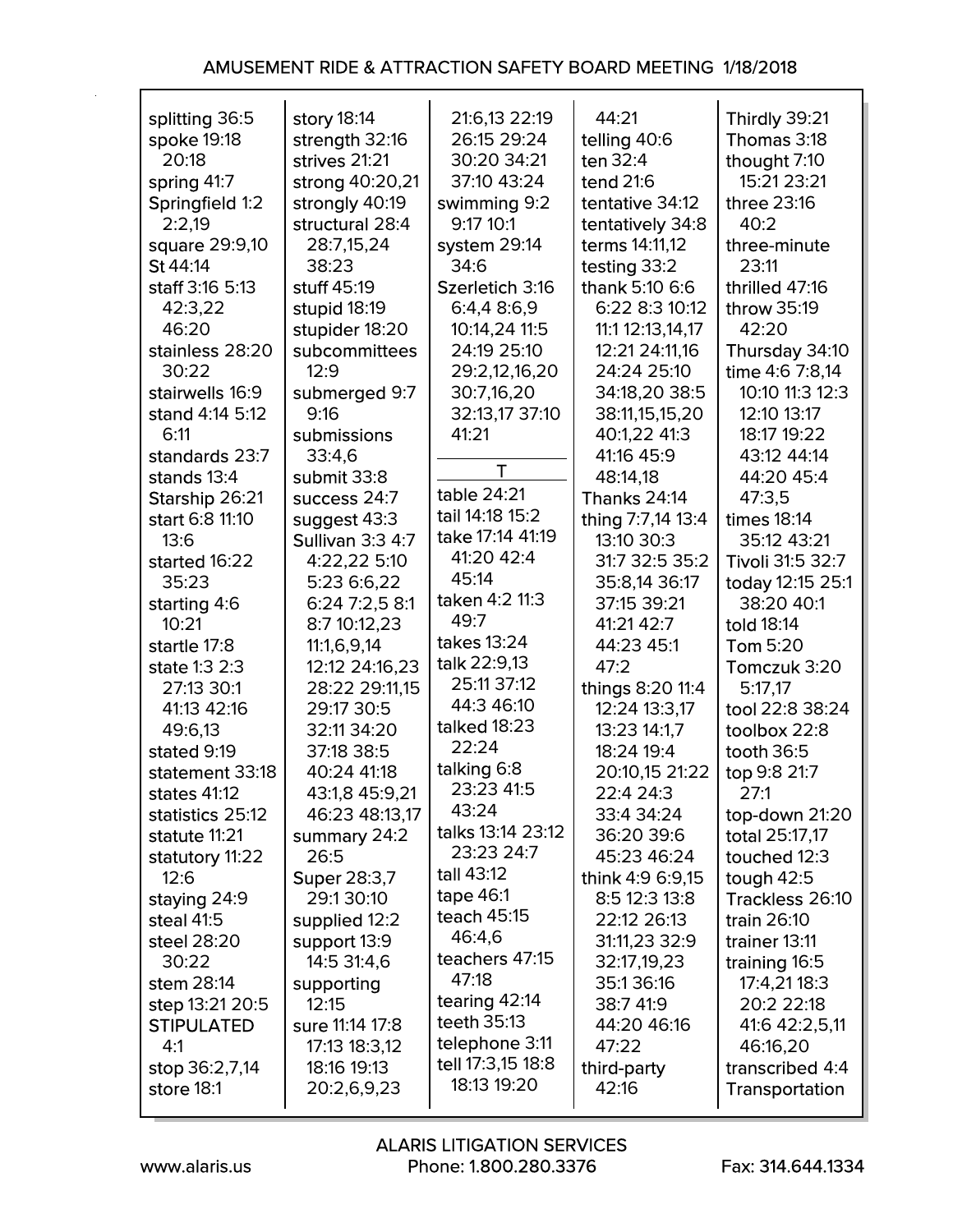| 2:17<br>travel 44:14,20<br>trend $26:4$<br>trending 26:4<br>41:24           | unpredictable<br>19:11 27:23<br>updated 33:6,8<br>34:7<br>updates 25:14                                    | 44:18 45:1,7<br>46:8 47:3,13<br>47:13<br>wanted 12:14,17<br>12:18,20 13:5            | welded 31:10<br>well-versed<br>22:15<br>weren't 20:13<br>Wes 4:24 19:18               | 35:16,20<br>36:12 38:24<br>39:23 40:4<br>41:23 43:14.15<br>43:16 44:8                    |
|-----------------------------------------------------------------------------|------------------------------------------------------------------------------------------------------------|--------------------------------------------------------------------------------------|---------------------------------------------------------------------------------------|------------------------------------------------------------------------------------------|
| tried $21:2$<br>tripped 27:3<br>tripping 45:23<br>trolley 26:19<br>29:3,8   | upgraded 28:19<br>upgrades<br>30:22<br>upmost $26:23$<br>upward 26:22                                      | 13:6,10 14:2,9<br>15:13 16:6,22<br>38:12,13<br>wanting 10:20<br>wants 11:7 43:19     | 24:12<br>Weston 3:10<br>wheels 29:7<br>willing 12:8<br>win-win $47:2$                 | 46:7,8 47:9,15<br>yearly 31:16<br>33:7,20<br>years 10:7 12:19<br>12:23 32:2,5            |
| trouble 7:11<br>true 13:7<br>truth $15:1$<br>try 18:19 19:20<br>28:6 39:20  | use 33:12<br>40:20 42:4<br>uses 13:12<br>usually 47:16<br>utilizing 9:14                                   | wasn't 19:19<br>25:23 43:12<br>43:15,16<br>watched 45:18<br>watchful 27:22           | winds $32:1$<br>Wipeout 31:8<br>wonderful<br>19:22 25:1<br>35:2 41:4                  | 45:16<br>yelling 17:16<br>yesterday 7:9<br>youth 8:17                                    |
| trying 34:23<br>38:9 44:3<br>tub 26:8<br>tube 30:4<br>44:23                 | V<br>value 20:24<br>21:1,1<br>values 21:5                                                                  | water 8:17,22<br>9:6,7,9,9,13,14<br>9:17 10:3<br>Watson 3:20<br>5:21,21 6:1,1        | work 7:13 13:12<br>13:16 18:1 21:12<br>24:1 41:12<br>42:21 45:18<br>47:24             | Z<br>zero 26:3 41:23<br>zip 26:18,20<br>Zipper 33:17<br>Zorb 8:7 9:20                    |
| tubes 31:17 39:3<br>tubing 28:4,7<br>28:24 29:9,10<br>30:12,16<br>38:23     | various 12:23<br>17:16 21:16<br>27:12<br>vehicle 31:1,3,6<br>venue 47:11                                   | way 11:2 26:4<br>35:10 36:6<br>40:15 42:13<br>43:20<br>we'll 4:9 6:14                | worked 15:7,23<br>working 12:19<br>23:24 24:8<br>25:3,4 41:14<br>works 13:12          | 10:4<br>O<br>1<br>131:20                                                                 |
| turned 35:22<br>turnout 25:1,2,7<br>tusk 14:19 15:5<br>twenty-three<br>2:15 | versus 14:7<br>video 19:3 23:11<br>23:19<br>videos 46:20,21<br>view $33:3$                                 | 11:10 13:22<br>28:6 33:8,11<br>34:13 36:21<br>we're 8:5 10:5<br>10:11 12:7           | 20:23<br>world 15:9<br>worse $17:3$<br>wouldn't 38:13<br>WOW 8:8,13,15                | 1,332 25:15<br>1,540 25:15<br>13th 34:10<br>14 31:20<br>15 7:16                          |
| twenty-two 2:14<br>two 29:4 41:20<br>47:17<br>type 9:5 31:7<br>44:22        | visual 30:24<br>31:16<br>W<br>wait 47:11                                                                   | 13:22 17:12<br>22:20 25:12<br>26:2,4 39:5<br>40:8,11 41:24<br>44:10                  | 9:9,15,20 10:3<br>wrap 19:3 23:18<br>wrapped 26:19<br>writes 44:16<br>writing $40:15$ | 17 28:10<br>18 1:18 2:13 31:19<br>1998 28:21<br>1999 28:21<br><b>1st 28:10 31:19</b>     |
| types $21:22$<br>typewriting 4:4<br>49:8<br>typos $7:20$                    | <b>Walk 9:5</b><br>walked 17:7<br>walls 47:18<br>want 16:20<br>17:12 19:2                                  | we've 40:7<br>42:9 45:3<br>wear 45:20<br>wearing 45:22<br>weather-relat              | wrong $14:23$<br>15:3<br>wrote 39:21<br>X                                             | $\overline{2}$<br>2 31:20<br>2:00 34:10<br>20 30:19,24                                   |
| U<br>undercarriage<br>31:17<br>understand<br>44:24<br>unnoticed<br>42:24    | 24:2,11,24<br>25:11 26:3,4<br>34:14 36:12<br>37:4 38:19<br>39:14 40:1,10<br>40:16,22 41:8<br>41:23 42:6,20 | 8:23<br>website 28:6<br>33:3,23<br>weekends<br>27:15<br>welcome 4:9<br>11:5 39:10,15 | <b>X-ray 44:23</b><br>Y<br>yeah 30:19<br>32:21 46:19<br>year 25:13,17<br>25:20 34:5   | 2009 28:17<br>2016 25:21<br>2017 10:3 25:15<br>26:2 27:10<br>2018 1:18 2:13<br>2300 2:18 |